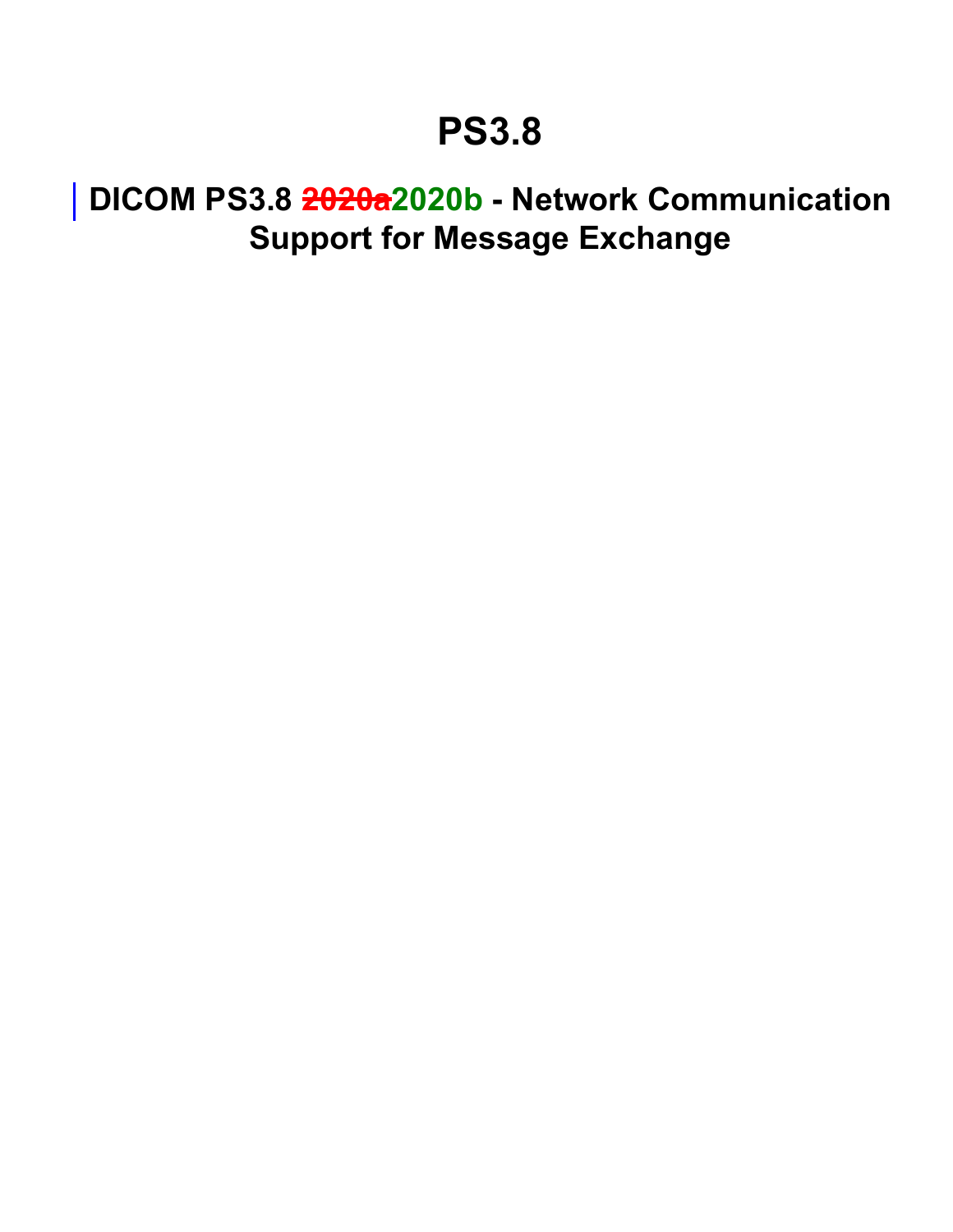## **PS3.8: DICOM PS3.8 2020a2020b - Network Communication Support for Message Exchange**

Copyright © 2020 NEMA

A DICOM® publication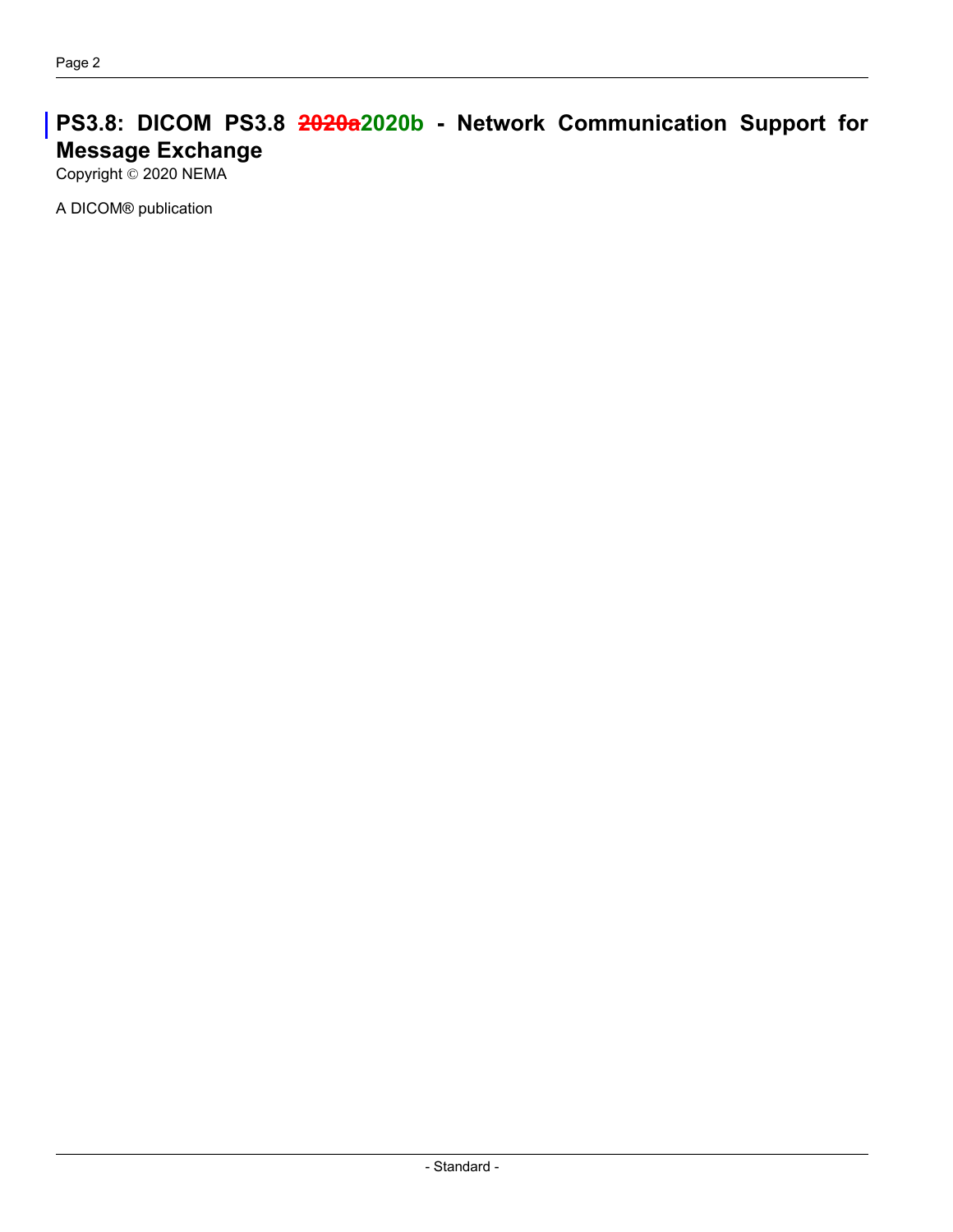## **Table of Contents**

| 7.5. Sequencing Information |  |
|-----------------------------|--|
|                             |  |
|                             |  |
|                             |  |
|                             |  |
|                             |  |
|                             |  |
|                             |  |
|                             |  |
|                             |  |
|                             |  |
|                             |  |
|                             |  |
|                             |  |
|                             |  |
|                             |  |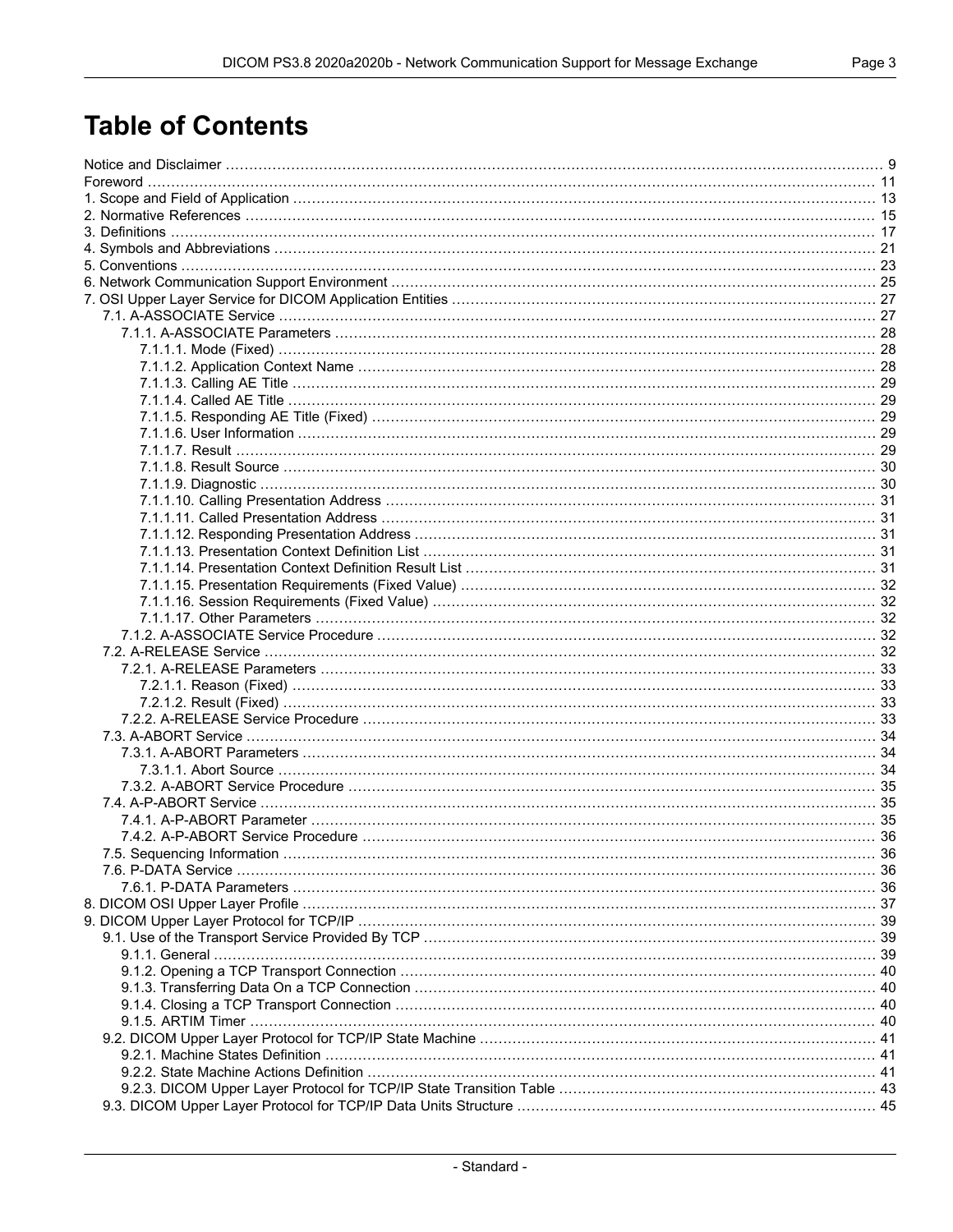| F. DICOM UL Encoding Rules for Application Contexts, Abstract Syntaxes, Transfer Syntaxes (Normative)  69 |  |
|-----------------------------------------------------------------------------------------------------------|--|
|                                                                                                           |  |
|                                                                                                           |  |
|                                                                                                           |  |
|                                                                                                           |  |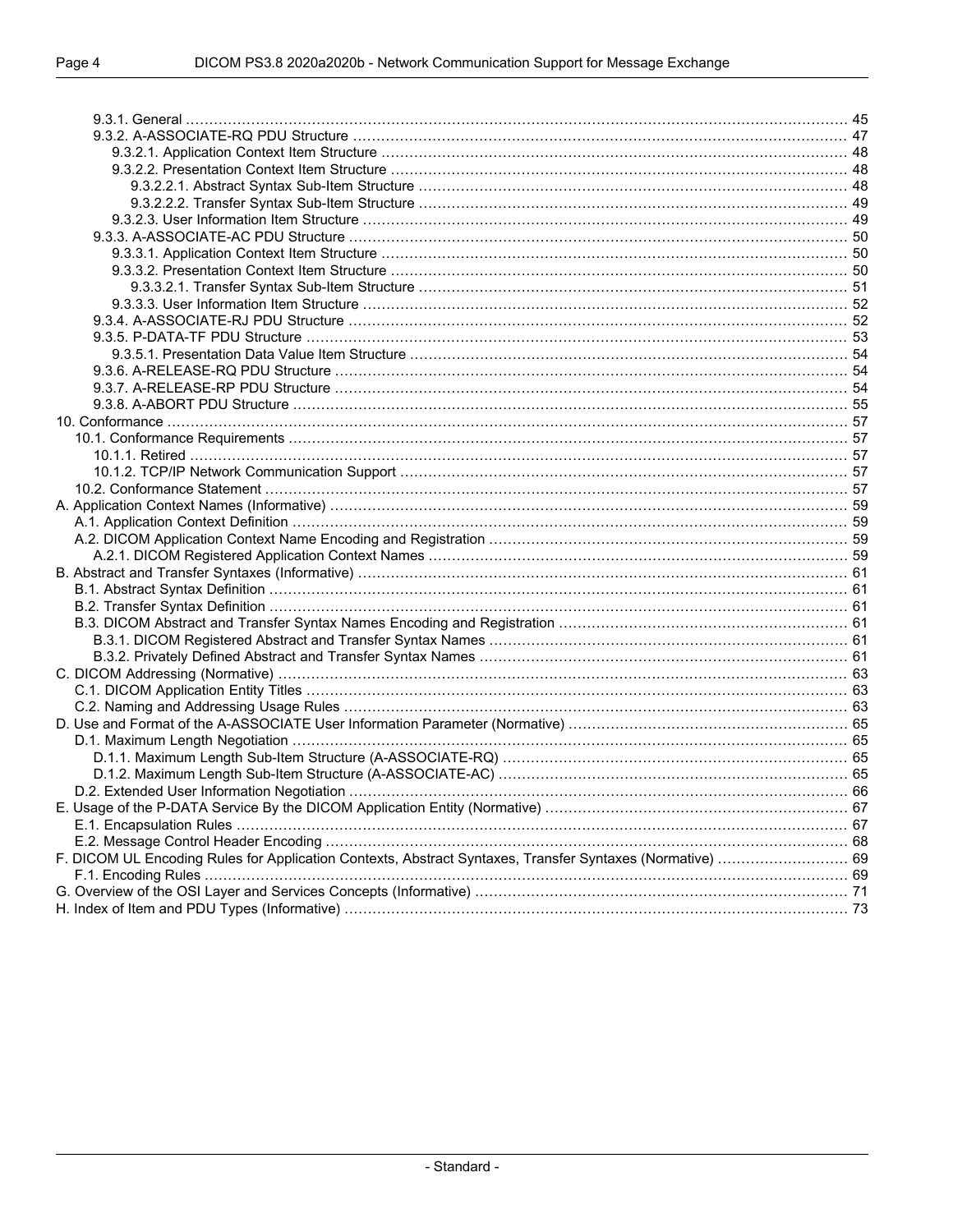## **List of Figures**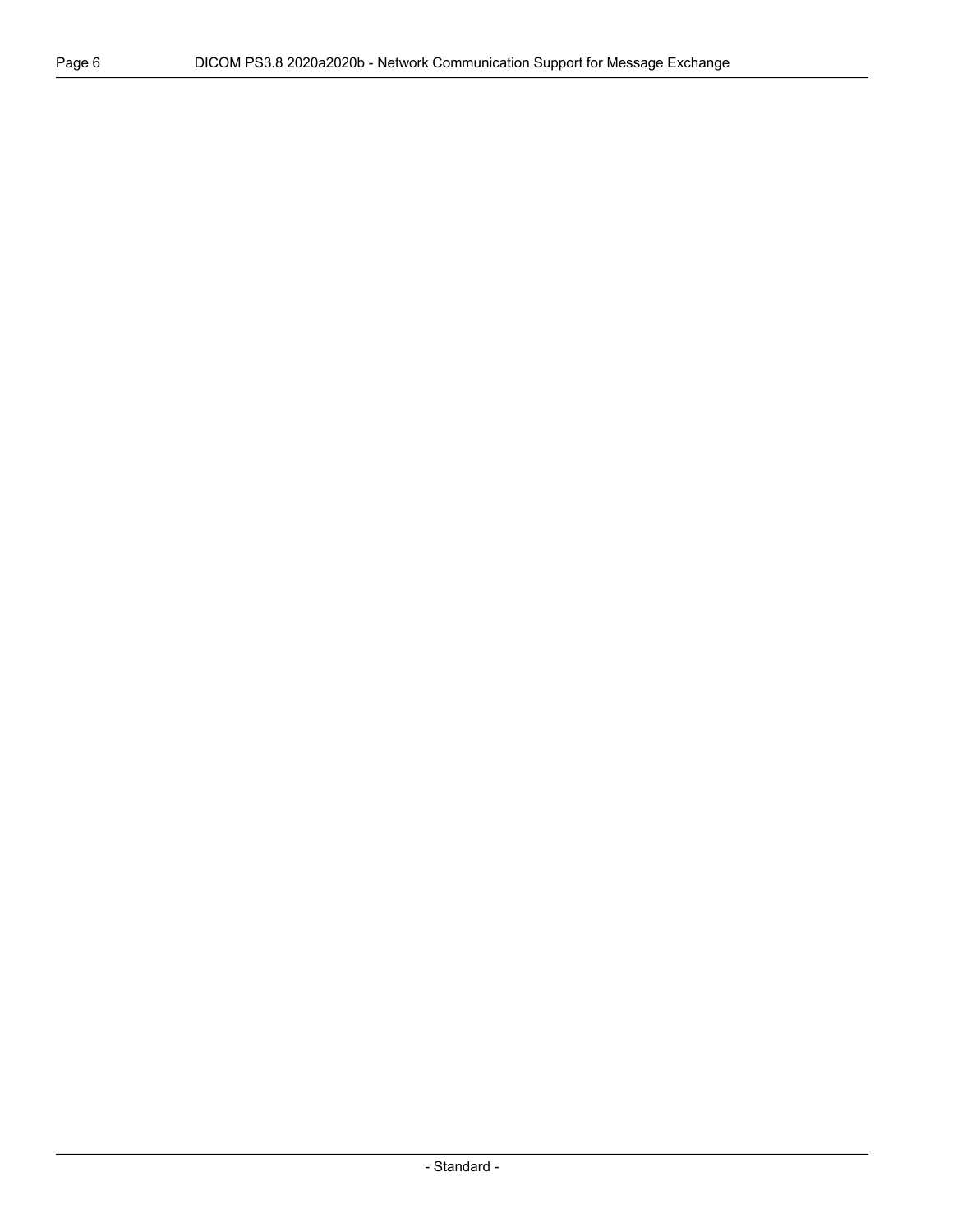## **List of Tables**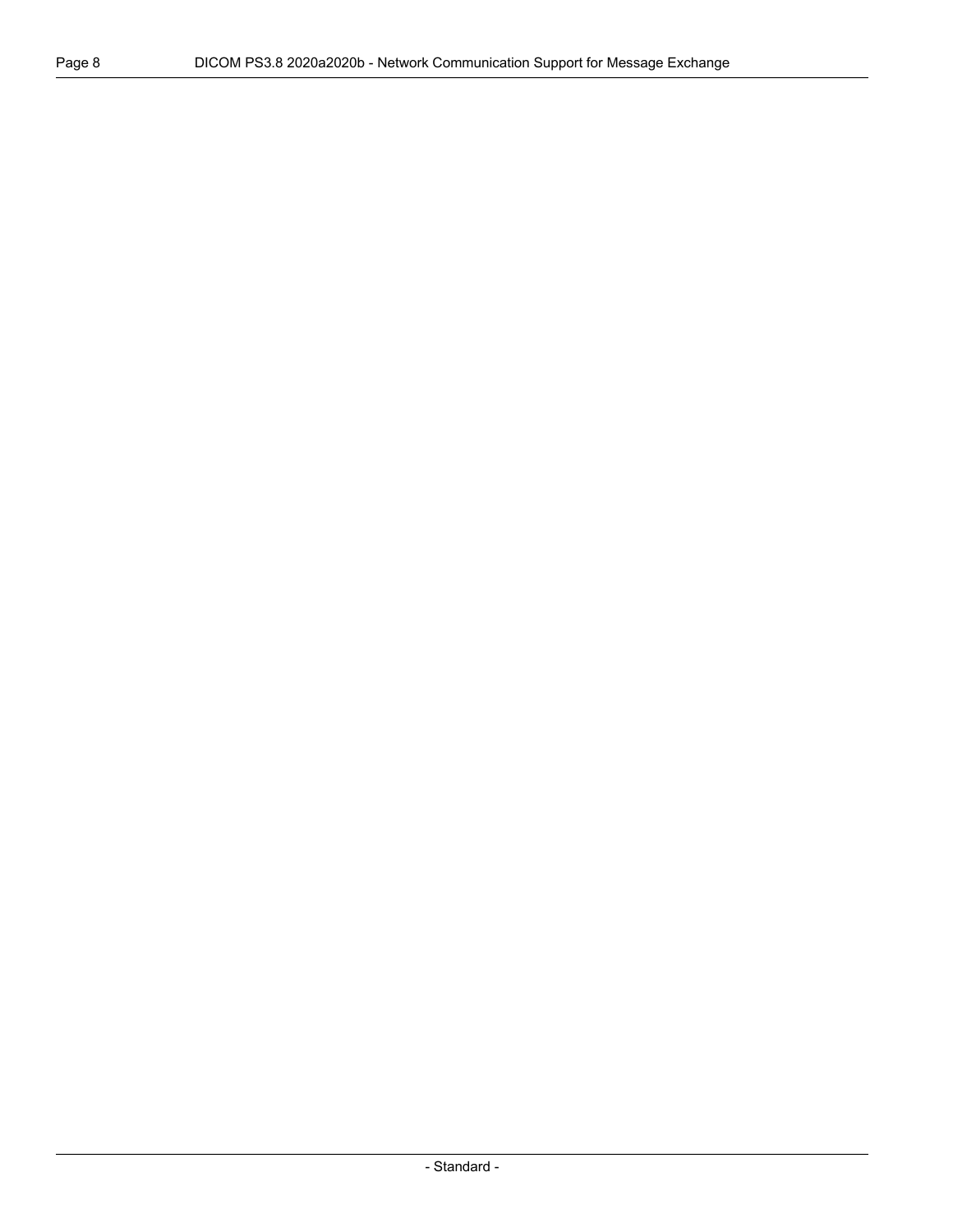## <span id="page-8-0"></span>**Notice and Disclaimer**

The information in this publication was considered technically sound by the consensus of persons engaged in the development and approval of the document at the time it was developed. Consensus does not necessarily mean that there is unanimous agreement among every person participating in the development of this document.

NEMA standards and guideline publications, of which the document contained herein is one, are developed through a voluntary consensus standards development process. This process brings together volunteers and/or seeks out the views of persons who have an interest in the topic covered by this publication. While NEMA administers the process and establishes rules to promote fairness in the development of consensus, it does not write the document and it does not independently test, evaluate, or verify the accuracy or completeness of any information or the soundness of any judgments contained in its standards and guideline publications.

NEMA disclaims liability for any personal injury, property, or other damages of any nature whatsoever, whether special, indirect, consequential, or compensatory, directly or indirectly resulting from the publication, use of, application, or reliance on this document. NEMA disclaims and makes no guaranty or warranty, expressed or implied, as to the accuracy or completeness of any information published herein, and disclaims and makes no warranty that the information in this document will fulfill any of your particular purposes or needs. NEMA does not undertake to guarantee the performance of any individual manufacturer or seller's products or services by virtue of this standard or guide.

In publishing and making this document available, NEMA is not undertaking to render professional or other services for or on behalf of any person or entity, nor is NEMA undertaking to perform any duty owed by any person or entity to someone else. Anyone using this document should rely on his or her own independent judgment or, as appropriate, seek the advice of a competent professional in determining the exercise of reasonable care in any given circumstances. Information and other standards on the topic covered by this publication may be available from other sources, which the user may wish to consult for additional views or information not covered by this publication.

NEMA has no power, nor does it undertake to police or enforce compliance with the contents of this document. NEMA does not cer tify, test, or inspect products, designs, or installations for safety or health purposes. Any certification or other statement of compliance with any health or safety-related information in this document shall not be attributable to NEMA and is solely the responsibility of the certifier or maker of the statement.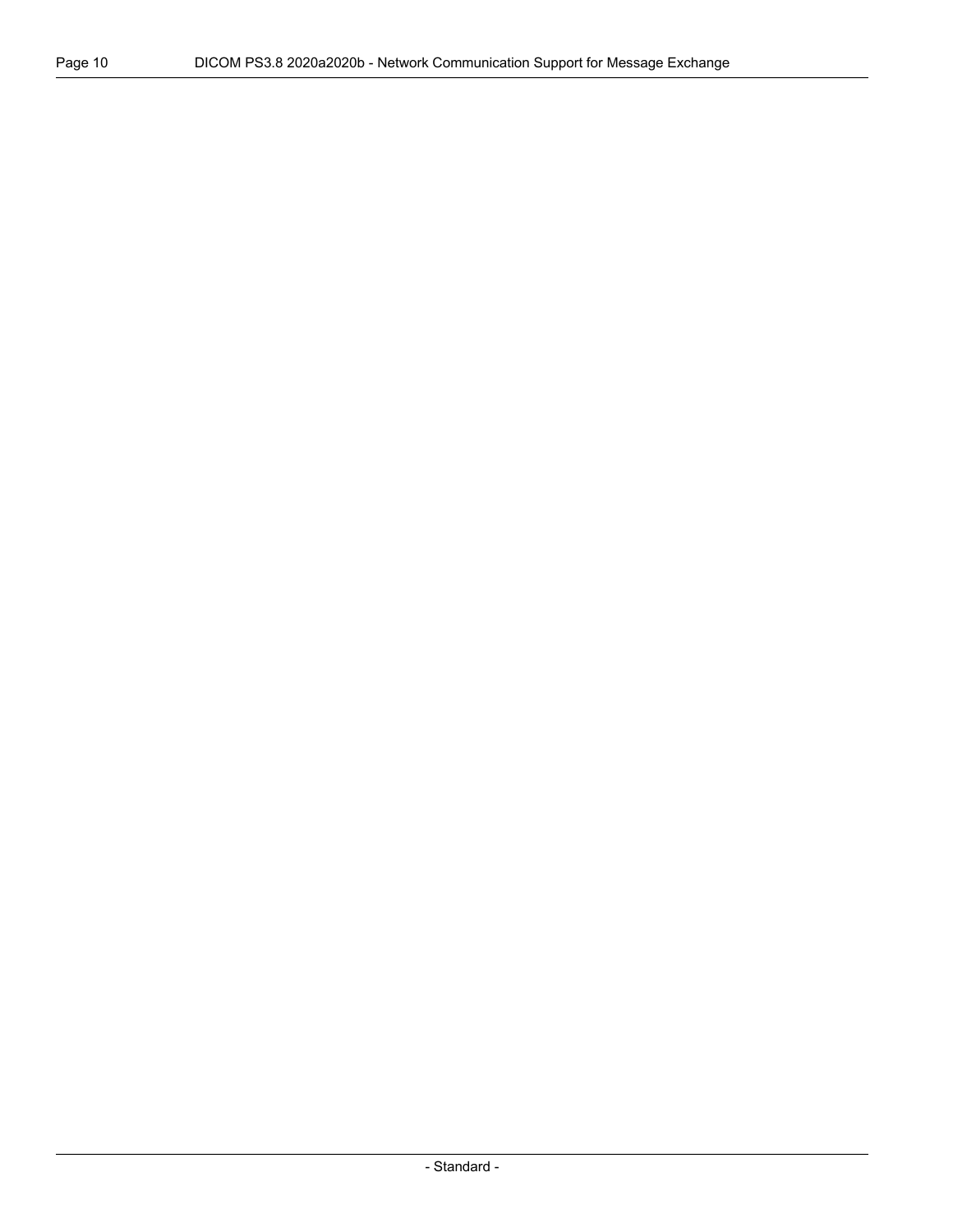## <span id="page-10-0"></span>**Foreword**

This DICOM Standard was developed according to the procedures of the DICOM Standards Committee.

The DICOM Standard is structured as a multi-part document using the guidelines established in [ISO/IEC [Directives,](#page-14-1) Part 2].

DICOM® is the registered trademark of the National Electrical Manufacturers Association for its standards publications relating to di gital communications of medical information, all rights reserved.

HL7® and CDA® are the registered trademarks of Health Level Seven International, all rights reserved.

SNOMED®, SNOMED Clinical Terms®, SNOMED CT® are the registered trademarks of the International Health Terminology Standards Development Organisation (IHTSDO), all rights reserved.

LOINC® is the registered trademark of Regenstrief Institute, Inc, all rights reserved.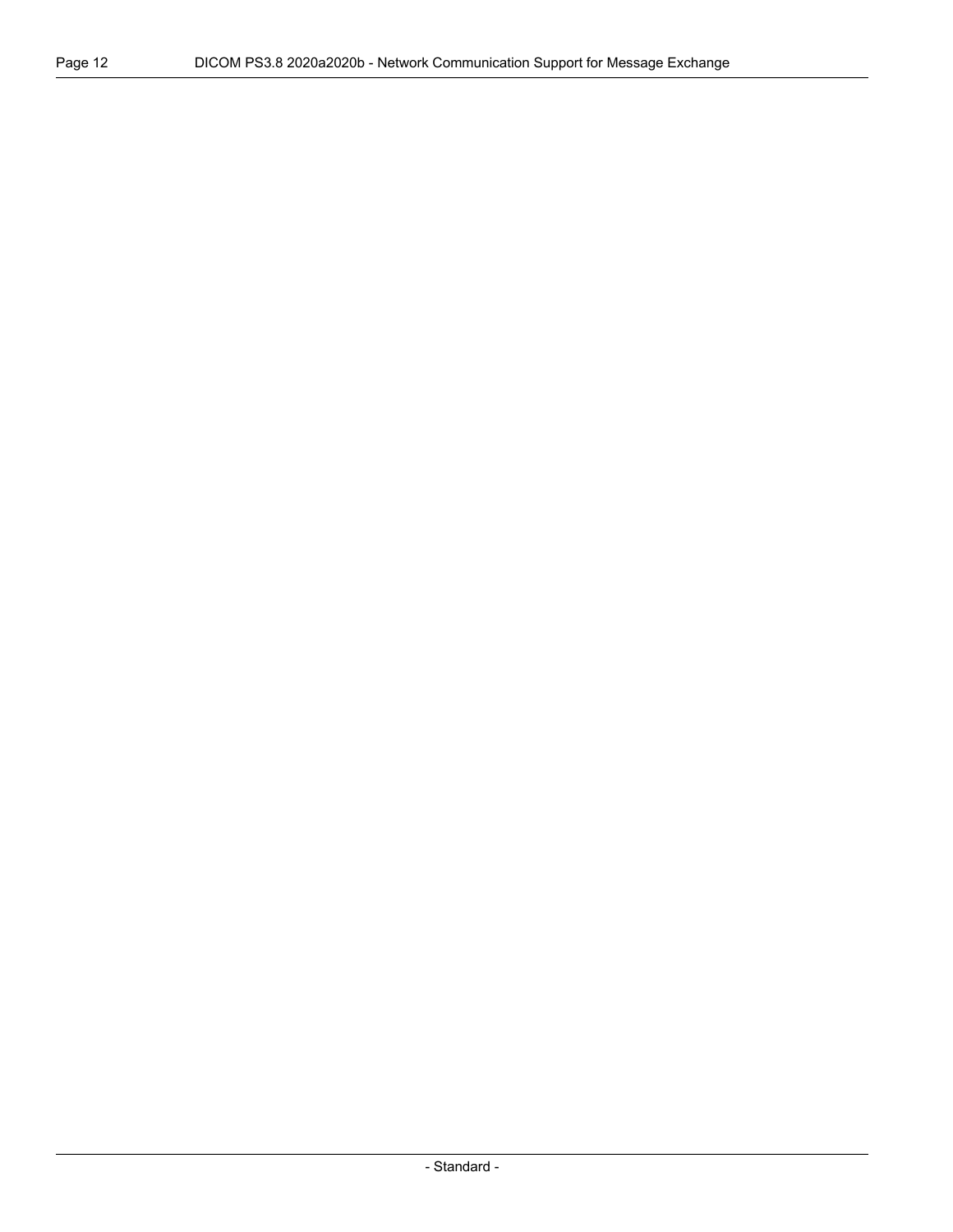# <span id="page-12-0"></span>**1 Scope and Field of Application**

<span id="page-12-1"></span>The Communication Protocols specified in this Part of PS3 closely fit the ISO Open Systems Interconnection Basic Reference Model (ISO 7498-1, see [Figure](#page-12-1) 1-1). They relate to the following layers: Physical, Data Link, Network, Transport, Session, Presentation and the Association Control Services (ACSE) of the Application layer. The communication protocols specified by this Part are general purpose communication protocols (TCP/IP) and not specific to this Standard. The other aspects of the Application Layer protocols are addressed in other parts of this Standard as discussed in PS3.1 ["PS3.1".](part01.pdf#PS3.1)



**Figure 1-1. ISO OSI Basic Reference Model**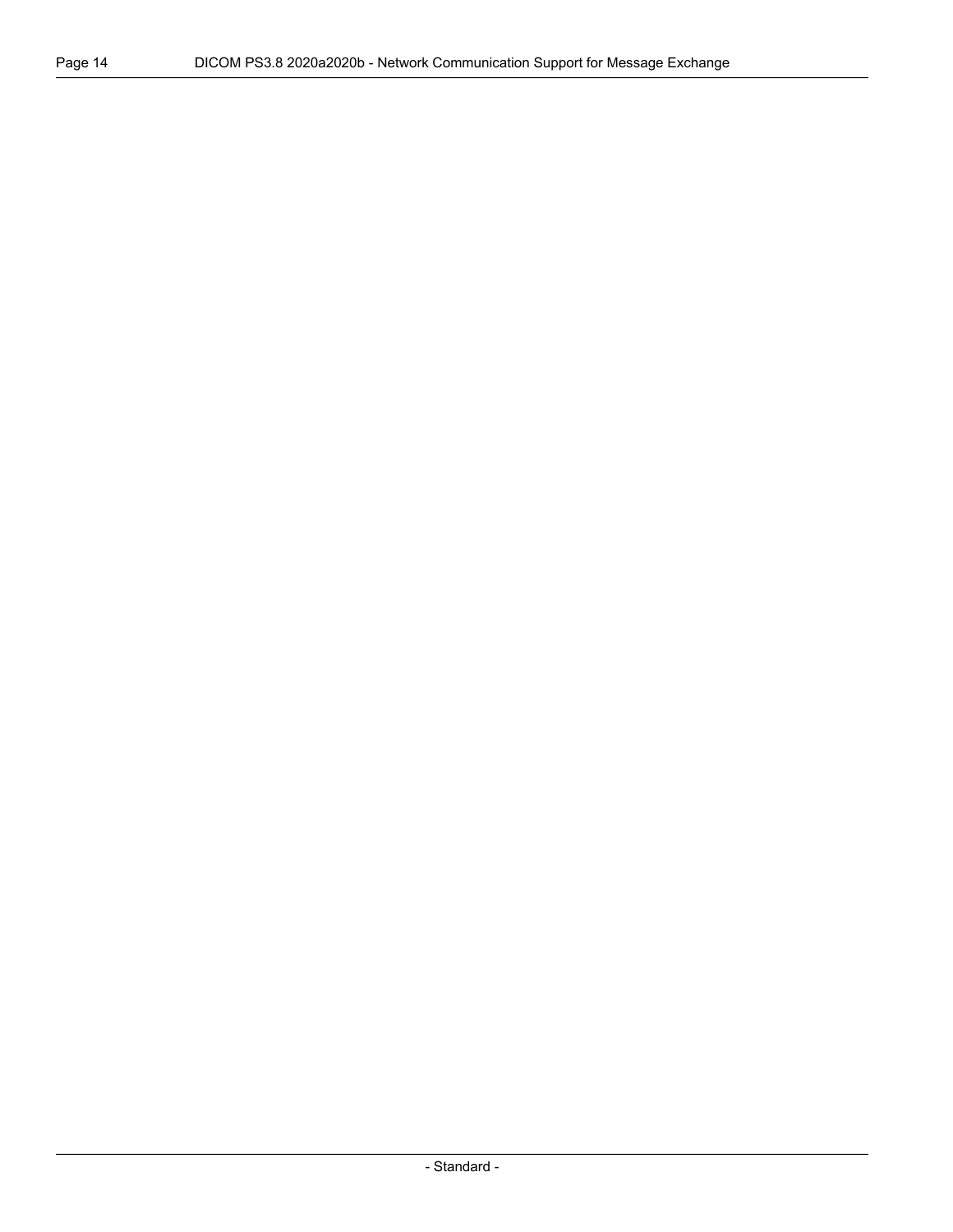## <span id="page-14-0"></span>**2 Normative References**

The following standards contain provisions which, through reference in this text, constitute provisions of this Standard. At the time of publication, the editions indicated were valid. All standards are subject to revision, and parties to agreements based on this Standard are encouraged to investigate the possibilities of applying the most recent editions of the standards indicated below.

## <span id="page-14-1"></span>**2.1 International Standards**

- <span id="page-14-2"></span>[ISO/IEC Directives, Part 2] ISO/IEC. 2016/05. 7.0. *Rules for the structure and drafting of International Standards*. [http://www.iec.ch/](http://www.iec.ch/members_experts/refdocs/iec/isoiecdir-2%7Bed7.0%7Den.pdf) [members\\_experts/refdocs/iec/isoiecdir-2%7Bed7.0%7Den.pdf](http://www.iec.ch/members_experts/refdocs/iec/isoiecdir-2%7Bed7.0%7Den.pdf) .
- <span id="page-14-3"></span>[ISO 7498-1] ISO. 1994. *Information Processing Systems - Open Systems Interconnection - Basic Reference Model*.
- [ISO 7498-3] ISO. 1997. *Information Processing Systems - Open Systems Interconnection - Naming and Addressing*.
- <span id="page-14-6"></span>[ISO 8327] ISO. 1996. *Information Processing Systems - Open Systems Interconnection - Connection Oriented Session Protocol Specification*.
- [ISO 8649] ISO. 1988. Information processing systems Open Systems Interconnection Service definition for the Association Control *Service Element (ACSE)*.
- <span id="page-14-4"></span>[ISO 8650] ISO. 1987. *Information Processing Systems - Open Systems Interconnection - Protocol Specification for the Association Control Service Element*.
- <span id="page-14-5"></span>[ISO/TR 8509] ISO. *Information Processing Systems - Open Systems Interconnection - Service Conventions*. *ISO/TR 8509 has been withdrawn. See ISO/IEC 2382-26:1993 Information technology - Vocabulary - Part 26: Open systems interconnection* .
- [ISO 8822] ISO. 1988. *Information processing systems - Open Systems Interconnection - Connection oriented presentation service definition*.
- [ISO 8823] ISO. 1988. *Information processing systems - Open Systems Interconnection - Connection Oriented Presentation Protocol Specification*.
- [ISO 8824] ISO. 1990. *Information processing systems - Open Systems Interconnection - Specification of Abstract Syntax Notation One (ASN.1)*.
- [ISO 8825] ISO. 1990. Information processing systems Open Systems Interconnection Specification of Basic Encoding Rules for *Abstract Syntax Notation One (ASN.1)*.
- [ISO/IEC 9545] ISO. 1994. *Information processing systems - Open Systems Interconnection - Application Layer Structure*.
- [ISO/IEC 9834-1] ISO. 2012. Information processing systems Open Systems Interconnection Procedures for the operation of OSI *Registration Authorities: General procedures and top arcs of the ASN.1 Object Identifier tree*.
- [ISO/IEC TR 10000-1] ISO. 1998. *Information processing systems - Open Systems Interconnection - International Standardized Profiles, Part 1: Taxonomy Framework*.

## **2.2 Other Documents**

- [NIST SP 500-150] NIST. *Stable Implementation Agreements for Open Systems Interconnection Protocols*.
- [RFC791] IETF. September 1981. *Internet Protocol - DARPA Internet Protocol Specification*. <http://tools.ietf.org/html/rfc791> .
- [RFC792] IETF. September 1981. *Internet Control Message Protocol - DARPA Internet Program Protocol Specification*. [http://](http://tools.ietf.org/html/rfc792) [tools.ietf.org/html/rfc792](http://tools.ietf.org/html/rfc792) .
- [RFC793] IETF. September 1981. *Transmission Control Program - DARPA Internet Protocol Specification*. [http://tools.ietf.org/html/](http://tools.ietf.org/html/rfc793) [rfc793](http://tools.ietf.org/html/rfc793) .
- [RFC950] IETF. August 1985. *Internet Subnetting*. <http://tools.ietf.org/html/rfc950> .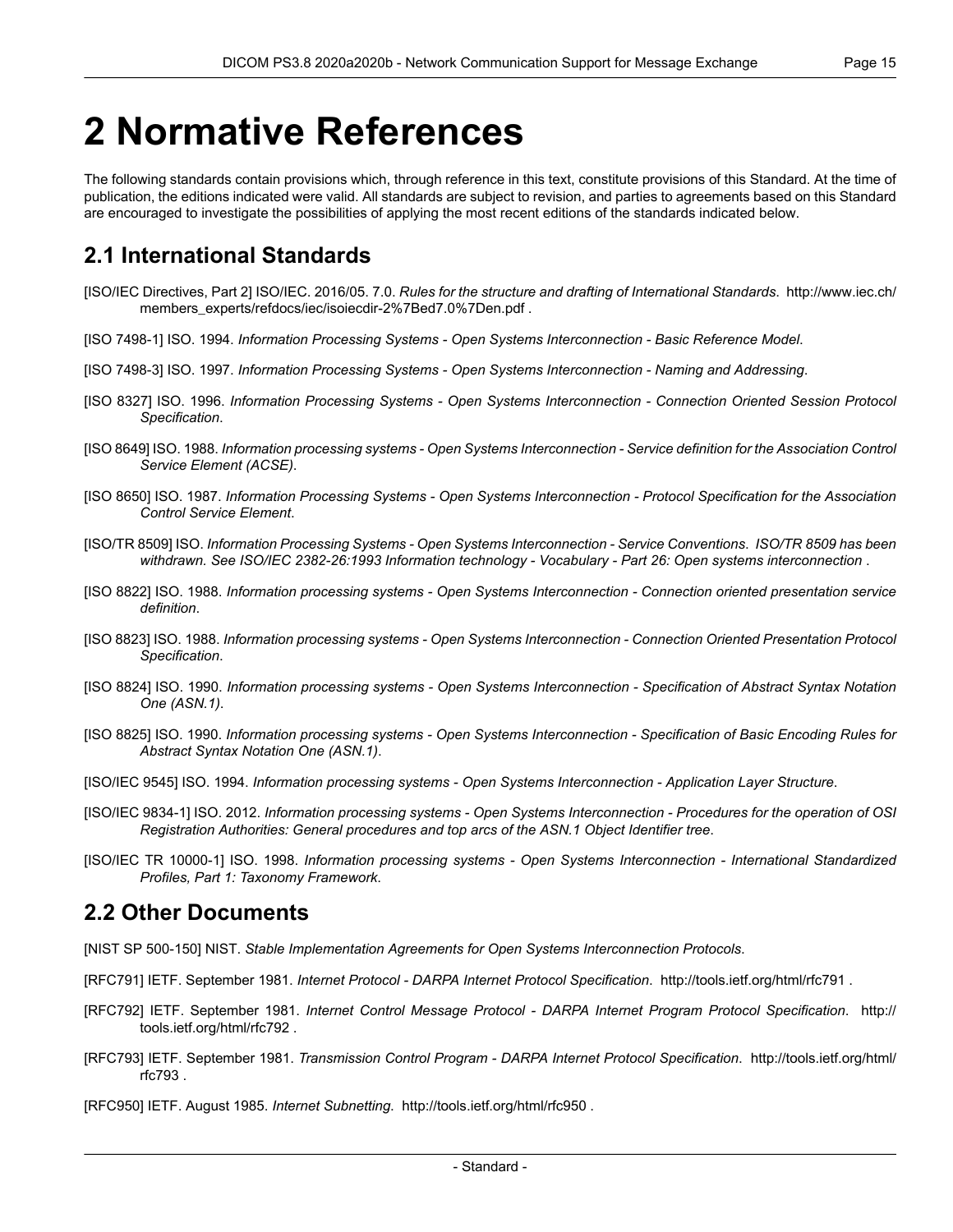[RFC1881] IETF. December 1995. *IPv6 Address Allocation Management*. <http://tools.ietf.org/html/rfc1881> .

[RFC2460] IETF. December 1998. *Internet Protocol, Version 6 (IPv6) Specification*. <http://tools.ietf.org/html/rfc2460> .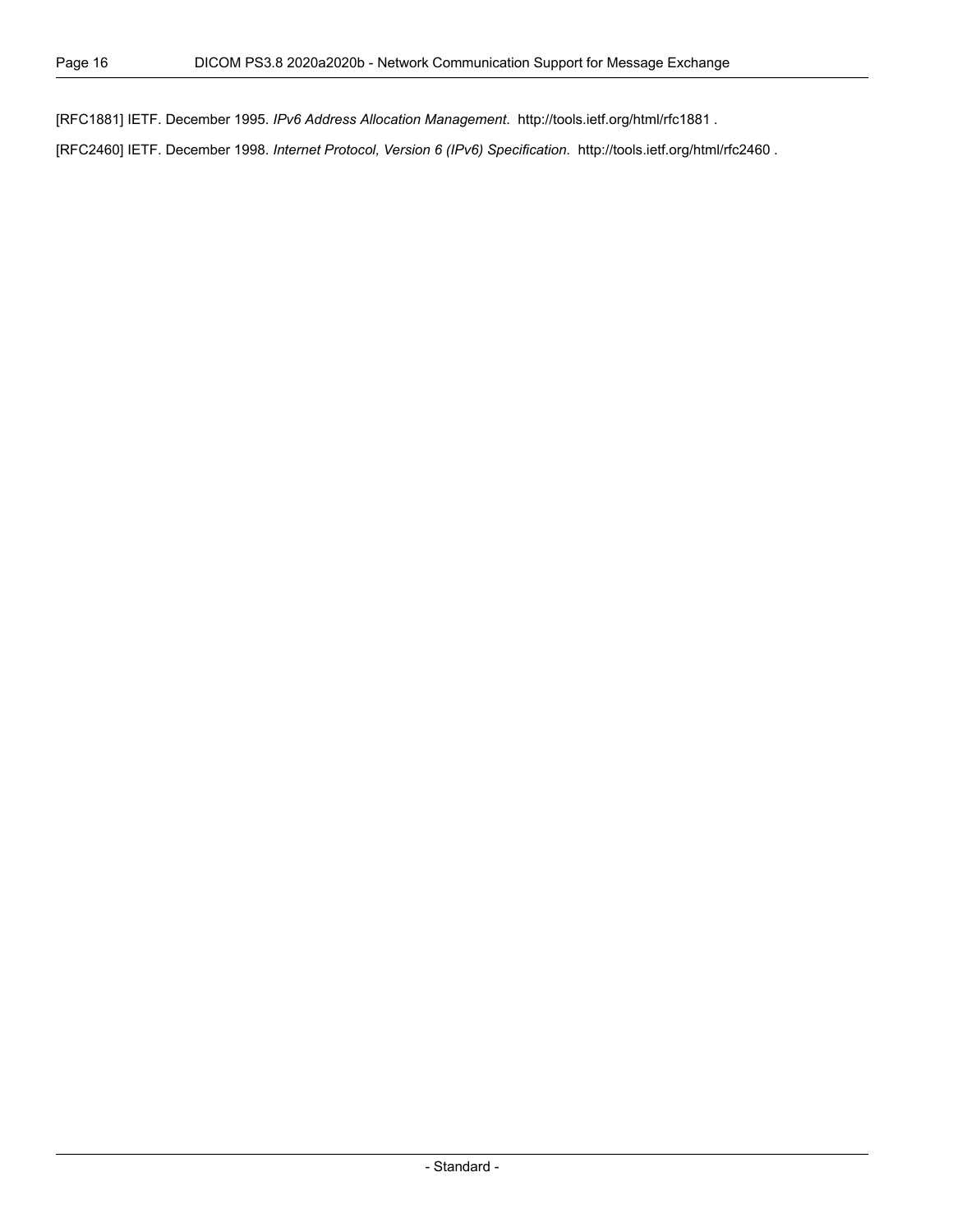# <span id="page-16-0"></span>**3 Definitions**

For the purposes of this Standard the following definitions apply.

## **3.1 Reference Model Definitions**

This Part of the Standard is based on the concepts developed in [ISO [7498-1\]](#page-14-2) and makes use of the following terms defined in it:

| <b>Application Entity</b>   | See [ISO 7498-1]. |
|-----------------------------|-------------------|
| <b>Application Layer</b>    | See [ISO 7498-1]. |
| <b>Application Process</b>  | See [ISO 7498-1]. |
| Data Link Layer             | See [ISO 7498-1]. |
| Layer Entity                | See [ISO 7498-1]. |
| Network Layer               | See [ISO 7498-1]. |
| <b>Physical Layer</b>       | See [ISO 7498-1]. |
| <b>Presentation Layer</b>   | See [ISO 7498-1]. |
| <b>Presentation Service</b> | See [ISO 7498-1]. |
| Protocol                    | See [ISO 7498-1]. |
| Protocol Data Unit          | See [ISO 7498-1]. |
| Service                     | See [ISO 7498-1]. |
| Service Access Point        | See [ISO 7498-1]. |
| Session Layer               | See [ISO 7498-1]. |
| <b>Transfer Syntax</b>      | See [ISO 7498-1]. |
| <b>Transport Layer</b>      | See [ISO 7498-1]. |
| <b>Transport Protocol</b>   | See [ISO 7498-1]. |
| <b>Transport Connection</b> | See [ISO 7498-1]. |

## **3.2 Naming and Addressing Definitions**

This Part of the Standard makes use of the following terms defined in [ISO [7498-3\]](#page-14-3):

| <b>Calling Presentation Address</b>       | See [ISO 7498-3]. |
|-------------------------------------------|-------------------|
| <b>Called Presentation Address</b>        | See [ISO 7498-3]. |
| <b>Presentation Address</b>               | See [ISO 7498-3]. |
| <b>Responding Presentation</b><br>Address | See [ISO 7498-3]. |
| <b>Called Application Entity Title</b>    | See [ISO 7498-3]. |
| <b>Calling Application Entity Title</b>   | See [ISO 7498-3]. |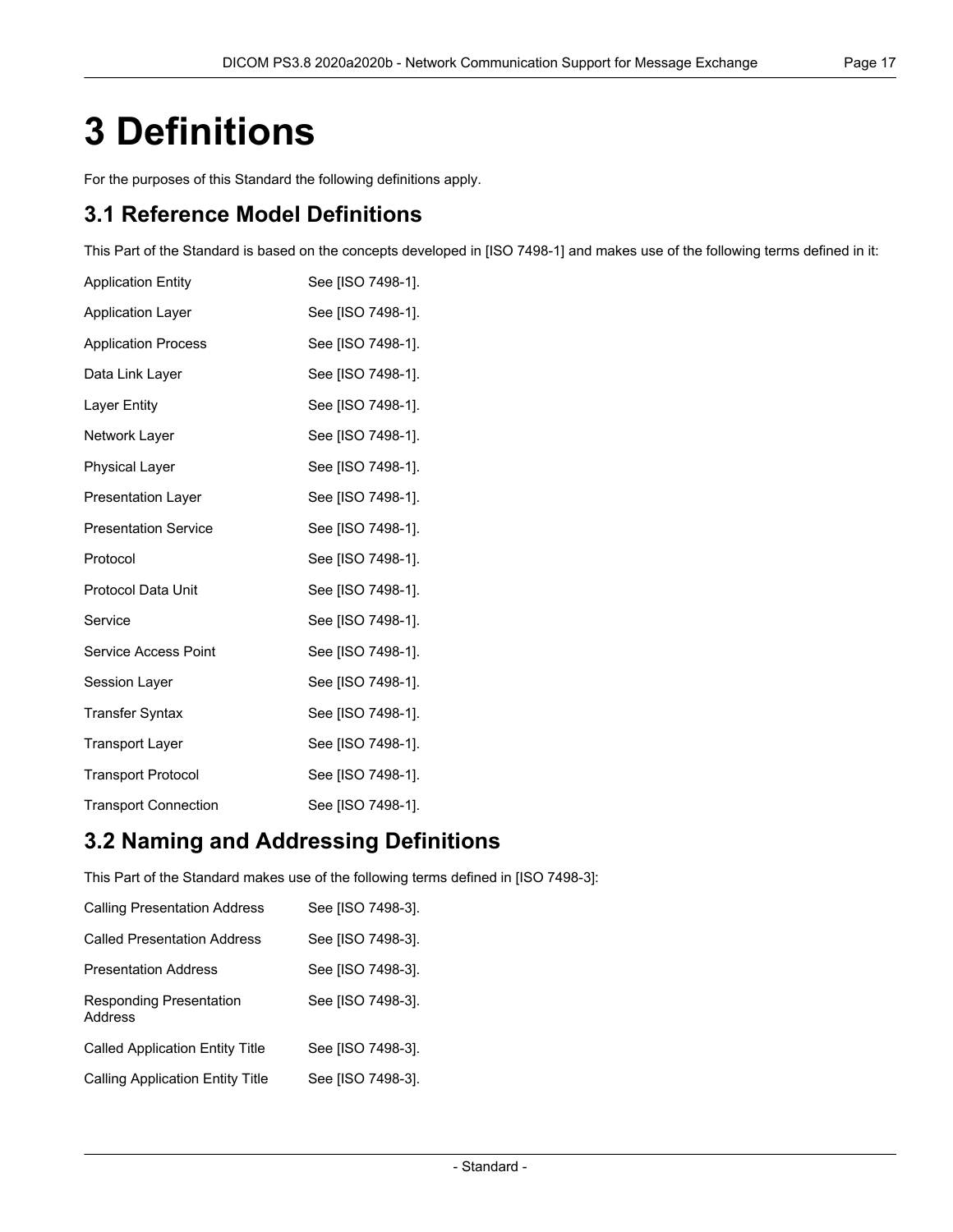## **3.3 Service Conventions Definitions**

This Part of the Standard makes use of the following terms defined in [\[ISO/TR](#page-14-4) 8509]:

| Service Provider         | See [ISO/TR 8509]. |
|--------------------------|--------------------|
| Service User             | See [ISO/TR 8509]. |
| <b>Confirmed Service</b> | See [ISO/TR 8509]. |
| Non-confirmed Service    | See [ISO/TR 8509]. |
| Primitive                | See [ISO/TR 8509]. |
| Request (Primitive)      | See [ISO/TR 8509]. |
| Indication (Primitive)   | See [ISO/TR 8509]. |
| Response (Primitive)     | See [ISO/TR 8509]. |
| Confirmation (Primitive) | See [ISO/TR 8509]. |

## **3.4 Presentation Service Definitions**

This Part of the Standard makes use of the following terms defined in [ISO [8822\]](#page-14-5):

| <b>Abstract Syntax</b>          | See [ISO 8822]. |
|---------------------------------|-----------------|
| Abstract Syntax Name            | See [ISO 8822]. |
| <b>Presentation Context</b>     | See [ISO 8822]. |
| <b>Presentation Data Values</b> | See [ISO 8822]. |
| <b>Transfer Syntax Name</b>     | See [ISO 8822]. |

## **3.5 ACSE Service Definitions**

This Part of the Standard makes use of the following terms defined in [ISO [8649\]](#page-14-6):

| Association                                          | See [ISO 8649]. |
|------------------------------------------------------|-----------------|
| <b>Application Context</b>                           | See [ISO 8649]. |
| <b>Association Control Service</b><br>Element (ACSE) | See [ISO 8649]. |
| Association Initiator                                | See [ISO 8649]. |

## **3.6 DICOM Introduction and Overview Definition**

This Part of the Standard makes use of the following terms defined in [PS3.1:](part01.pdf#PS3.1)

Message [Message.](part01.pdf#glossentry_Message)

## **3.7 DICOM Communication Support Definitions**

The following definitions are commonly used in this Part of the Standard: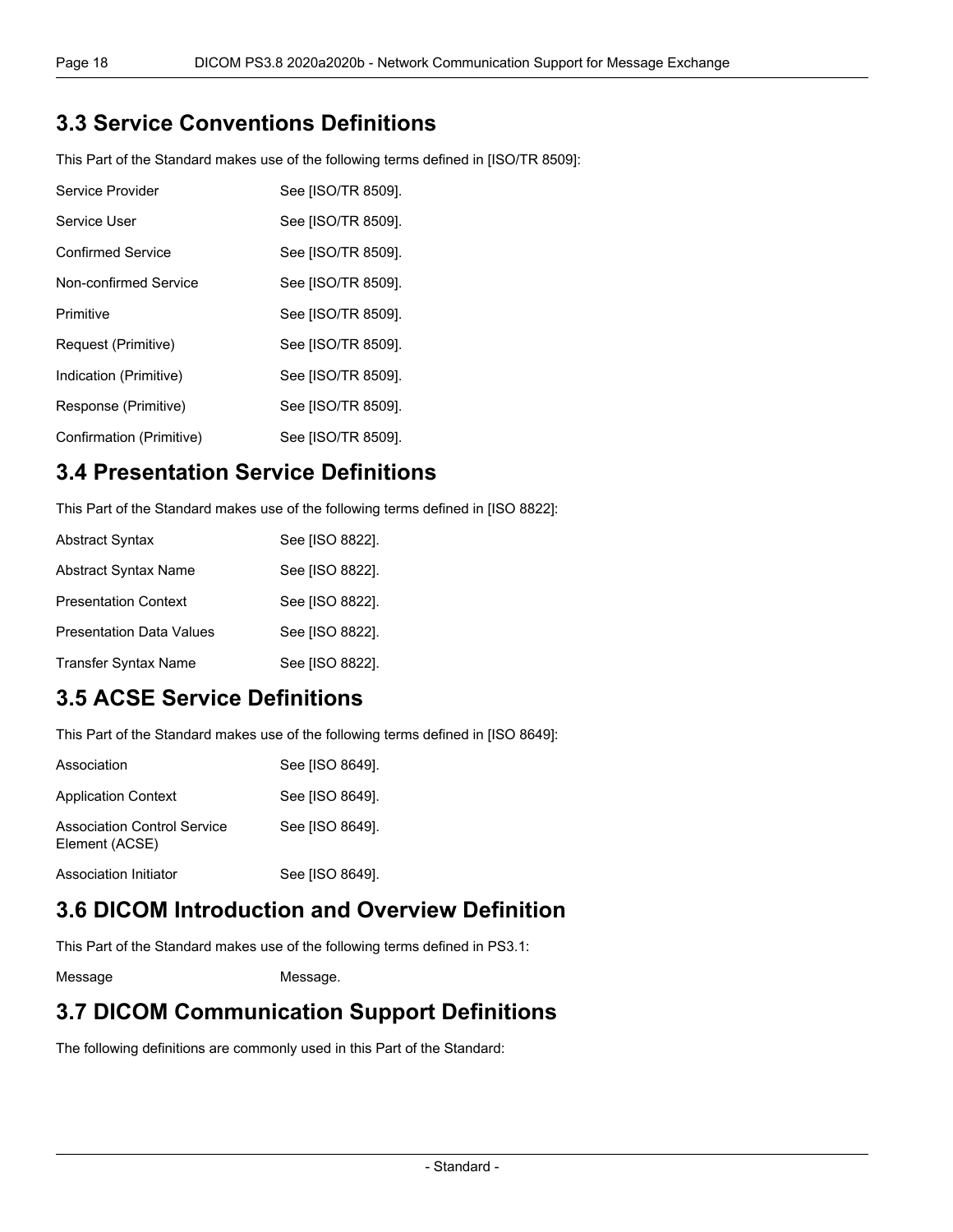DICOM Upper Layer Service The Upper Layer protocols are related to the Session, Presentation and part of the Application Layer of the ISO reference model. These protocols provide the Upper Layer Service. This Service is a proper subset of the ACSE Service and OSI Presentation Layer Service.

## **3.8 DICOM Service Class Definitions**

This Part of the Standard makes use of the following terms defined in [PS3.4:](part04.pdf#PS3.4)

| Service-Object Pair Instance | Service-Object Pair Instance (SOP Instance). |
|------------------------------|----------------------------------------------|
| (SOP Instance)               |                                              |

## **3.9 DICOM Data Structures and Encoding Definitions**

This Part of the Standard makes use of the following terms defined in [PS3.5:](part05.pdf#PS3.5)

| Data Set                | Data Set.                |
|-------------------------|--------------------------|
| Unique Identifier (UID) | Unique Identifier (UID). |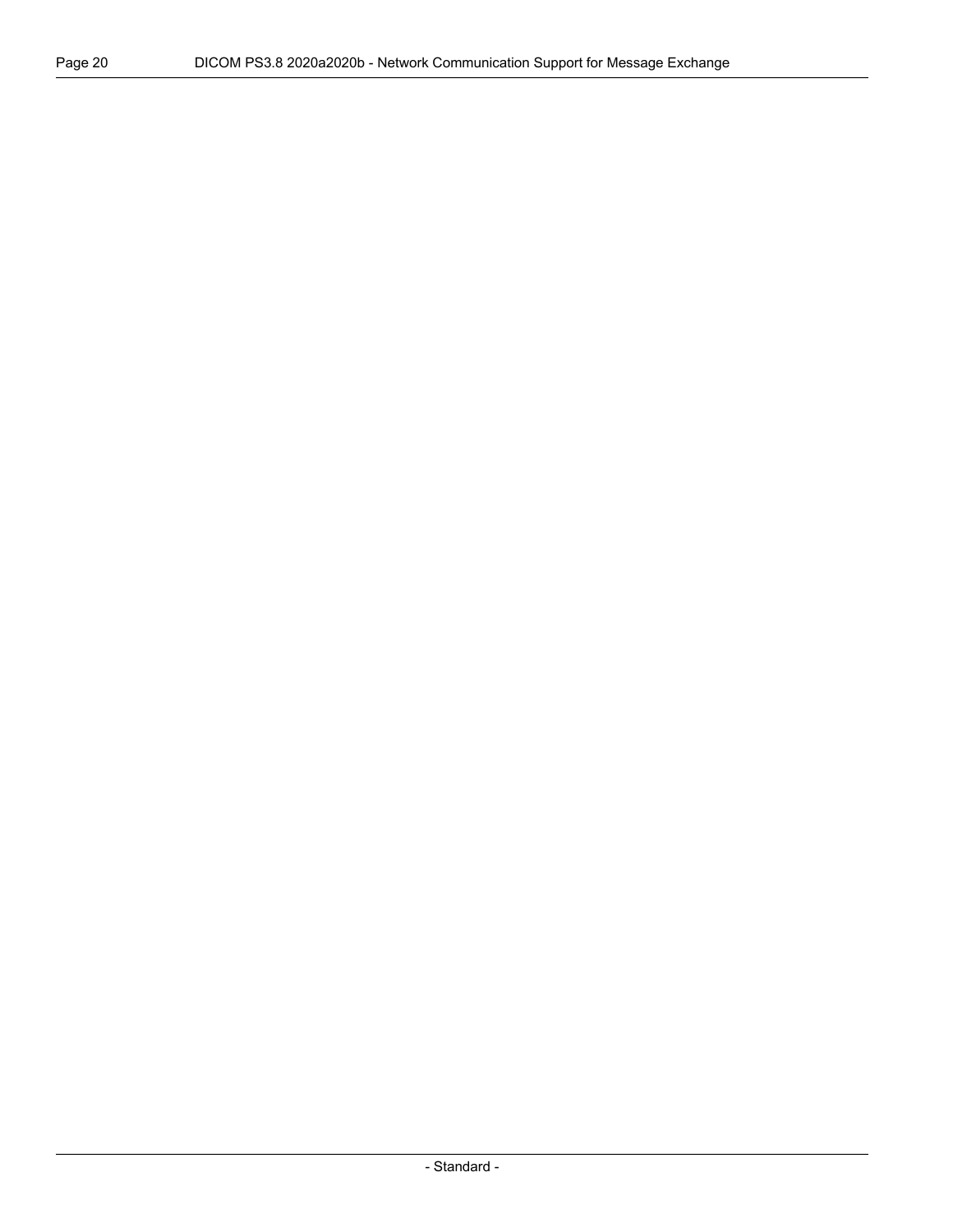# <span id="page-20-0"></span>**4 Symbols and Abbreviations**

The following symbols and abbreviations are used in this Part of the Standard.

| <b>ACR</b>      | American College of Radiology                                                  |
|-----------------|--------------------------------------------------------------------------------|
| <b>ACSE</b>     | <b>Association Control Service Element</b>                                     |
| <b>ASCII</b>    | American Standard Code for Information Interchange                             |
| AE              | <b>Application Entity</b>                                                      |
| ANSI            | American National Standards Institute                                          |
| AP              | <b>Application Process</b>                                                     |
| ASE             | <b>Application Service Element</b>                                             |
| ARTIM           | Association Request/Reject/Release Timer                                       |
| <b>CENTC251</b> | Comite Europeen de Normalisation-Technical Committee 251 - Medical Informatics |
| <b>DICOM</b>    | Digital Imaging and Communications in Medicine                                 |
| <b>FDDI</b>     | <b>Fiber Distributed Data Interface</b>                                        |
| HL7             | Health Level 7                                                                 |
| <b>IEC</b>      | International Electrotechnical Commission                                      |
| <b>IEEE</b>     | Institute of Electrical and Electronics Engineers                              |
| <b>ISDN</b>     | <b>Integrated Services Digital Network</b>                                     |
| <b>ISO</b>      | International Organization for Standardization                                 |
| <b>ISP</b>      | International Standardized Profile                                             |
| JIRA            | Japan Medical Imaging and Radiological Systems Industries Association          |
| LAN             | Local Area Network                                                             |
| <b>NEMA</b>     | National Electrical Manufacturers Association                                  |
| <b>NIST</b>     | National Institute of Standards and Technology                                 |
| OSI             | Open Systems Interconnection                                                   |
| PDU             | Protocol Data Unit                                                             |
| <b>PDV</b>      | <b>Presentation Data Values</b>                                                |
| <b>SAP</b>      | Service Access Point                                                           |
| <b>TCP/IP</b>   | Transmission Control Program/Internet Protocol                                 |
| <b>UID</b>      | Unique Identifier                                                              |
| <b>UL</b>       | <b>Upper Layers</b>                                                            |
| <b>WAN</b>      | Wide Area Network                                                              |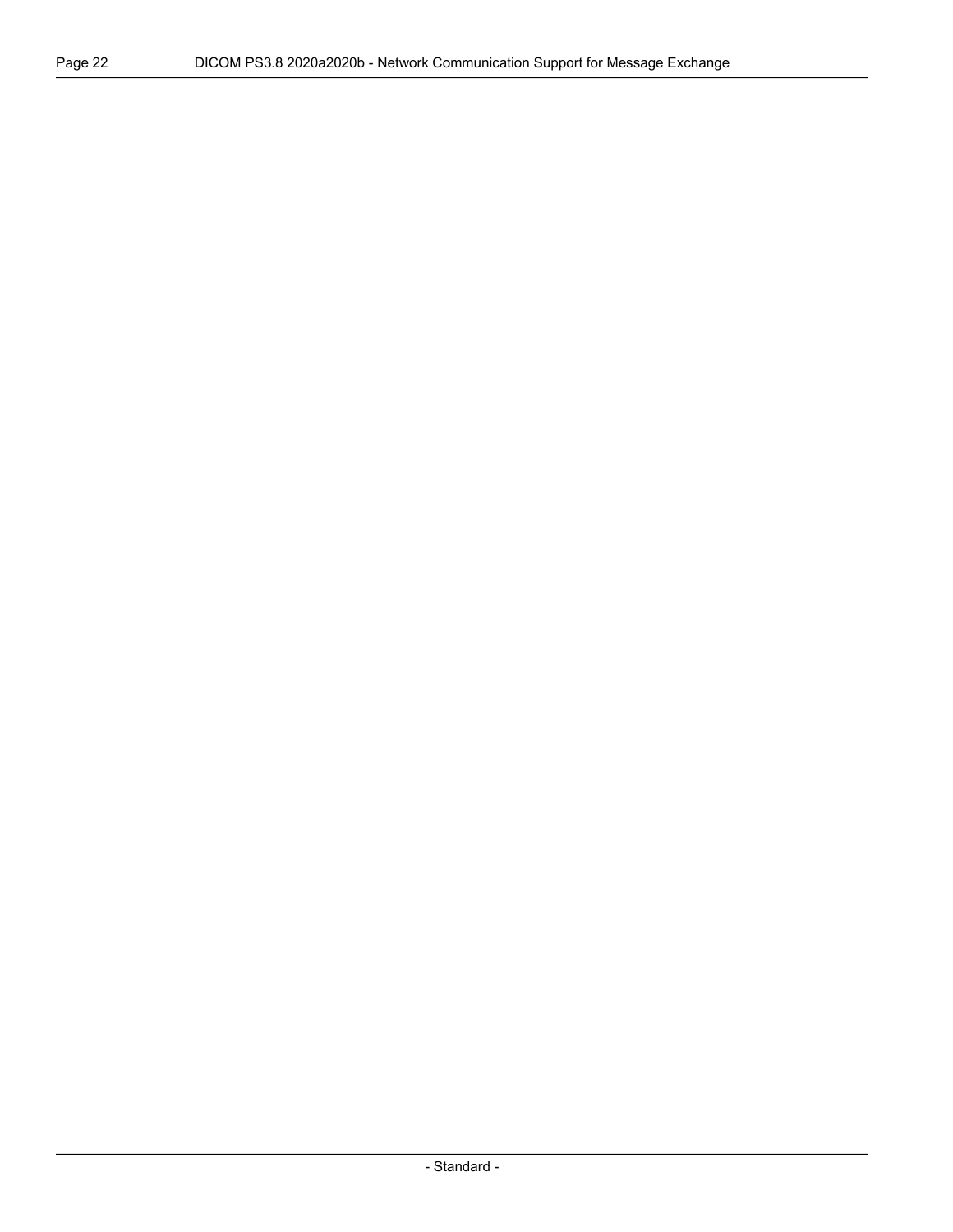# <span id="page-22-0"></span>**5 Conventions**

The following conventions are used for the service description tables shown in this Part of the Standard.

- **(=)** The same parameter value used in the indication or confirmation shall be the same as used in the request or response respect ively.
- **C** Conditional (on User Option)
- **M** Mandatory usage
- **MF** Mandatory with a fixed value
- **NU** Not Used
- **P** Provider Initiated
- **U** User Option
- **UF** User Option with a fixed value

Blank entries are not applicable.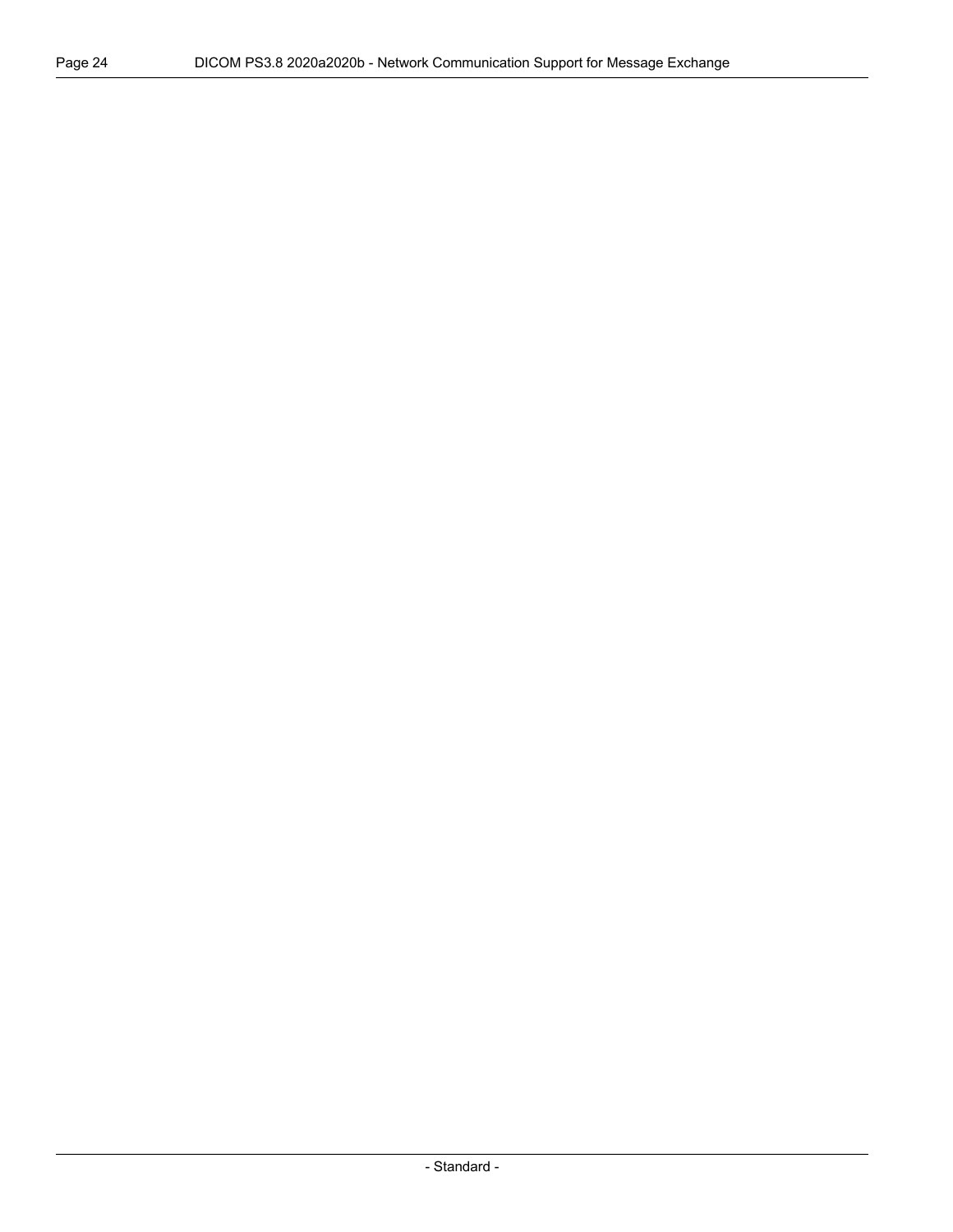# <span id="page-24-0"></span>**6 Network Communication Support Environment**

The Network Communication Services specified in [PS3.8](#page-0-0) are a set of generic services provided to support the communication of DICOM Application Entities. They are a proper subset of the services offered by the OSI Presentation Service (ISO 8822) and of the OSI Association Control Service Element (ACSE) (ISO 8649). They shall be referred to as the Upper Layer Service or UL Service. The DICOM UL Service is specified in Section 7.

This UL Service is provided by the Upper Layer Protocol for TCP/IP (see Section 9).

<span id="page-24-1"></span>[Figure](#page-24-1) 6-1 shows the TCP/IP protocol stack that is available to support the communication of DICOM Application Entities.



**Figure 6-1. DICOM Network Protocol Architecture**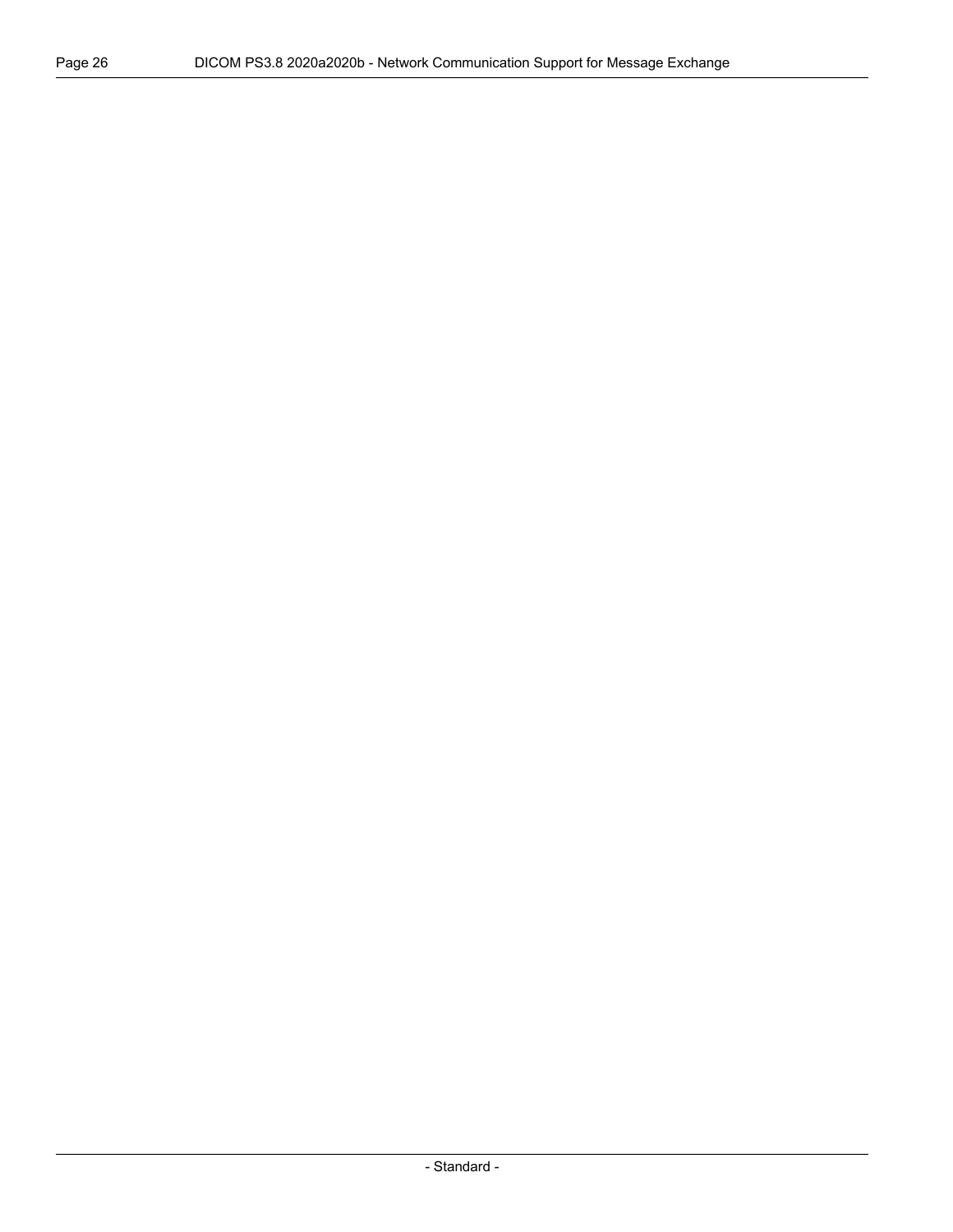## <span id="page-26-0"></span>**7 OSI Upper Layer Service for DICOM Application Entities**

This section provides a description of how to use the OSI Association Control Service Element (ACSE) and OSI Presentation Layer to provide the Upper Layer Service necessary to support the communication of DICOM Application Entities. This Upper Layer Service is a fully conformant subset of the services offered by the ACSE and the OSI Presentation Layer.

<span id="page-26-3"></span>The UL Services are listed in [Table](#page-26-3) 7-1.

#### **Table 7-1. Upper Layer Services**

| <b>SERVICE</b> | <b>TYPE</b>        |  |
|----------------|--------------------|--|
| A-ASSOCIATE    | Confirmed          |  |
| A-RELEASE      | Confirmed          |  |
| A-ABORT        | Non-Confirmed      |  |
| A-P-ABORT      | Provider-initiated |  |
| P-DATA         | Non-Confirmed      |  |

<span id="page-26-1"></span>In addition to the Upper Layer Service specification, this section defines at the parameter level the use of each element of this Upper Layer Service by DICOM Application Entities. The rules guiding the use of this Upper Layer Service by the DICOM Application Entities are addressed in [PS3.7.](part07.pdf#PS3.7)

## **7.1 A-ASSOCIATE Service**

The establishment of an association between two AEs shall be performed through ACSE A-ASSOCIATE request, indication, response and confirmation primitives. The initiator of the service is hereafter called a requestor and the service-user that receives the A-ASSO- CIATE indication is hereafter called the acceptor. It shall be a confirmed service.

#### Note

<span id="page-26-2"></span>The A-ASSOCIATE service supports the equivalent of a channel establishment in a point-to-point interface (see the retired PS3.9).

[Figure](#page-26-2) 7-1 illustrates the association establishment between two AEs.



**Figure 7-1. Associate Request**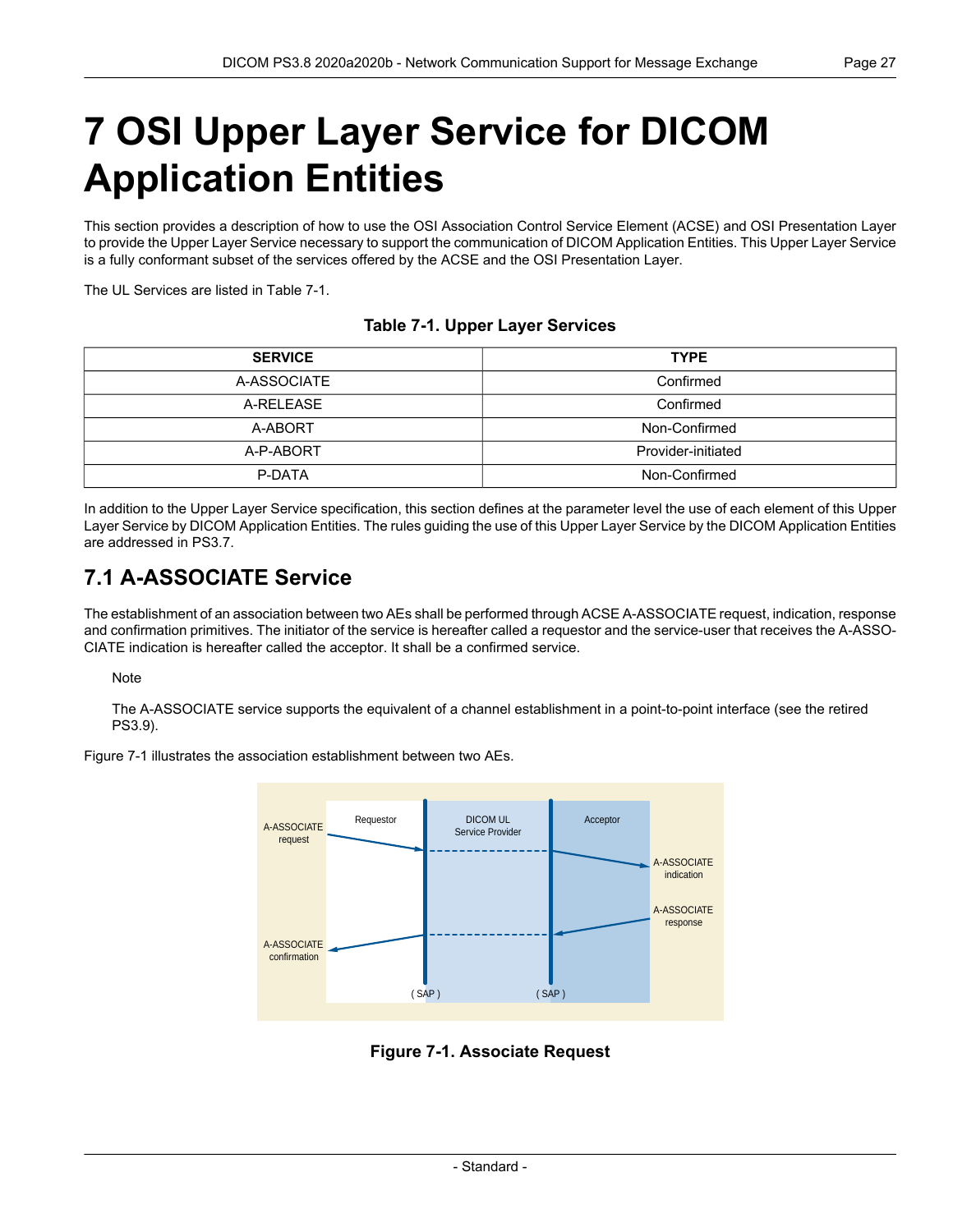#### <span id="page-27-0"></span>**7.1.1 A-ASSOCIATE Parameters**

<span id="page-27-3"></span>[Table](#page-27-3) 7-2 lists the parameters that shall be required for the A-ASSOCIATE service used by DICOM Application Entities in this Standard.

| A-ASSOCIATE parameter name                  | <b>Request</b> | <b>Indication</b> | <b>Response</b> | Confirmation |
|---------------------------------------------|----------------|-------------------|-----------------|--------------|
| application context name                    | M              | $M(=)$            | м               | $M(=)$       |
| calling AE title                            | M              | $M(=)$            | M               | $M(=)$       |
| called AE title                             | M              | $M(=)$            | M               | $M(=)$       |
| user information                            | M              | $M(=)$            | M               | $M(=)$       |
| result                                      |                |                   | M               | $M(=)$       |
| result source                               |                |                   |                 | M            |
| diagnostic                                  |                |                   | U               | $C(=)$       |
| calling presentation address                | M              | $M(=)$            |                 |              |
| called presentation address                 | M              | $M(=)$            |                 |              |
| presentation context definition list        | M              | $M(=)$            |                 |              |
| presentation context definition list result |                |                   | M               | $M(=)$       |

#### **Table 7-2. Key A-ASSOCIATE Service Parameters**

**Note** 

See Section 5 of this Part for table conventions.

<span id="page-27-4"></span>[Table](#page-27-4) 7-3 lists the parameters for the A-ASSOCIATE service that shall contain fixed values or shall not be used by DICOM Application Entities in this Standard.

#### **Table 7-3. A-ASSOCIATE Service Parameter (Fixed or Not Used)**

| A-ASSOCIATE parameter name             | <b>Request</b> | Indication | <b>Response</b> | Confirmation |
|----------------------------------------|----------------|------------|-----------------|--------------|
| mode                                   | UF             | $MF(=)$    |                 |              |
| responding AE title                    |                |            | MF              | $MF(=)$      |
| calling/called/responding AE qualifier | NU             | <b>NU</b>  | NU              | <b>NU</b>    |
| calling/called/responding AP invoc-id  | <b>NU</b>      | <b>NU</b>  | <b>NU</b>       | <b>NU</b>    |
| calling/called/responding AE invoc-id  | NU.            | <b>NU</b>  | <b>NU</b>       | <b>NU</b>    |
| responding presentation address        |                |            | MF              | $MF(=)$      |
| default context name/result            | NU             | <b>NU</b>  | <b>NU</b>       | <b>NU</b>    |
| presentation & session requirements    | UF             | $UF(=)$    | UF              | $UF(=)$      |
| other parameters (see ISO 8822 & 8649) | <b>NU</b>      | <b>NU</b>  | <b>NU</b>       | <b>NU</b>    |

## <span id="page-27-2"></span><span id="page-27-1"></span>**7.1.1.1 Mode (Fixed)**

This parameter allows the negotiation of the optional Mode OSI-ACSE Service parameter. Only the default value of "normal" is used by DICOM Application Entities. Therefore, this parameter shall always specify the value "normal."

## **7.1.1.2 Application Context Name**

This parameter identifies the application context proposed by the requestor. The acceptor shall return either the same or a different name. The returned name shall specify the application context to be used for this association. Further discussion on Application Context Names can be found in [Annex](#page-58-0) A.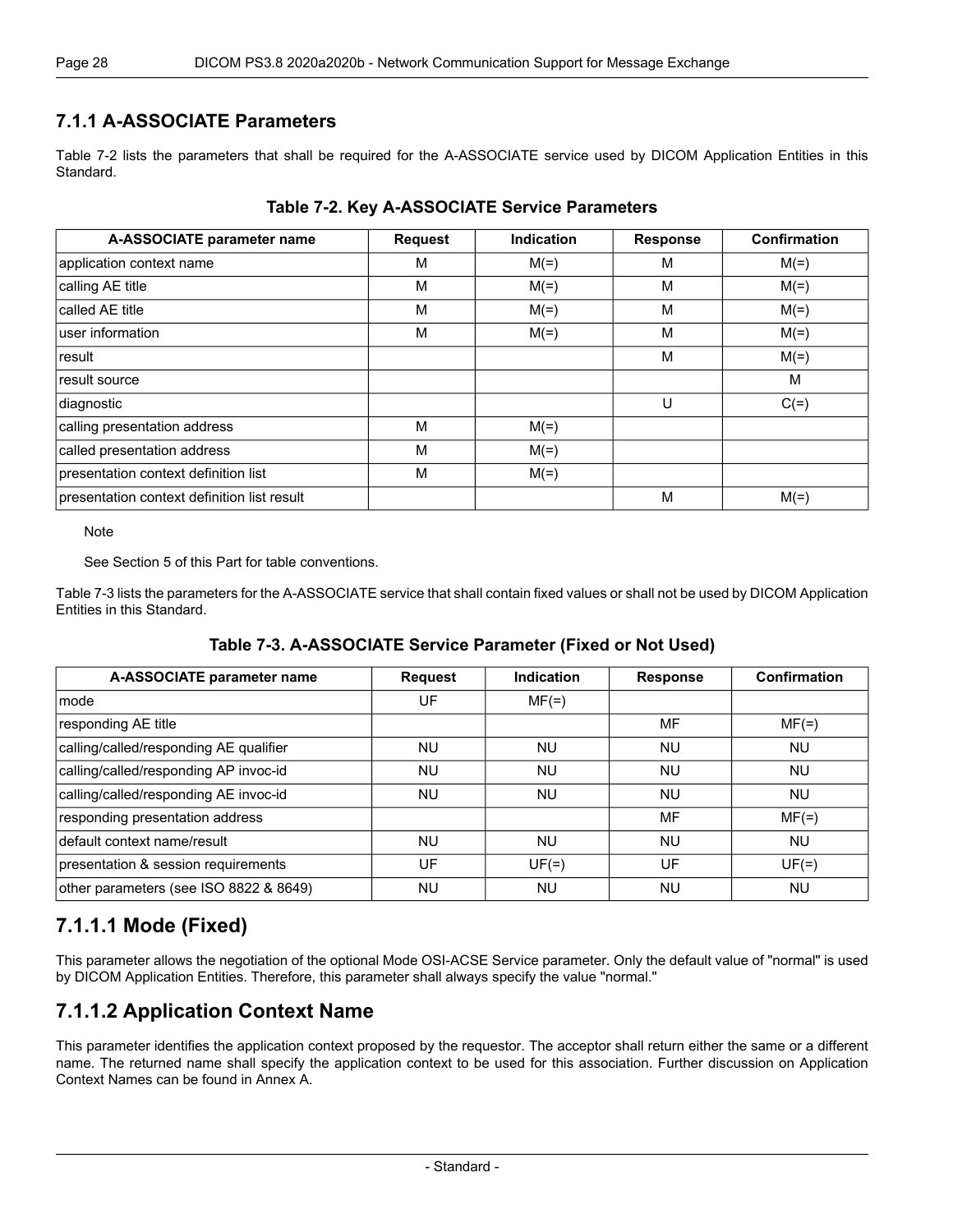The offer of an alternate application context by the acceptor provides a mechanism for limited negotiation. If the requestor cannot operate in the acceptor's application context, it shall issue an A-Abort request primitive. Application Context Names for the DICOM Application Entity as well as Application Context Names usage rules are defined in [PS3.7](part07.pdf#PS3.7).

## <span id="page-28-0"></span>**7.1.1.3 Calling AE Title**

This parameter identifies the Application Entity (AE) that shall contain the requestor of the A-ASSOCIATE service. It is based on the Source DICOM Application Name. The relationship between DICOM Application Names and AE titles is specified in [Annex](#page-62-0) C. The Calling AE title may or may not be the same as the Initiator Address present in DICOM Messages exchanged over the association.

Note

<span id="page-28-1"></span>It is the responsibility of the UL User that received the A-ASSOCIATE-RQ to verify whether the Calling AE Title is one of its known remote DICOM Application Names.

#### **7.1.1.4 Called AE Title**

This parameter identifies the Application Entity that shall contain the intended acceptor of the A-ASSOCIATE service. It is based on the Destination DICOM Application Name. The relationship between DICOM Application Name and AE titles is specified in [Annex](#page-62-0) C. The Called AE title may or may not be the same as the Receiver Address present in DICOM Messages exchanged over the association.

<span id="page-28-2"></span>**Note** 

It is the responsibility of the UL User that received the A-ASSOCIATE-RQ to verify whether the Called AE Title is its (or one of its) DICOM Application Name(s).

### <span id="page-28-3"></span>**7.1.1.5 Responding AE Title (Fixed)**

This parameter identifies the AE that shall contain the actual acceptor of the A-ASSOCIATE service. In this Standard it shall always contain the same value as the Called AE Title of the A-ASSOCIATE indication.

### **7.1.1.6 User Information**

This parameter shall be used by the requestor and the acceptor of the association to include DICOM Application Entity user information. Its meaning shall depend on the application context that accompanies the primitive. The usage of this parameter is specified in [Annex](#page-64-0) [D](#page-64-0).

**Note** 

- <span id="page-28-4"></span>1. This parameter is used to carry initialization information for the DICOM Application Entities as defined in the application context specified by the value of the accompanying Application Context Name parameter.
- 2. [Annex](#page-64-0) D specifies some user information sub-items, and references [PS3.7](part07.pdf#PS3.7) for the specification of additional sub-items. [PS3.7](part07.pdf#PS3.7), in turn, references [PS3.4](part04.pdf#PS3.4) for the specification of Service-class-application-information used in some sub-items.

#### **7.1.1.7 Result**

This parameter shall be provided either by the acceptor of the A-ASSOCIATE request, by the UL service-provider (ACSE related function), or by the UL service-provider (Presentation related function). It shall indicate the result of using the A-ASSOCIATE service. It shall take one of the following symbolic values:

- a. accepted;
- b. rejected (permanent);
- c. rejected (transient).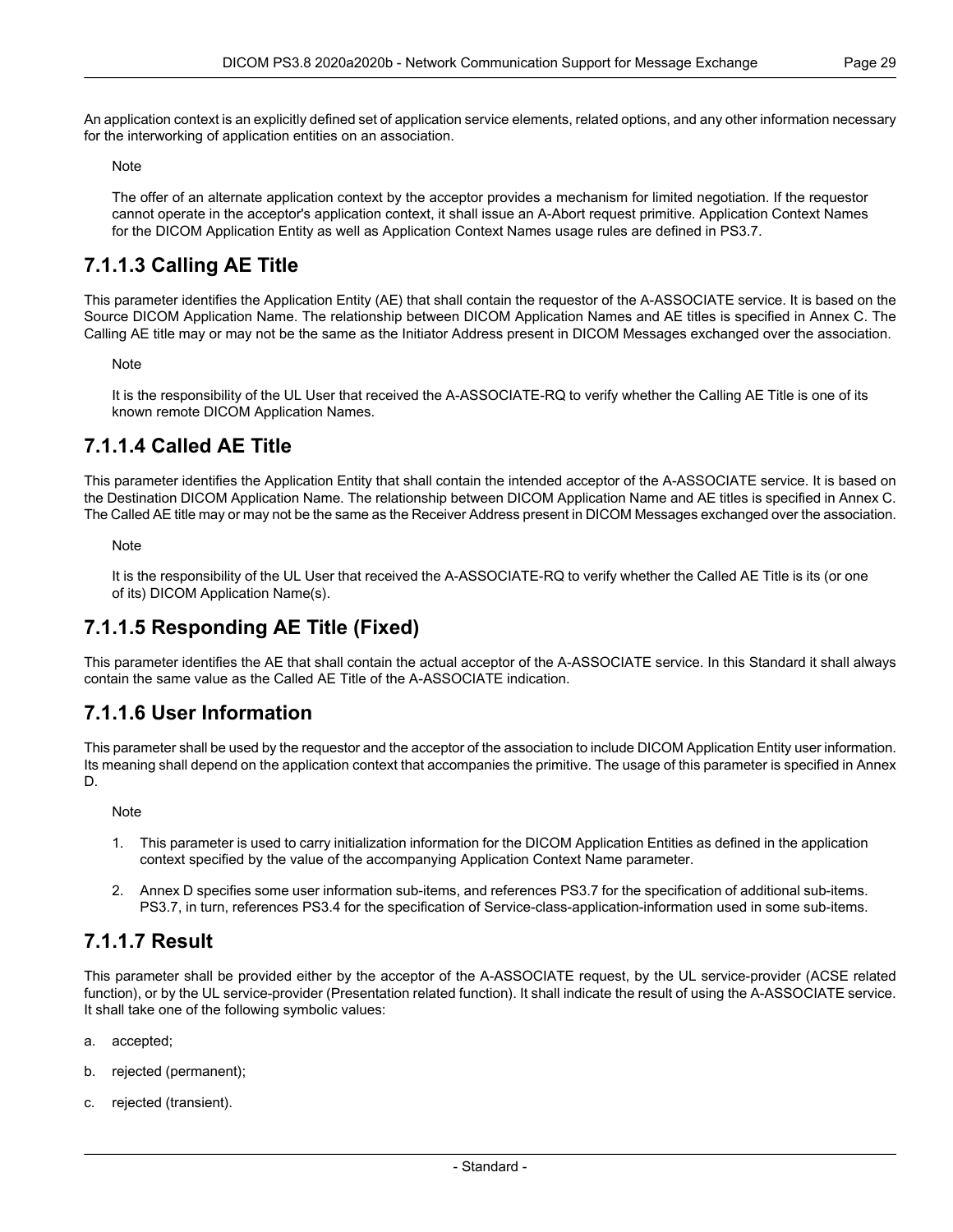The rejected (permanent) implies that the association calling UL user (when returning such a result to an association request) does not need to "call later." A permanent situation exists that prevents the association establishment (e.g., remote DICOM Application Name unknown).

#### <span id="page-29-0"></span>**7.1.1.8 Result Source**

The value of the parameter is supplied by the UL service-provider. It identifies the creating source of the Result parameter and the Diagnostic parameter, if present. It shall take one of the following symbolic values:

- a. UL service-user;
- b. UL service-provider (ACSE related function);c) UL service-provider (Presentation related function).

<span id="page-29-1"></span>Note

If the Result parameter has the value "accepted," the value of this parameter is "UL service-user."

#### **7.1.1.9 Diagnostic**

This parameter shall only be used if the Result parameter has the value of "rejected (permanent) " or "rejected (transient)." It shall be used to provide diagnostic information about the result of the A-ASSOCIATE service.

If the Result Source parameter has the value "UL service-user," it shall take one of the following symbolic values:

- a. no-reason-given
- b. application-context-name not supported
- c. calling-AE-title not recognized
- d. called-AE-title not recognized
- e. calling-AE-qualifier not recognized (see note)
- f. calling-AP-invocation-identifier not recognized (see note)
- g. calling-AE-invocation-identifier not recognized (see note)
- h. called-AE-qualifier not recognized (see note)
- i. called-AP-invocation-identifier not recognized (see note)
- j. called-AE-invocation-identifier not recognized (see note)

If the Result Source parameter has the value "UL service-provider" (ACSE related function), it shall take one of the following symbolic values:

- a. no-reason-given
- b. no-common-UL version

If the result source has the value "UL service-provider" (Presentation related function), it shall take the following symbolic values:

- a. no-reason-given
- b. temporary-congestion
- c. local-limit-exceeded
- d. called-(Presentation) -address-unknown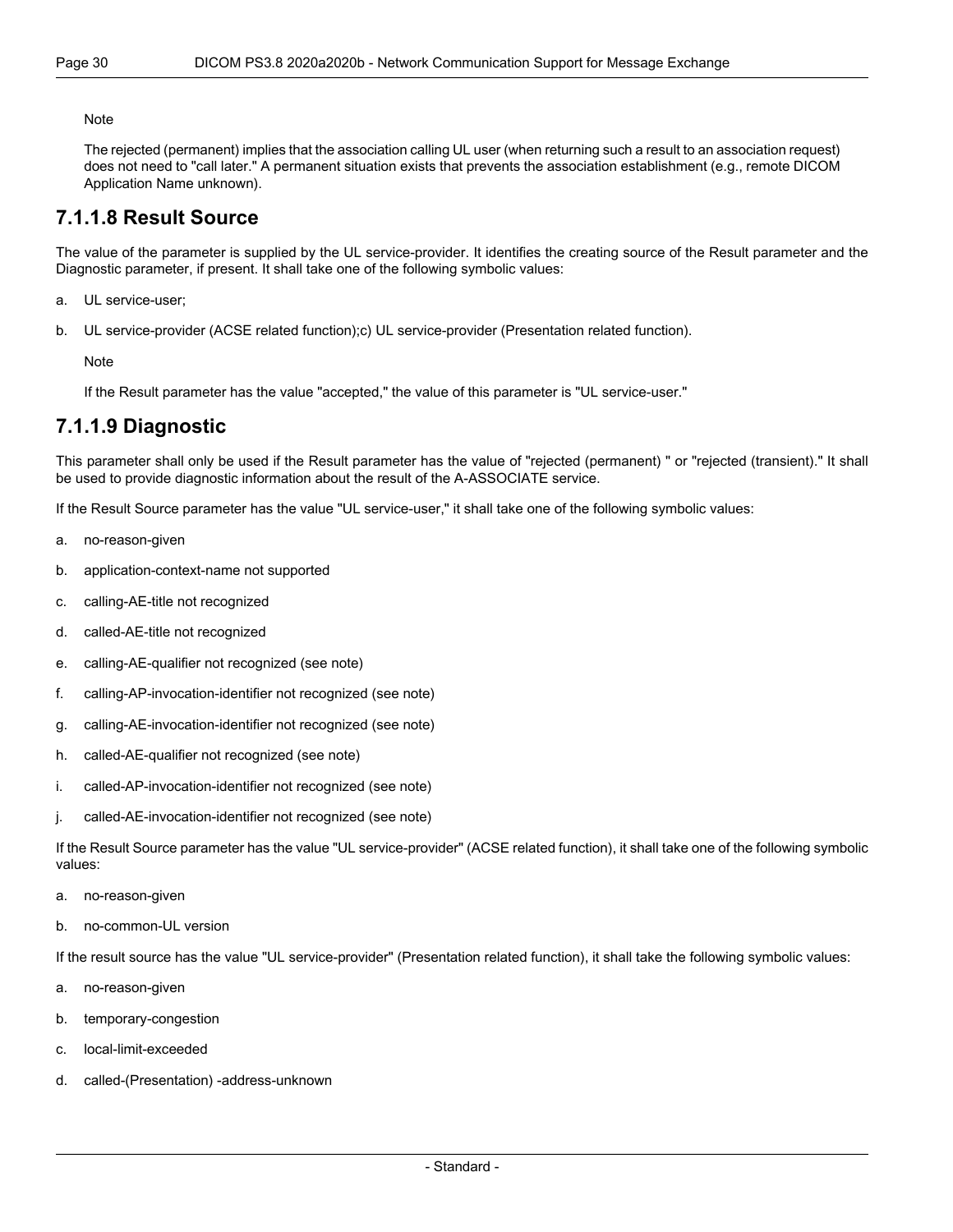- e. Presentation-protocol version not supported
- f. no-(Presentation) Service Access Point (SAP) available

<span id="page-30-0"></span>Even though some of the above symbolic values correspond to parameter errors not used in this Standard, they are included to allow the notification of errors resulting from the unauthorized use of these parameters.

## **7.1.1.10 Calling Presentation Address**

<span id="page-30-1"></span>This parameter shall contain a structured destination address unambiguous within the global network address structure. This shall be a TCP/IP Address. See [Annex](#page-62-0) C.

### **7.1.1.11 Called Presentation Address**

<span id="page-30-2"></span>This parameter shall contain a structured destination address unambiguous within the global network address structure. This shall be a TCP/IP Address. See [Annex](#page-62-0) C.

### **7.1.1.12 Responding Presentation Address**

<span id="page-30-3"></span>In this Standard, a responding presentation address shall always contain the same value as the called Presentation Address of the A-ASSOCIATE indication. This parameter shall contain a structured destination address unambiguous within the global network address structure.

## **7.1.1.13 Presentation Context Definition List**

This parameter used in an A-ASSOCIATE request or indication shall consist of a list containing one or more presentation contexts. Each item shall contain three components, a presentation context identification, an Abstract Syntax Name, and a list of one or more Transfer Syntax Names.

The presentation context identification components of this parameter exist to distinguish presentation contexts in communication. Such an identification of presentation context(s) applies only within the context of a given association (i.e., different presentation contexts may be identified by the same presentation context identification on different associations). It is the association-requestor's responsibility to assign an arbitrary, but unused identifier for each proposed presentation context on a given association. There is no restriction on the ordering of the presentation contexts in relation to their identifiers.

Note

A separate presentation context will be associated with each Abstract Syntax Name in each of the elements of the Presentation Context Definition List parameter. If the same Abstract Syntax Name occurs more than once, a separate and distinctly identified presentation context will be generated for each occurrence (as only one Transfer Syntax per presentation context can be accepted).

<span id="page-30-4"></span>Abstract Syntaxes defined by this Standard and used by DICOM Application Entites are defined in [PS3.4.](part04.pdf#PS3.4) Transfer Syntaxes defined by this Standard and used by DICOM Application Entities are defined in [PS3.5.](part05.pdf#PS3.5) Further discussion on Abstract Syntaxes and Transfer Syntaxes can be found in [Annex](#page-60-0) B.

## **7.1.1.14 Presentation Context Definition Result List**

This parameter used in the A-ASSOCIATE Response and Confirmation indicates the acceptance or rejection of each of the present ation context definitions proposed in the presentation context definition list parameter (Section [7.1.1.13](#page-30-3)). The Presentation Context Definition Result List parameter shall take the form of a list of result values. There is a one to one correspondence between each one of these result values and each of the presentation contexts proposed in the Presentation Context Definition List parameter. Each result value represents either "acceptance," "user-rejection," or "provider-rejection." The values of the results are assigned by the UL user on the response service primitive. The result values may be sent in any order.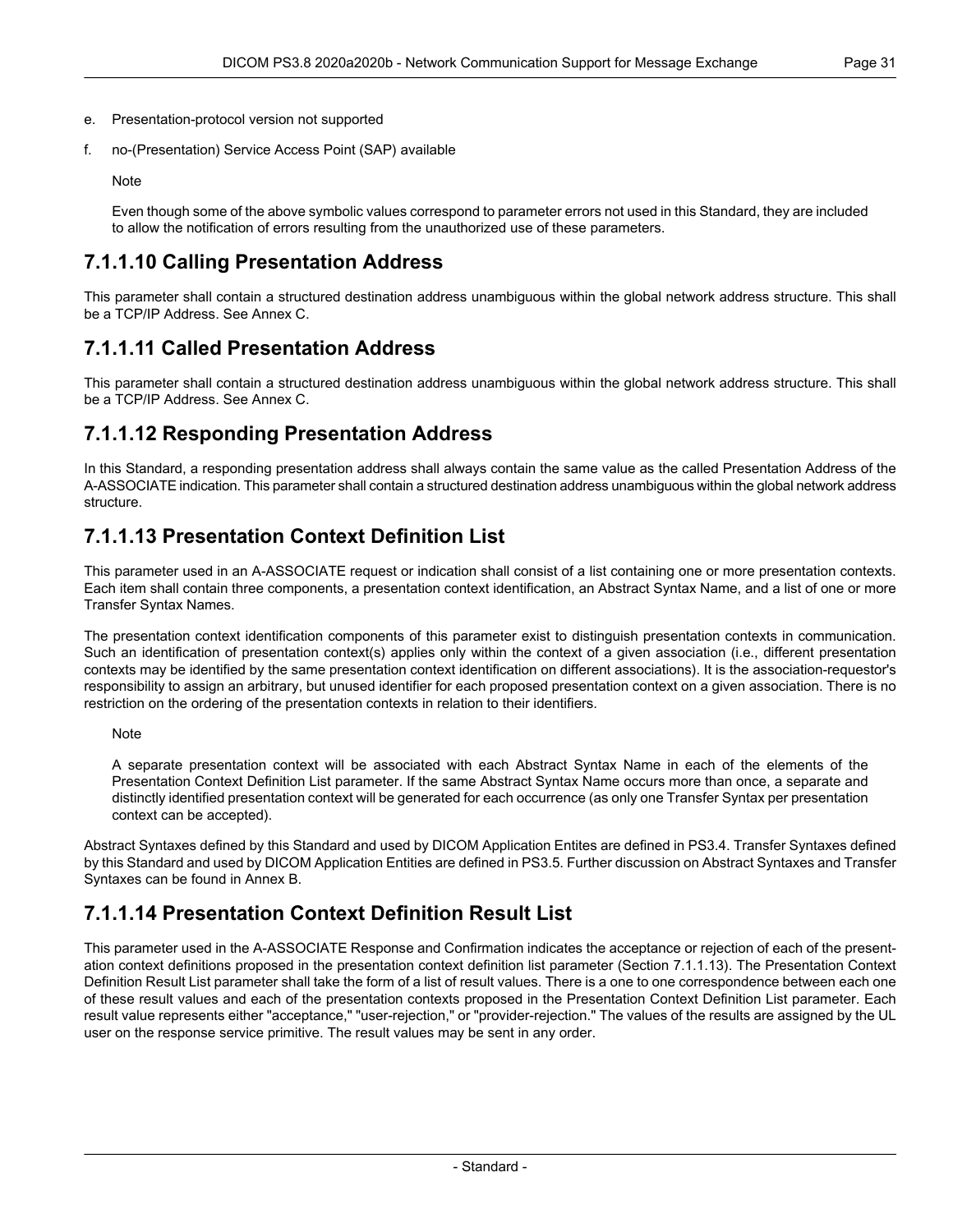The order of the results may be different than the order proposed. The order need not be sorted by identifier, and the Initiator may not assume or depend upon any particular order.

<span id="page-31-0"></span>In this Standard only one Transfer Syntax per presentation context shall be agreed to, even though more than one choice of Transfer Syntaxes may have been offered in a specific presentation context of the Presentation Context Definition list.

### **7.1.1.15 Presentation Requirements (Fixed Value)**

<span id="page-31-1"></span>This parameter allows the negotiation of optional presentation functional units beyond the Presentation Kernel. Only the Kernel Functional Unit is used by DICOM Application Entities. Therefore, this parameter shall always specify "Presentation Kernel."

### **7.1.1.16 Session Requirements (Fixed Value)**

<span id="page-31-2"></span>This parameter allows the negotiation of optional session Functional Units beyond the Session Kernel. Only the Kernel functional unit with the Full Duplex Functional Unit shall be used by DICOM Application Entities.

#### **7.1.1.17 Other Parameters**

<span id="page-31-3"></span>A few optional parameters defined in the OSI ACSE (ISO 8649) and OSI Presentation Service (ISO 8822) Standards are not identified here. They are not necessary for the communication of DICOM Application Entities and shall not be used in this Standard.

#### **7.1.2 A-ASSOCIATE Service Procedure**

**7.1.2.1** A DICOM Application Entity (which includes the Upper Layer service-user) that desires to establish an association shall issue an A-ASSOCIATE request primitive. The called AE is identified by parameters of the request primitive. The requestor shall not issue any primitives except an A-ABORT request primitive until it receives an A-ASSOCIATE confirmation primitive.

**7.1.2.2** The Upper Layer (UL) service-provider shall issue an A-ASSOCIATE indication primitive to the called AE.

**7.1.2.3** The called AE shall accept or reject the association by sending an A-ASSOCIATE response primitive with an appropriate Result parameter. The Upper layer service-provider shall issue an A-ASSOCIATE confirmation primitive having the same Result parameter. The Result Source parameter shall be assigned the symbolic value of "UL service-user."

**7.1.2.4** If the acceptor accepts the association, the association is available for use. Both AEs may now use any service provided by the DICOM application context that is in effect (with the exception of A-ASSOCIATE).

Note

This implies that once the association has been established, DICOM Messages can be exchanged as defined in [PS3.7.](part07.pdf#PS3.7)

**7.1.2.5** If the called AE rejects the association, the association shall not be established.

<span id="page-31-4"></span>**7.1.2.6** The UL service-provider may not be capable of supporting the requested association. In this situation, it shall return an A- ASSOCIATE confirmation primitive to the requestor with an appropriate Result parameter (rejected). The Result Source parameter shall be appropriately assigned either the symbolic value of "UL service-provider (ACSE related function) " or "UL service-provider (Presentation related function)." The indication primitive shall not be issued. The association shall not be established.

**7.1.2.7** Either an association-requestor or acceptor may disrupt the A-ASSOCIATE service procedure by issuing an A-ABORT request primitive (see [Section](#page-33-0) 7.3). The remote AE receives an A-ABORT indication primitive. The association shall not be established.

## **7.2 A-RELEASE Service**

The graceful release of an association between two AEs shall be performed through ACSE A-RELEASE request, indication, response, and confirmation primitives. The initiator of the service is hereafter called a requestor and the service-user that receives the A-RELEASE indication is hereafter called the acceptor. It shall be a confirmed service.

[Figure](#page-32-4) 7-2 illustrates the graceful release of an association between two AEs.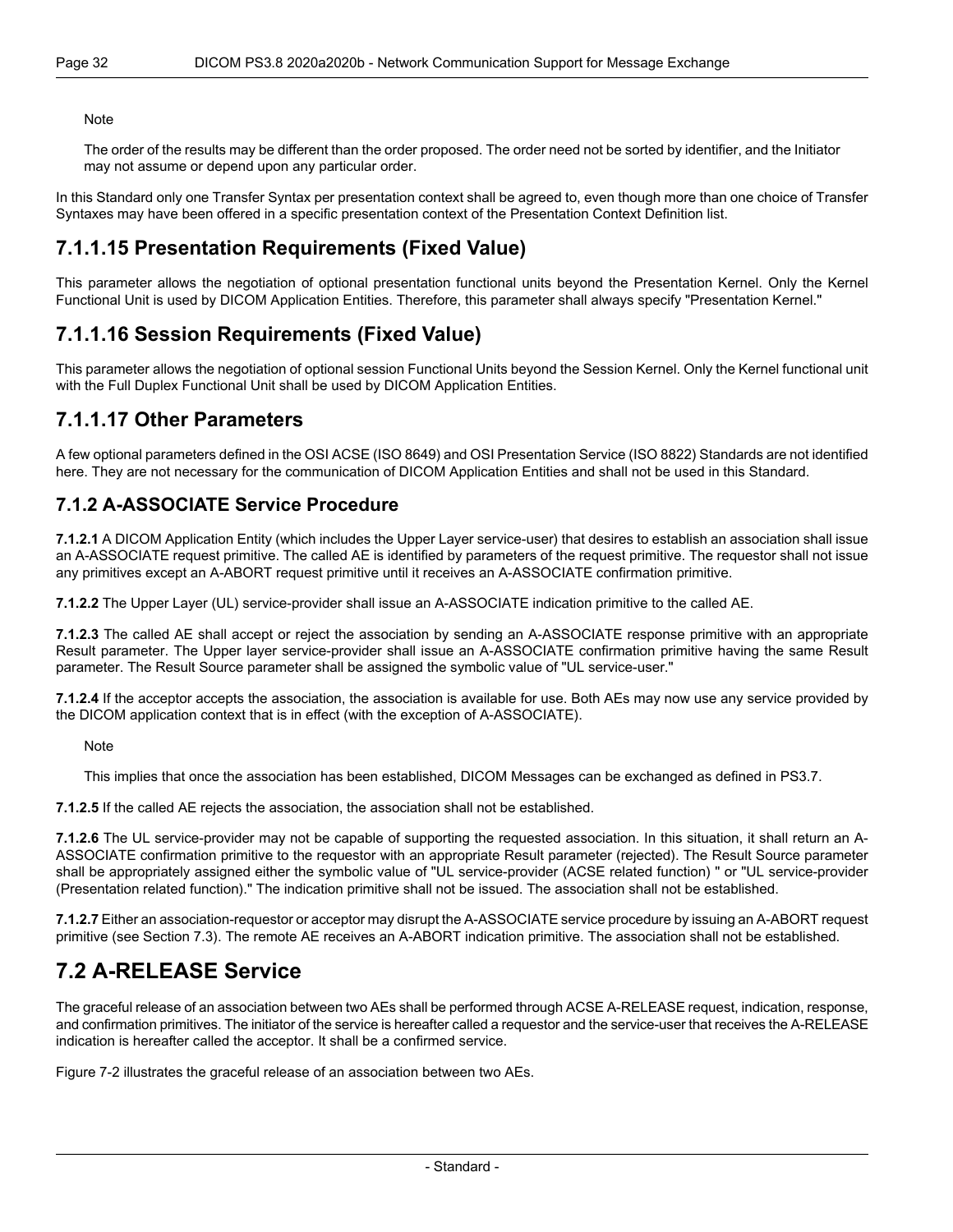<span id="page-32-4"></span>

**Figure 7-2. Association Release**

#### <span id="page-32-0"></span>**7.2.1 A-RELEASE Parameters**

<span id="page-32-5"></span>[Table](#page-32-5) 7-4 lists the parameters for the A-RELEASE service that shall contain fixed values or shall not be used by DICOM Application Entities in this Standard.

<span id="page-32-1"></span>

| A-RELEASE parameter name | Request | <b>Indication</b> | <b>Response</b> | <b>Confirmation</b> |
|--------------------------|---------|-------------------|-----------------|---------------------|
| reason                   | UF      | $UF(=)$           | UF              | UF(=)               |
| luser information        | NU      | $NU(=)$           | NU              | $NU(=)$             |
| result                   |         |                   | MF              | $MF(=)$             |

#### **Table 7-4. A-RELEASE Service Parameters**

### <span id="page-32-2"></span>**7.2.1.1 Reason (Fixed)**

When used on the request primitive, this parameter identifies the general level of urgency of the request. This parameter shall always use the value "normal" in this Standard.

## <span id="page-32-3"></span>**7.2.1.2 Result (Fixed)**

This parameter shall always take the value "affirmative" in this Standard.

#### **7.2.2 A-RELEASE Service Procedure**

**7.2.2.1** An UL service-user that desires to release the association shall issue an A-RELEASE request primitive. This requestor shall not issue any further primitives other than an A-ABORT request primitive until it receives an A-RELEASE confirmation primitive.

**Note** 

Even though the requestor of the A-RELEASE service shall not issue any further primitive other than A-ABORT, it may receive P-DATA Indication primitives.

**7.2.2.2** The UL service-provider shall issue an A-RELEASE indication primitive to the acceptor. The acceptor then shall not issue any UL primitives other than an A-RELEASE response primitive, an A-ABORT request primitive, or P-DATA Request primitive.

**7.2.2.3** To complete the A-RELEASE service, the acceptor shall reply to the A-RELEASE indication primitive by issuing an A-RELEASE response primitive. An accepting DICOM Application Entity shall always issue an A-RELEASE response primitive with an "affirmative" result parameter (i.e., accept the release).

**7.2.2.4** After an A-RELEASE response has been issued, the acceptor shall not issue any further primitives for the association thereafter, including P-DATA Requests.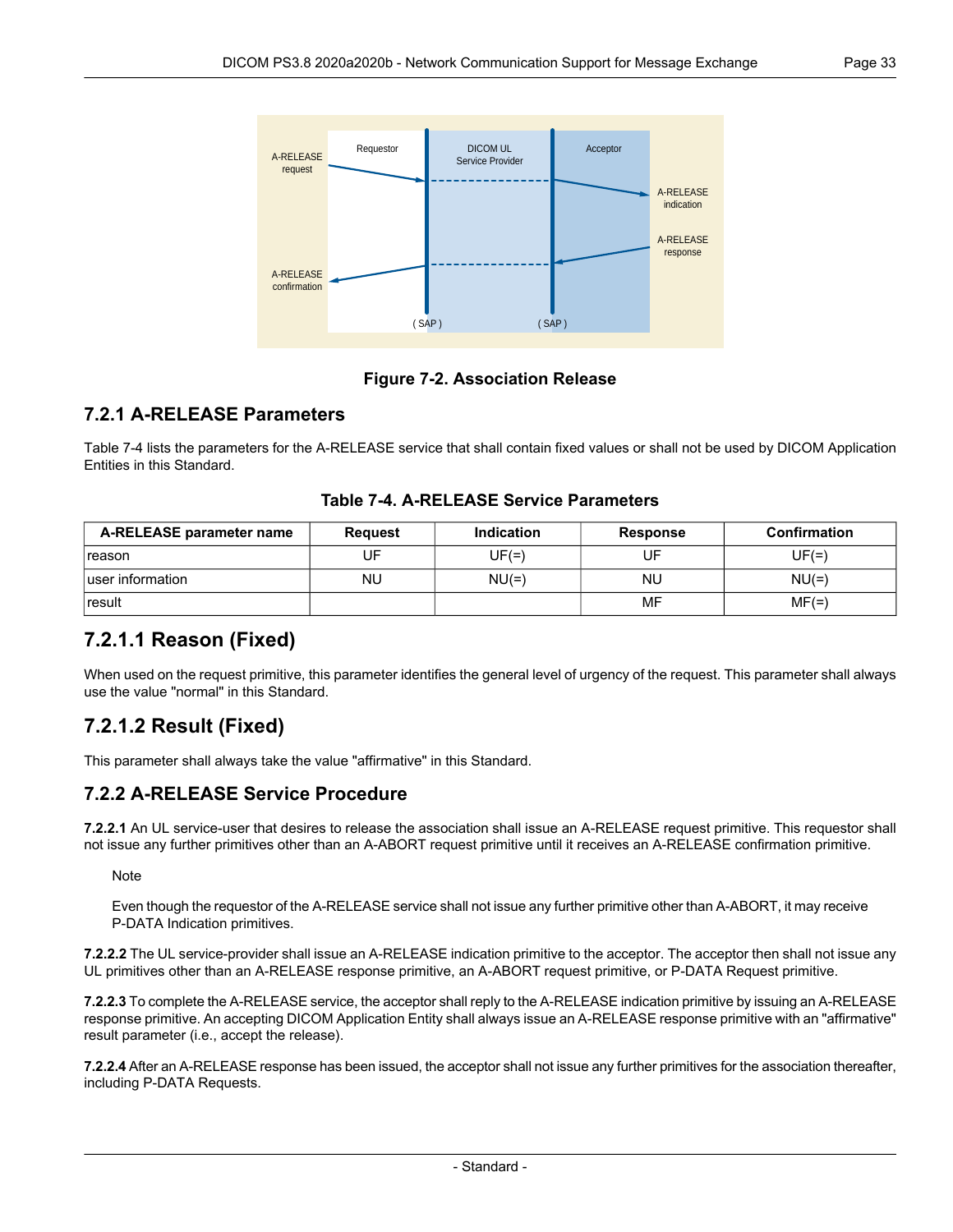**7.2.2.5** The UL service-provider shall issue an A-RELEASE confirmation primitive always with an "affirmative" value for the Result parameter.

**7.2.2.6** A requestor in either AE may disrupt the A-RELEASE service procedure by issuing an A-ABORT request. When the acceptor receives an A-ABORT indication, the association is released with the possible loss of information in transit.

**7.2.2.7** An A-RELEASE service procedure collision results when requestors in both AEs simultaneously issue an A-RELEASE service primitive. In this situation, both UL service-users receive an unexpected A-RELEASE indication primitive. The following sequence shall occur to complete the normal release of the association:

- a. The association-requestor shall issue an A-RELEASE response primitive.
- b. The association-acceptor waits for an A-RELEASE confirmation primitive from its peer. When it receives one, it shall then issue an A-RELEASE response primitive.
- <span id="page-33-0"></span>c. The association-requestor receives an A-RELEASE confirmation primitive.

The association shall be released when both ACSE service-users have received an A-RELEASE confirmation primitive.

### **7.3 A-ABORT Service**

The ACSE A-ABORT service shall be used by a requestor in either of the AEs to cause the abnormal release of the association. It shall be a non-confirmed service. However, because of the possibility of an A-ABORT service procedure collision, the delivery of the indication primitive is not guaranteed. Should such a collision occur, both AEs are aware that the association has been terminated. The abort shall be performed through A-ABORT request and A-ABORT indication primitives.

**Note** 

An A-ABORT request primitive used on an established association may result in the destruction of data in transit.

<span id="page-33-3"></span>[Figure](#page-33-3) 7-3 illustrates aborting an established association between two AE's.



#### **Figure 7-3. Association User Initiated Abort**

#### <span id="page-33-4"></span><span id="page-33-1"></span>**7.3.1 A-ABORT Parameters**

[Table](#page-33-4) 7-5 lists the parameters for the A-ABORT service. Only the first parameter shall be used by DICOM Application Entities in this Standard.

#### **Table 7-5. A-ABORT Service Parameters**

<span id="page-33-2"></span>

| <b>A-ABORT Parameter Name</b> | Request   | <b>Indication</b> |
|-------------------------------|-----------|-------------------|
| abort source                  |           | M                 |
| luser information             | <b>NU</b> | $NU(=)$           |

#### **7.3.1.1 Abort Source**

This parameter indicates the initiating source of this abort. It shall take one of the following symbolic values:

a. UL service-user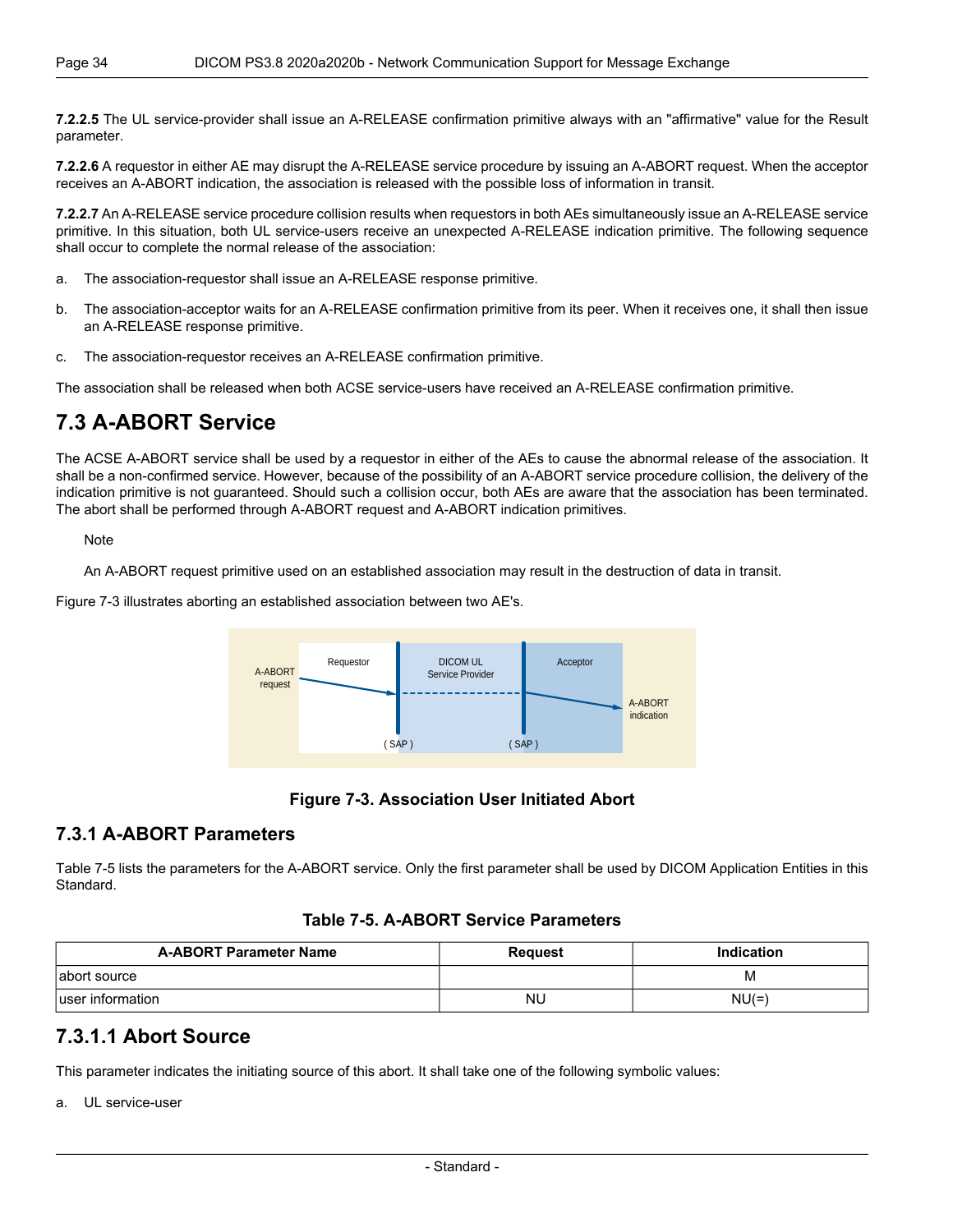#### <span id="page-34-0"></span>b. UL service-provider (ACSE related)

#### **7.3.2 A-ABORT Service Procedure**

**7.3.2.1** When the A-ABORT service is used, the association shall be released abnormally and simultaneous with the abnormal release of the underlying connection.

**7.3.2.2** A UL service-user that desires to release the association abnormally shall issue the A-ABORT request primitive. This requestor shall not issue any further primitives for the association.

**7.3.2.3** The UL service-provider shall issue an A-ABORT indication primitive to the acceptor. The UL service-provider shall assign the value of "UL service-user" for the Abort Source parameter. The association and the underlying connection have been released.

<span id="page-34-1"></span>**7.3.2.4** The UL service-provider (ACSE related functions) may itself cause the abnormal release of the association because of internal errors. In this case, the UL service-provider shall issue A-ABORT indication primitives to acceptors in both AEs. The UL service-provider shall assign the value of "UL service-provider" to the Abort Source parameter. The user information parameter shall not be used.

### **7.4 A-P-ABORT Service**

The ACSE A-P-ABORT service shall be used by the UL service-provider to signal the abnormal release of the association due to problems in services at the Presentation Layer and below. This occurrence indicates the possible loss of information in transit. A-P- ABORT is a provider-initiated service.

<span id="page-34-3"></span>[Figure](#page-34-3) 7-4 illustrates aborting an established association by an UL service-provider.



**Figure 7-4. Provider Initiated Abort**

#### <span id="page-34-4"></span><span id="page-34-2"></span>**7.4.1 A-P-ABORT Parameter**

[Table](#page-34-4) 7-6 lists the parameter that shall be required for the A-P-ABORT service.

#### **Table 7-6. A-P-ABORT Service Parameters**

| <b>A-P-ARORT Parameter Name</b> | ------ |  |
|---------------------------------|--------|--|
|                                 |        |  |
|                                 |        |  |
| provi<br>asor<br>$  -$          |        |  |

The provider reason parameter shall be used to convey one of the following reasons:

- a. reason-not-specified
- b. unrecognized-pdu
- c. unexpected-pdu
- d. unexpected-session-service primitive
- e. unrecognized-pdu parameter
- f. unexpected-pdu parameter
- g. invalid-pdu-parameter value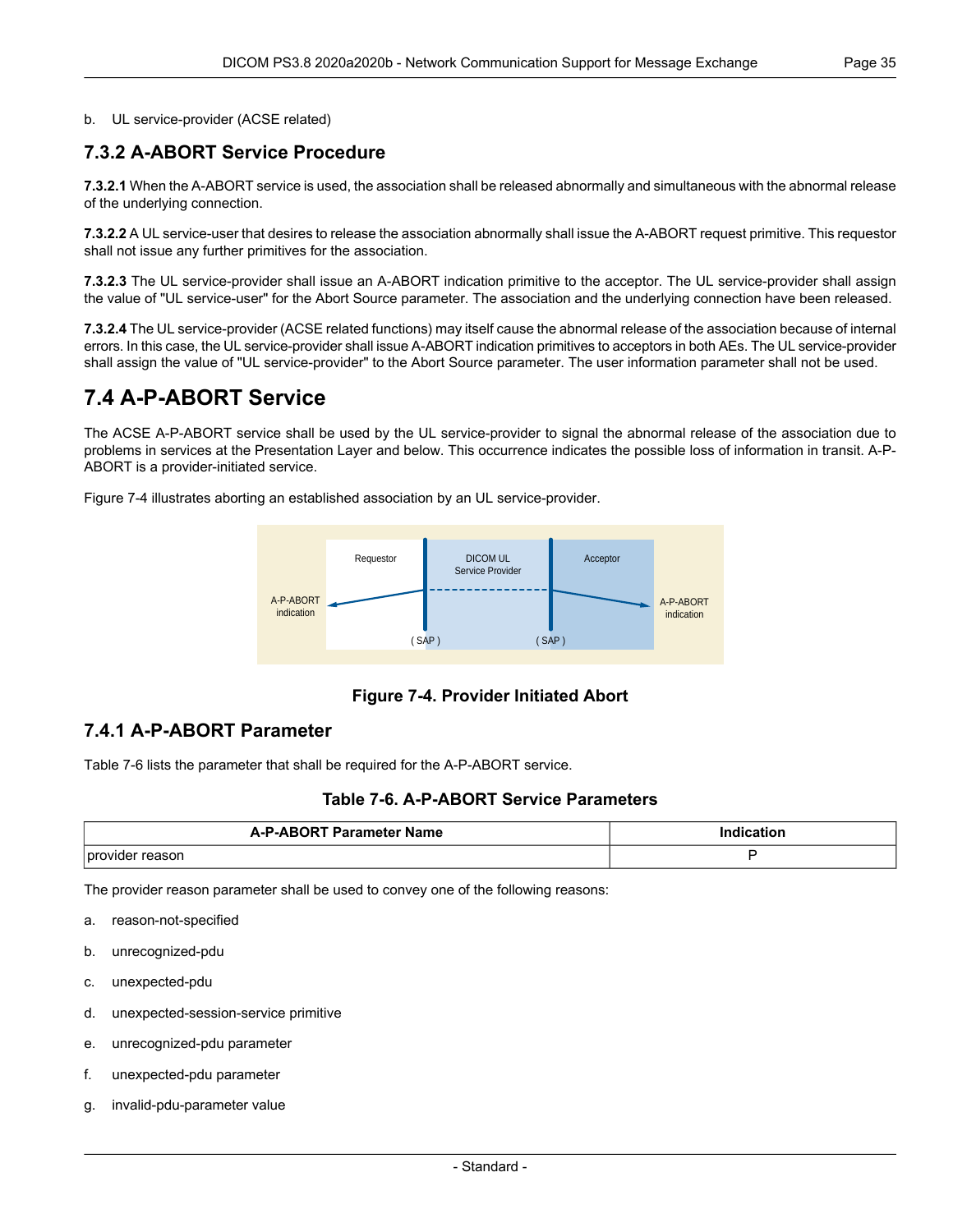In addition to these reasons, a locally defined list of reasons may be used to reflect errors that caused the abort and originated in the Session, Transport, Network, Data Link, and Physical layers. The generation and handling of such errors is internal to an implementation and, therefore, is outside the scope of this communications Standard.

#### <span id="page-35-0"></span>**7.4.2 A-P-ABORT Service Procedure**

<span id="page-35-1"></span>When the UL service-provider detects an internal error, A-P-ABORT indication primitives shall be issued to acceptors in both AEs. The association shall be abnormally released. Requestors in both AEs shall not issue any further primitives for the association.

## **7.5 Sequencing Information**

<span id="page-35-2"></span>Interactions among the specific service procedures, discussed in [Section](#page-26-1) 7.1, [Section](#page-31-4) 7.2, [Section](#page-33-0) 7.3 and [Section](#page-34-1) 7.4 for the ACSE subset of the Upper Layer Service, are defined in clause 10 of ISO 8649 - The ACSE Service Definition.

## **7.6 P-DATA Service**

This Presentation P-DATA Service shall be used by either AE to cause the exchange of application information (i.e., DICOM Messages). DICOM Messages shall be exchanged as defined in [PS3.7.](part07.pdf#PS3.7) An association provides a simultaneous bi-directional exchange of P- DATA request/indication primitives.

<span id="page-35-4"></span>[Figure](#page-35-4) 7-5 illustrates the transfer of data on an established association between two AEs.



**Figure 7-5. Data Transfer**

#### <span id="page-35-5"></span><span id="page-35-3"></span>**7.6.1 P-DATA Parameters**

[Table](#page-35-5) 7-7 lists the parameter that shall be required for the P-DATA service.

#### **Table 7-7. P-DATA Service Parameter**

| <b>P-DATA Parameter Name</b>                 | sanes. |                  |
|----------------------------------------------|--------|------------------|
| value list<br><b>I</b> presentation<br>≞data | ΙM     | $M(=)$<br>$\sim$ |

The Presentation Data Value List parameter shall contain one or more Presentation Data Values (PDV). Each PDV shall consist of two parameters: a Presentation Context ID and User Data values. The User Data values are taken from the Abstract Syntax and encoded in the Transfer Syntax identified by the Presentation Context ID. This referenced Presentation Context ID identifies one of the presentation contexts agreed to at association time. The User Data values format used in each PDV by the DICOM Application Entities is specified in [Annex](#page-66-0) E.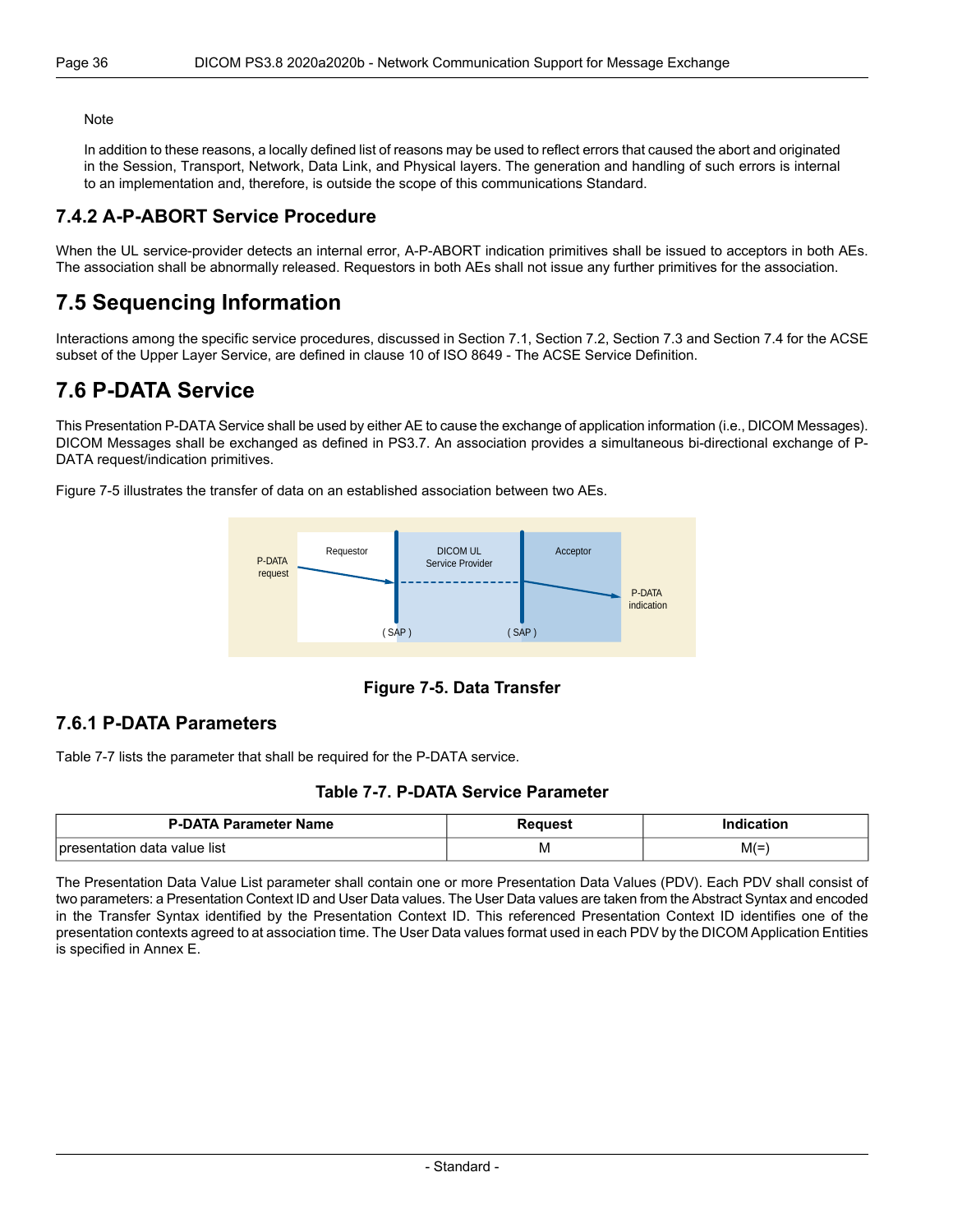# **8 DICOM OSI Upper Layer Profile**

Retired. See PS 3.8 2001.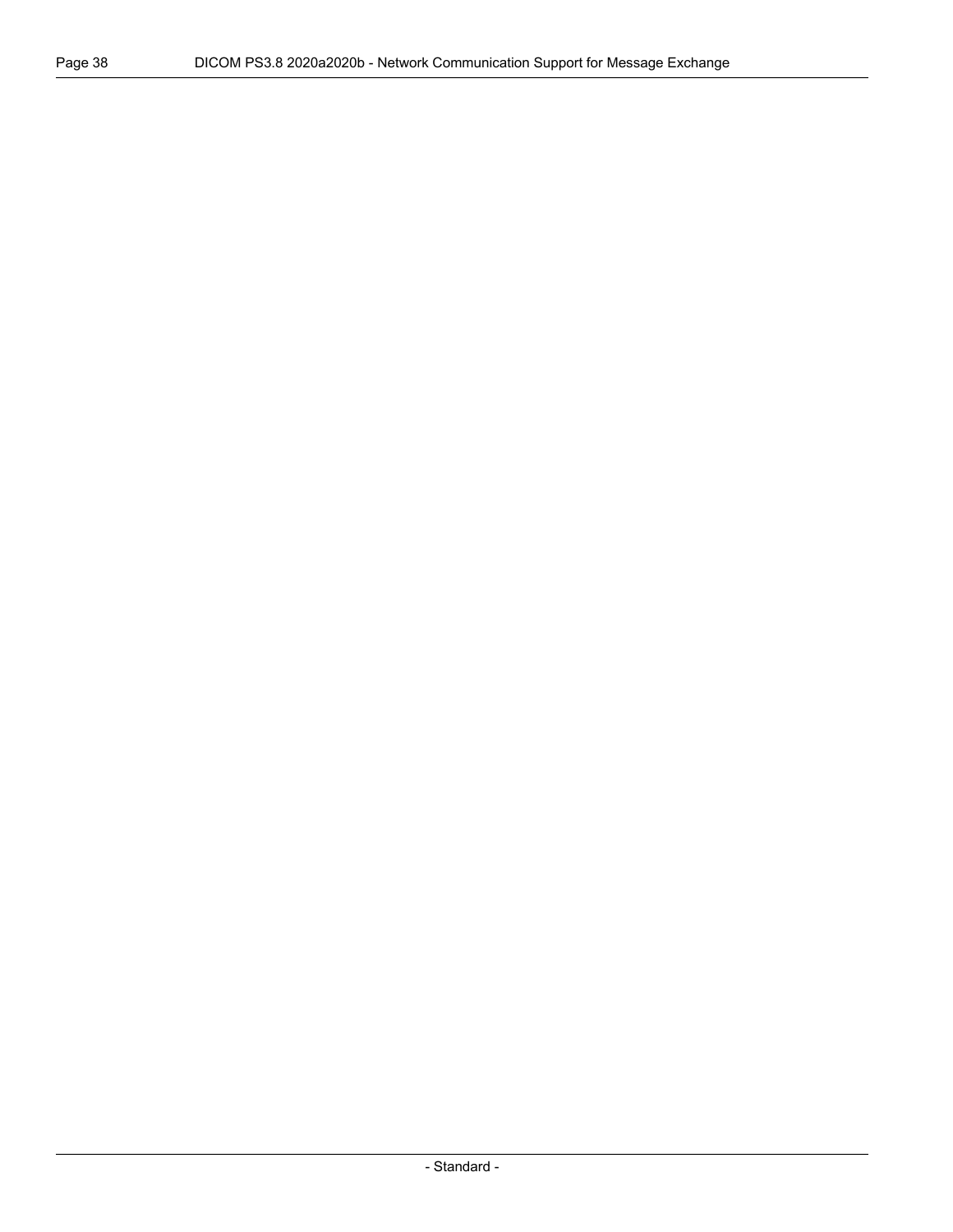# **9 DICOM Upper Layer Protocol for TCP/IP**

The DICOM Upper Layer Protocol specified in this section shall be used in conjunction with the TCP/IP transport layers..

# **9.1 Use of the Transport Service Provided By TCP**

## **9.1.1 General**

There is a one-to-one relationship between a TCP Transport Connection and an Upper Layer Association. Therefore, the following rules apply:

- a. Each Upper Layer Association shall be supported by one and only one TCP Transport Connection.
- b. Each TCP Transport Connection shall support one and only one Upper Layer Association.

The Services provided by the TCP Transport Services are not formally documented. This section, therefore, makes use of "commonly" used terms in a number of TCP Programming Interface Implementations (e.g., Sockets). However, the following RFCs shall be required for TCP/IP support. They specify the support needed for IPv4.

- a. RFC793, Transmission Control Program DARPA Internet Protocol Specification
- b. RFC791, Internet Protocol DARPA Internet Protocol Specification
- c. RFC792, Internet Control Message Protocol DARPA Internet Program Protocol Specification
- d. RFC950, Internet Subnetting

In addition, devices that support IPv6 shall comply with:

- a. RFC1881, IPv6 Address Allocation Management
- b. RFC2460, Internet Protocol, Version 6 (IPv6) Specification

#### Note

There are many other RFC's that may also apply to a particular implementation depending upon specific selections of hardware and software features.

For the establishment of a TCP connection, a TCP port shall be used to serve as the transport selector. A DICOM UL entity is identified on a given system on the network by a port number unique within the scope of this system. Port numbers of remote DICOM UL entities (well known port number or other numbers) shall be configurable on DICOM UL entities.

#### **Note**

It is strongly recommended that systems supporting a single DICOM UL entity use as their port the "well known port" registered for the DICOM Upper Layer Protocol: port number 104 (decimal), if the operating system permits access to privileged ports (in the range 0 to 1023), otherwise it is recommended that they use the "registered" port number 11112 (decimal). See "ht tp://www.iana.org/assignments/port-numbers".

Application Entities may also choose to access the TCP Transport Services via a Secure Transport Connection. The nature of this Secure Transport Connection is specified through Security Profiles (see [PS3.15](part15.pdf#PS3.15)). Security Profiles select minimum mechanisms needed to support that profile. Other mechanisms may also be used if agreed to during establishment of the Secure Transport Con nection.

#### Note

1. DICOM does not specify how a secure transport connection is established, or the significance of any certificates exchanged during peer entity authentication. These issues are left up to the application, which is assumed to be following some security policy. Once the application has established a secure Transport Connection, then an Upper Layer Association can use that secure channel.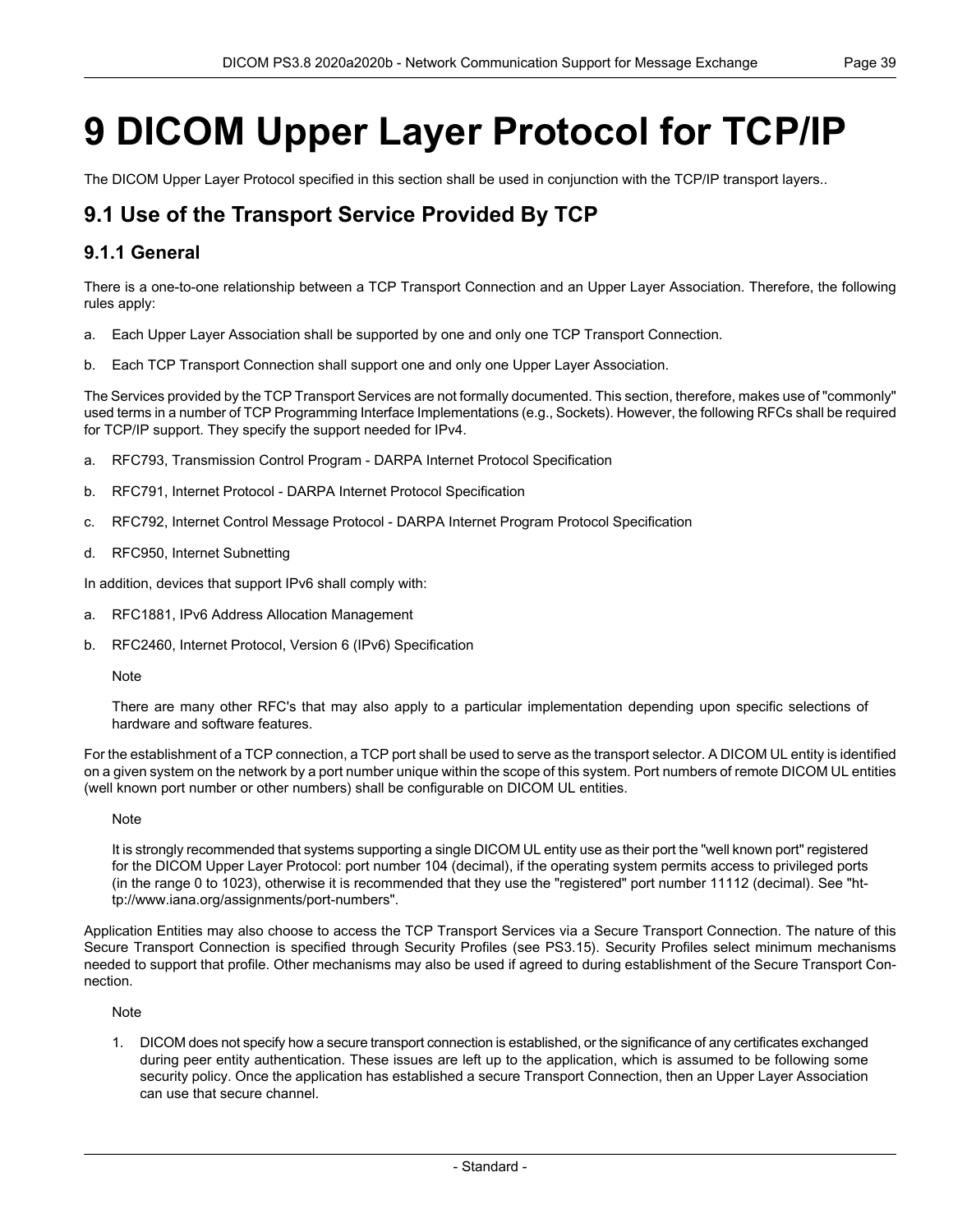- 2. There may be an interaction between PDU size and record size of the secure Transport Connection that impacts efficiency of transport.
- 3. Registered ports for Secure Transport Connections are defined in [PS3.15](part15.pdf#PS3.15).

## **9.1.2 Opening a TCP Transport Connection**

When an Association is to be established by a DICOM Upper Layer Entity, a TRANSPORT CONNECT request primitive shall be issued to the TCP Transport Service (Active Open). Once the TCP Transport Connection Confirmation is received (Open Completed), an A-ASSOCIATE-RQ PDU shall be sent/written on the now established transport connection.

When a DICOM Upper Layer Entity becomes activated (Association Idle State), it shall wait for TCP Transport Connections in a passive mode by initiating a "listen." When an incoming TCP Transport Connection Indication is received from the network, it is ac cepted and a timer ARTIM (Association Request/Reject/Release Timer) shall be set. Any further exchange of PDUs (read/write) shall be performed as specified by the Upper Layer State Machine (including ARTIM Timer expiration before an A-ASSOCIATE-RQ PDU is received, see [Section](#page-40-0) 9.2).

## **9.1.3 Transferring Data On a TCP Connection**

Data exchange of PDUs (read/write) on an established TCP Connection shall follow the specifications of the DICOM Upper Layer Protocol State Machine (see [Section](#page-40-0) 9.2) and the DICOM Upper Layer PDU structure (see [Section](#page-44-0) 9.3).

## **9.1.4 Closing a TCP Transport Connection**

TCP Transport Connections shall be closed using the "don't linger" option.

A TCP Transport Connection is closed under a number of situations. These are described in the DICOM Upper Layer Protocol State Machine. Some typical cases are discussed below:

- a. After an A-RELEASE-RQ has been sent and the A-RELEASE-RP PDU is received
- b. When a Transport Connection has been established by the DICOM remote UL Entity and no A-ASSOCIATE-RQ is received before the ARTIM Timer expires
- c. When an A-ABORT PDU has been received
- d. When an A-ABORT PDU has been sent and the ARTIM Timer expires before the Transport Connection is closed
- e. When a TCP connection is being disconnected by the Transport Service Provider (e.g., network failure)
- f. When a TCP connection is being disconnected by the remote DICOM UL Entity

**Note** 

- 1. Except following the normal completion of an association reject, release or abort and in specific situations such as temporary lack of resources, an Upper Layer State Machine should not disconnect a TCP connection or reject its estab lishment. The appropriate behavior is to use the Association Reject or Abort services.
- 2. The ARTIM Timer should not be used to oversee the Association Establishment or Release. Such a mechanism falls under the protocol definition of the layer above the DICOM Upper Layer (i.e., DICOM Application Entity, see [PS3.7\)](part07.pdf#PS3.7).

## **9.1.5 ARTIM Timer**

The value of the ARTIM Timer used to manage the Request, Reject, and Release of associations on a DICOM UL entity shall be configurable to address a wide range of network configurations.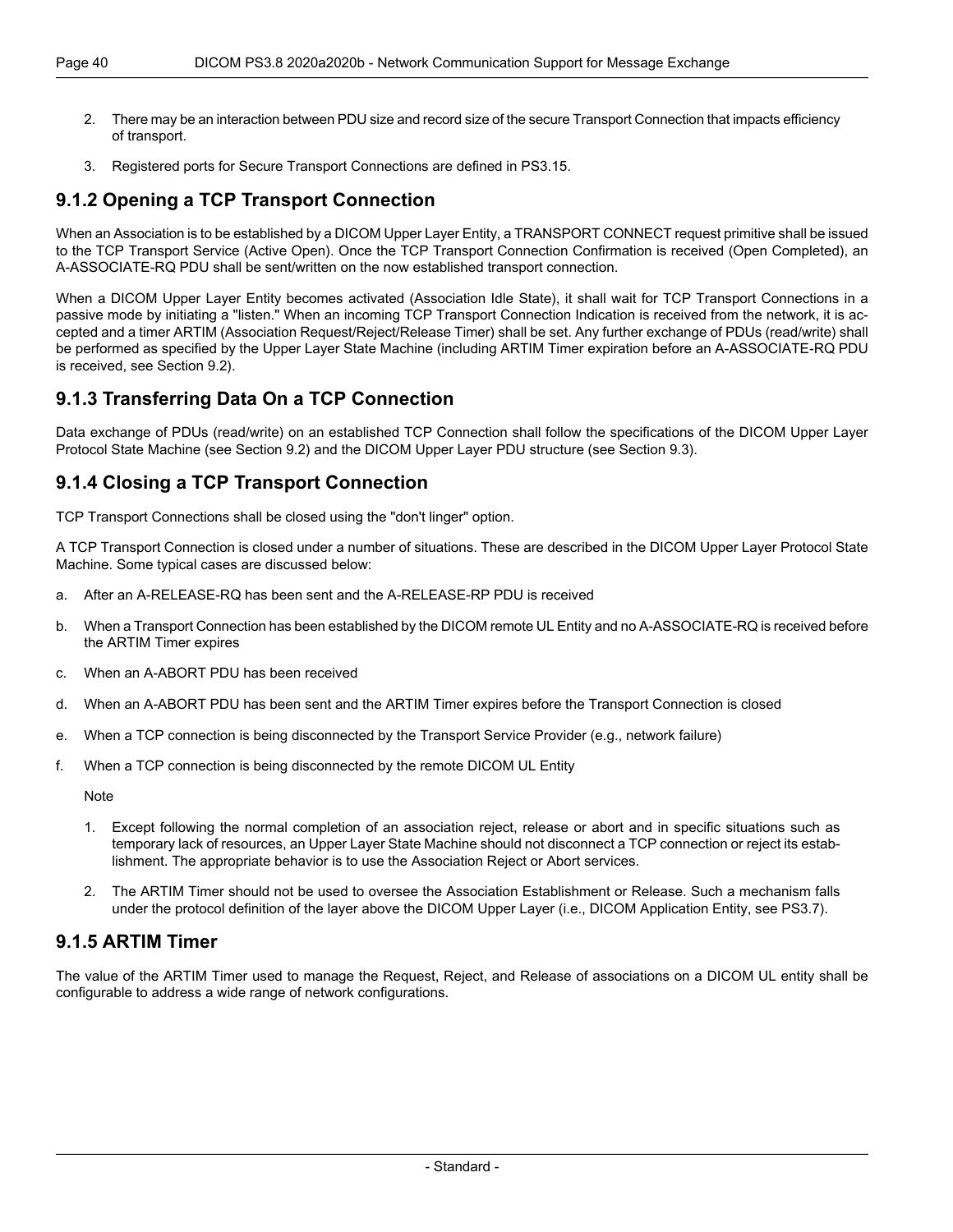# <span id="page-40-0"></span>**9.2 DICOM Upper Layer Protocol for TCP/IP State Machine**

# **9.2.1 Machine States Definition**

### **Table 9-1. No Association**

| <b>State</b> | .<br>--- |
|--------------|----------|
| Sta          | Idle     |

#### **Table 9-2. Association Establishment**

| <b>State</b> | <b>Definition</b>                                                                |  |  |  |  |  |  |  |
|--------------|----------------------------------------------------------------------------------|--|--|--|--|--|--|--|
| Sta 2        | Transport connection open (Awaiting A-ASSOCIATE-RQ PDU)                          |  |  |  |  |  |  |  |
| Sta 3        | Awaiting local A-ASSOCIATE response primitive (from local user)                  |  |  |  |  |  |  |  |
| Sta 4        | Awaiting transport connection opening to complete (from local transport service) |  |  |  |  |  |  |  |
| Sta 5        | Awaiting A-ASSOCIATE-AC or A-ASSOCIATE-RJ PDU                                    |  |  |  |  |  |  |  |

#### **Table 9-3. Data Transfer**

| State  | <b>Definition</b>                                   |
|--------|-----------------------------------------------------|
| ∣Sta 6 | Association established and ready for data transfer |

#### **Table 9-4. Association Release**

| <b>State</b> | <b>Definition</b>                                                                        |
|--------------|------------------------------------------------------------------------------------------|
| Sta 7        | Awaiting A-RELEASE-RP PDU                                                                |
| Sta 8        | Awaiting local A-RELEASE response primitive (from local user)                            |
| Sta 9        | Release collision requestor side; awaiting A-RELEASE response (from local user)          |
| Sta 10       | Release collision acceptor side; awaiting A-RELEASE-RP PDU                               |
| Sta 11       | Release collision requestor side; awaiting A-RELEASE-RP PDU                              |
| Sta 12       | Release collision acceptor side; awaiting A-RELEASE response primitive (from local user) |

#### **Table 9-5. Waiting for Transport Connection Close**

| State  | <b>Definition</b>                                                             |  |  |  |  |  |  |  |
|--------|-------------------------------------------------------------------------------|--|--|--|--|--|--|--|
| Sta 13 | Awaiting Transport Connection Close Indication (Association no longer exists) |  |  |  |  |  |  |  |

## **9.2.2 State Machine Actions Definition**

### **Table 9-6. Association Establishment Related Actions**

| <b>Action</b> | <b>Definition</b>                                                    |  |  |  |  |  |
|---------------|----------------------------------------------------------------------|--|--|--|--|--|
| AE-1          | Issue TRANSPORT CONNECT request primitive to local transport service |  |  |  |  |  |
|               | Next state is Sta4                                                   |  |  |  |  |  |
| AE-2          | Send A-ASSOCIATE-RQ-PDU                                              |  |  |  |  |  |
|               | Next state is Sta5                                                   |  |  |  |  |  |
| IAE-3         | Issue A-ASSOCIATE confirmation (accept) primitive                    |  |  |  |  |  |
|               | Next state is Sta6                                                   |  |  |  |  |  |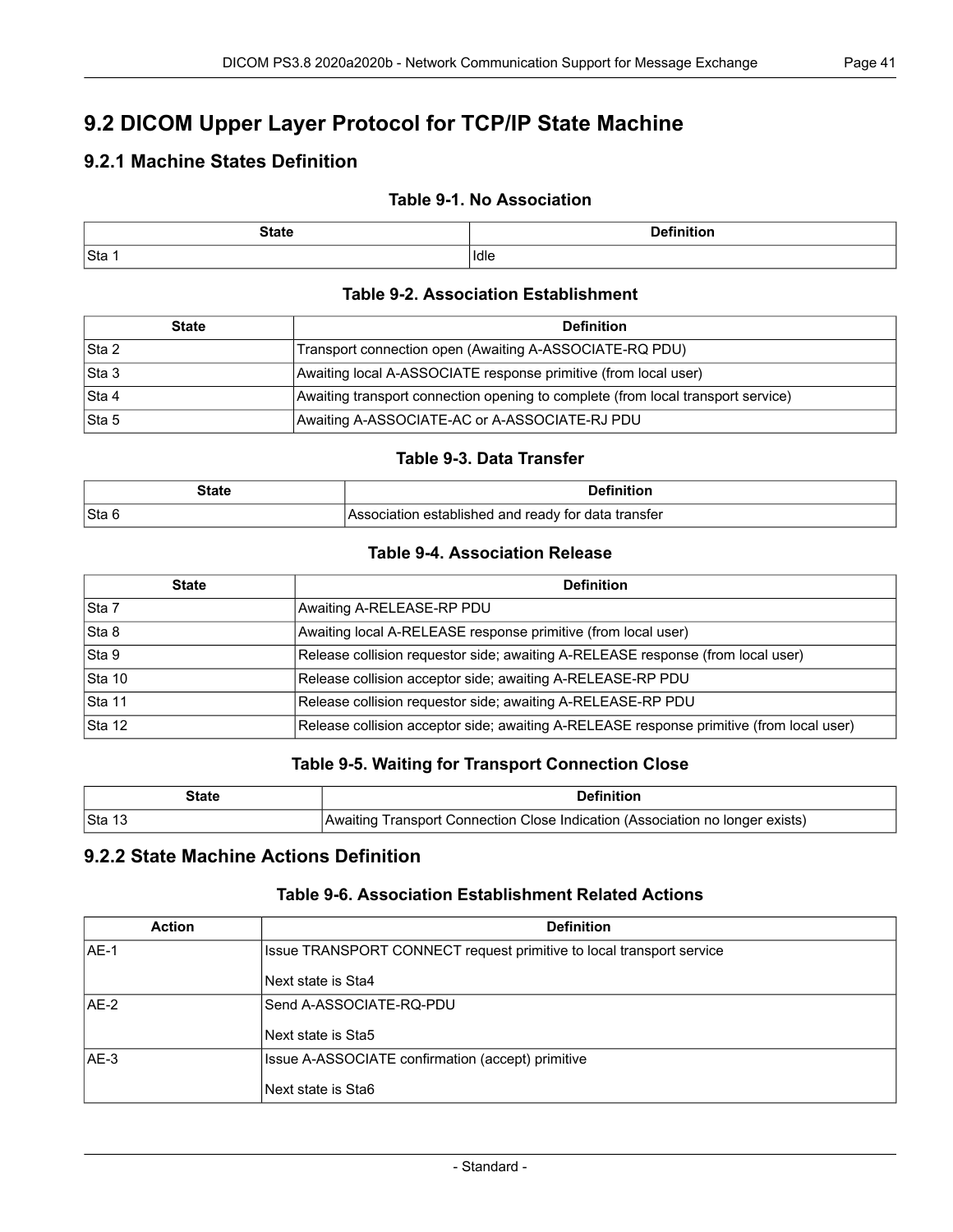| <b>Action</b> | <b>Definition</b>                                                                |  |  |  |  |  |
|---------------|----------------------------------------------------------------------------------|--|--|--|--|--|
| $AE-4$        | Issue A-ASSOCIATE confirmation (reject) primitive and close transport connection |  |  |  |  |  |
|               | Next state is Sta1                                                               |  |  |  |  |  |
| AE-5          | Issue Transport connection response primitive; start ARTIM timer                 |  |  |  |  |  |
|               | Next state is Sta2                                                               |  |  |  |  |  |
| $AE-6$        | Stop ARTIM timer and if A-ASSOCIATE-RQ acceptable by service-provider:           |  |  |  |  |  |
|               | • issue A-ASSOCIATE indication primitive                                         |  |  |  |  |  |
|               | Next state is Sta3                                                               |  |  |  |  |  |
|               | otherwise:                                                                       |  |  |  |  |  |
|               | • issue A-ASSOCIATE-RJ-PDU and start ARTIM timer                                 |  |  |  |  |  |
|               | Next state is Sta13                                                              |  |  |  |  |  |
| AE-7          | Send A-ASSOCIATE-AC PDU                                                          |  |  |  |  |  |
|               | Next state is Sta6                                                               |  |  |  |  |  |
| AE-8          | Send A-ASSOCIATE-RJ PDU and start ARTIM timer                                    |  |  |  |  |  |
|               | Next state is STA13                                                              |  |  |  |  |  |

### **Table 9-7. Data Transfer Related Actions**

| <b>State</b> | <b>Definition</b>                |
|--------------|----------------------------------|
| IDT-1        | Send P-DATA-TF PDU               |
|              | Next state is Sta6               |
| $DT-2$       | Send P-DATA indication primitive |
|              | Next state is Sta6               |

#### **Table 9-8. Association Release Related Actions**

| <b>Action</b> | <b>Definition</b>                                                      |  |  |  |  |  |  |  |
|---------------|------------------------------------------------------------------------|--|--|--|--|--|--|--|
| <b>AR-1</b>   | Send A-RELEASE-RQ PDU                                                  |  |  |  |  |  |  |  |
|               | Next state is Sta7                                                     |  |  |  |  |  |  |  |
| $AR-2$        | Issue A-RELEASE indication primitive                                   |  |  |  |  |  |  |  |
|               | Next state is Sta8                                                     |  |  |  |  |  |  |  |
| $AR-3$        | Issue A-RELEASE confirmation primitive, and close transport connection |  |  |  |  |  |  |  |
|               | Next state is Sta1                                                     |  |  |  |  |  |  |  |
| $AR-4$        | Issue A-RELEASE-RP PDU and start ARTIM timer                           |  |  |  |  |  |  |  |
|               | Next state is Sta13                                                    |  |  |  |  |  |  |  |
| <b>AR-5</b>   | Stop ARTIM timer                                                       |  |  |  |  |  |  |  |
|               | Next state is Sta1                                                     |  |  |  |  |  |  |  |
| $AR-6$        | <b>Issue P-DATA indication</b>                                         |  |  |  |  |  |  |  |
|               | Next state is Sta7                                                     |  |  |  |  |  |  |  |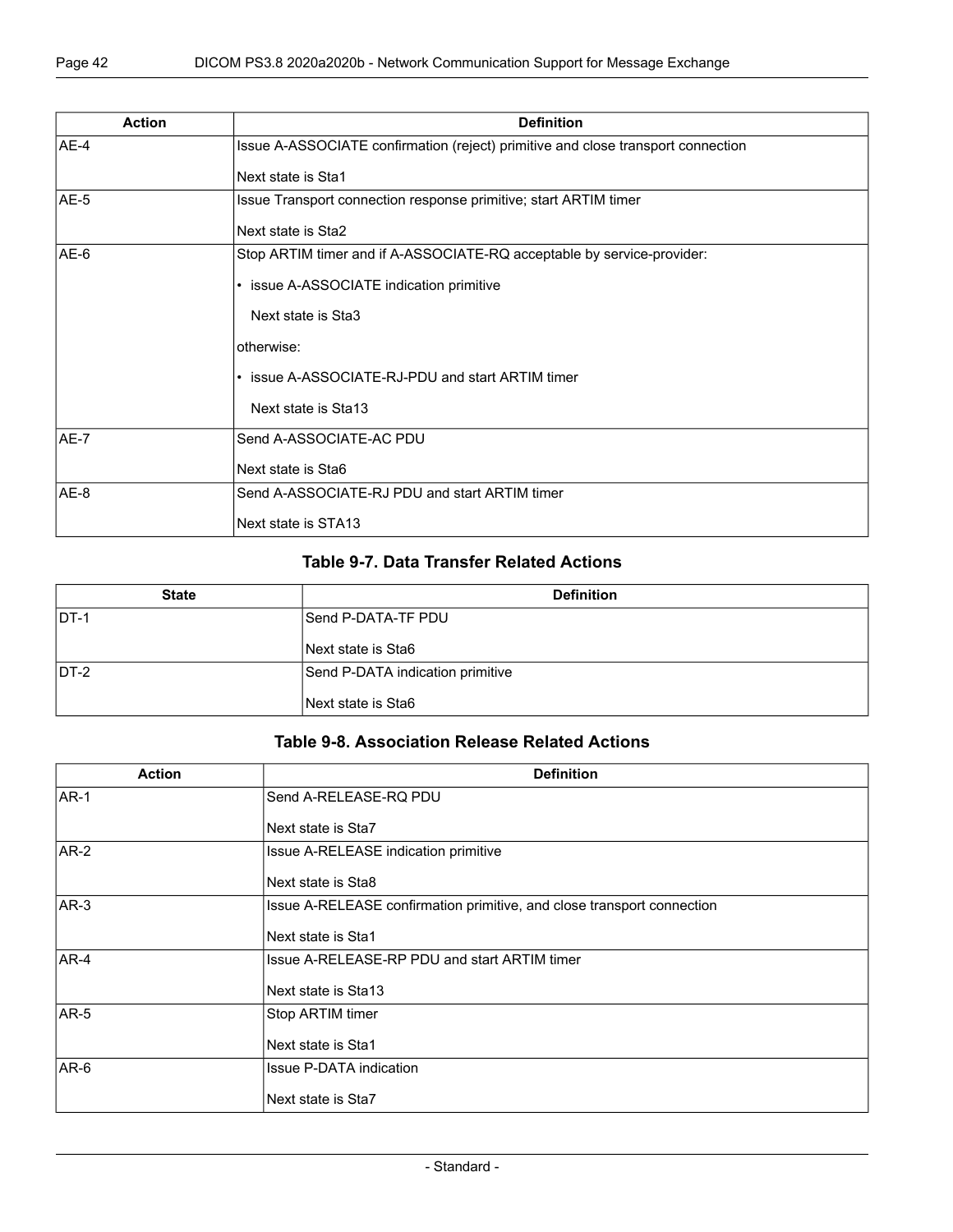| <b>Action</b> | <b>Definition</b>                               |  |  |  |  |  |
|---------------|-------------------------------------------------|--|--|--|--|--|
| $AR-7$        | <b>Issue P-DATA-TF PDU</b>                      |  |  |  |  |  |
|               | Next state is Sta8                              |  |  |  |  |  |
| $AR-8$        | Issue A-RELEASE indication (release collision): |  |  |  |  |  |
|               | • if association-requestor, next state is Sta9  |  |  |  |  |  |
|               | • if not, next state is Sta10                   |  |  |  |  |  |
| $AR-9$        | Send A-RELEASE-RP PDU                           |  |  |  |  |  |
|               | Next state is Sta11                             |  |  |  |  |  |
| AR-10         | Issue A-RELEASE confirmation primitive          |  |  |  |  |  |
|               | Next state is Sta12                             |  |  |  |  |  |

### **Table 9-9. Association Abort Related Actions**

| <b>Action</b> | <b>Definition</b>                                                                                    |  |  |  |  |  |  |  |  |
|---------------|------------------------------------------------------------------------------------------------------|--|--|--|--|--|--|--|--|
| $AA-1$        | Send A-ABORT PDU (service-user source) and start (or restart if already started) ARTIM timer         |  |  |  |  |  |  |  |  |
|               | Next state is Sta13                                                                                  |  |  |  |  |  |  |  |  |
| $AA-2$        | Stop ARTIM timer if running. Close transport connection                                              |  |  |  |  |  |  |  |  |
|               | Next state is Sta1                                                                                   |  |  |  |  |  |  |  |  |
| AA-3          | If (service-user inititated abort):                                                                  |  |  |  |  |  |  |  |  |
|               | • issue A-ABORT indication and close transport connection                                            |  |  |  |  |  |  |  |  |
|               | otherwise (service-provider inititated abort):                                                       |  |  |  |  |  |  |  |  |
|               | • issue A-P-ABORT indication and close transport connection                                          |  |  |  |  |  |  |  |  |
|               | Next state is Sta1                                                                                   |  |  |  |  |  |  |  |  |
| $AA-4$        | Issue A-P-ABORT indication primitive                                                                 |  |  |  |  |  |  |  |  |
|               | Next state is Sta1                                                                                   |  |  |  |  |  |  |  |  |
| $AA-5$        | Stop ARTIM timer                                                                                     |  |  |  |  |  |  |  |  |
|               | Next state is Sta1                                                                                   |  |  |  |  |  |  |  |  |
| AA-6          | Ignore PDU                                                                                           |  |  |  |  |  |  |  |  |
|               | Next state is Sta13                                                                                  |  |  |  |  |  |  |  |  |
| $AA-7$        | Send A-ABORT PDU                                                                                     |  |  |  |  |  |  |  |  |
|               | Next state is Sta13                                                                                  |  |  |  |  |  |  |  |  |
| $AA-8$        | Send A-ABORT PDU (service-provider source-), issue an A-P-ABORT indication, and start ARTIM<br>timer |  |  |  |  |  |  |  |  |
|               | Next state is Sta13                                                                                  |  |  |  |  |  |  |  |  |

# **9.2.3 DICOM Upper Layer Protocol for TCP/IP State Transition Table**

The DICOM Upper Layer Protocol State transitions are specified in [Table](#page-43-0) 9-10. This table addresses both the normal and error cases for the protocol operation. Both the called and the calling aspects of an association are described in this table.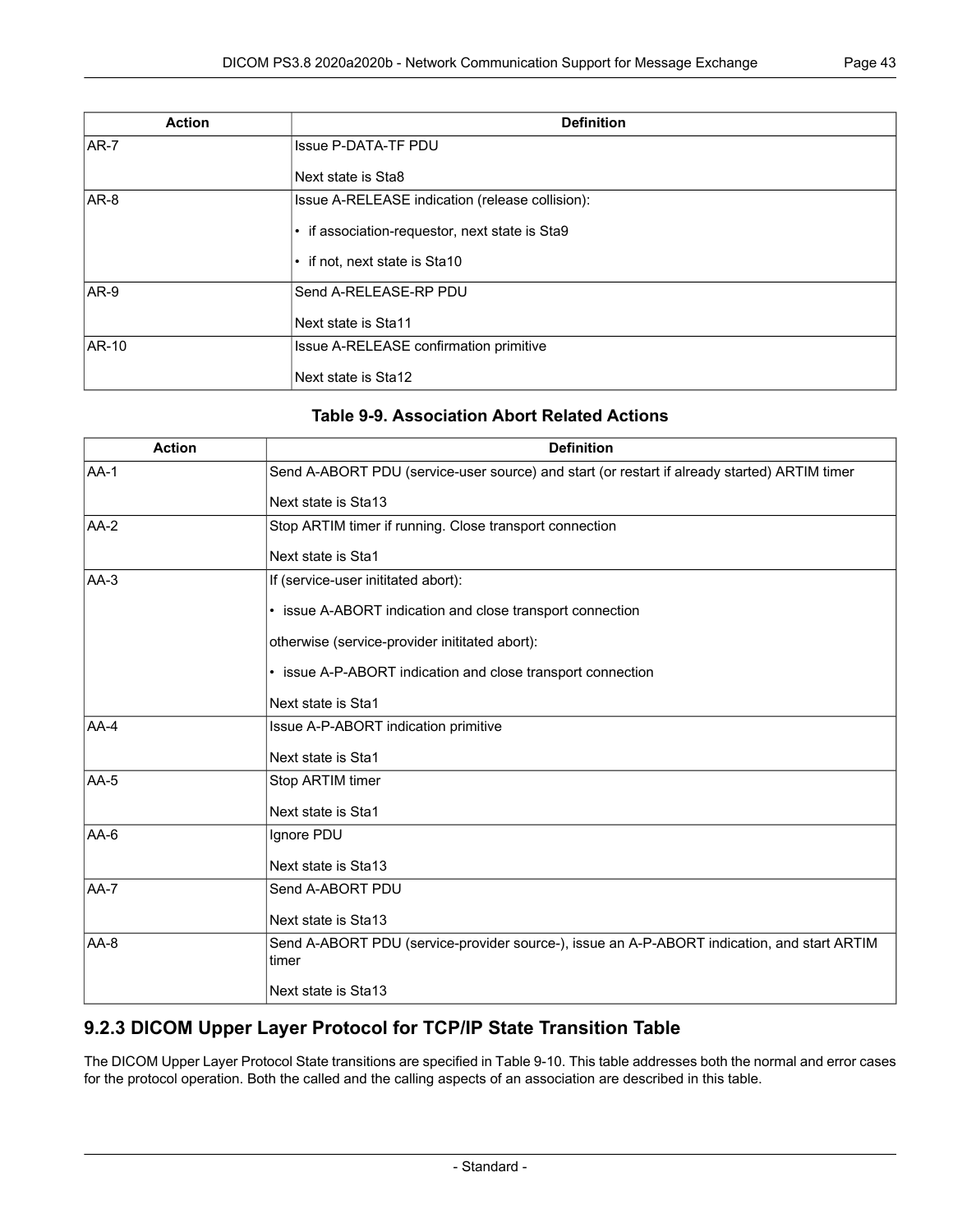## **Table 9-10. DICOM Upper Layer Protocol State Transition Table**

<span id="page-43-0"></span>

| <b>STATES</b>                                                        | <b>No</b><br>$\mathsf{assoc}^{\mathsf{n}}$ | <b>Association establishment</b> |                             |                |                            | <b>Data</b><br>transfer    | Association release (normal & collision) |                             |                             |                             |                             | Wait<br>for Tp<br><b>Close</b> |               |
|----------------------------------------------------------------------|--------------------------------------------|----------------------------------|-----------------------------|----------------|----------------------------|----------------------------|------------------------------------------|-----------------------------|-----------------------------|-----------------------------|-----------------------------|--------------------------------|---------------|
| <b>EVENTS</b>                                                        | Sta1                                       | Sta2                             | Sta3                        | Sta4           | Sta5                       | Sta6                       | Sta7                                     | Sta8                        | Sta9                        | Sta10                       | Sta11                       | Sta12                          | Sta13         |
| A-ASSOCIATE<br>Request (local user)                                  | $AE-1$<br>Sta4                             |                                  |                             |                |                            |                            |                                          |                             |                             |                             |                             |                                |               |
| Transport Conn.<br>Confirm <sup>n</sup> (local<br>transport service) |                                            |                                  |                             | $AE-2$<br>Sta5 |                            |                            |                                          |                             |                             |                             |                             |                                |               |
| A-ASSOCIATE-AC<br>PDU (received on<br>transport<br>connection)       |                                            | $AA-1$<br>Sta <sub>13</sub>      | $AA-8$<br>Sta <sub>13</sub> |                | $AE-3$<br>Sta <sub>6</sub> | AA-8<br>Sta <sub>13</sub>  | $AA-8$<br>Sta <sub>13</sub>              | $AA-8$<br>Sta <sub>13</sub> | $AA-8$<br>Sta <sub>13</sub> | $AA-8$<br>Sta <sub>13</sub> | $AA-8$<br>Sta <sub>13</sub> | $AA-8$<br>Sta <sub>13</sub>    | AA-6<br>Sta13 |
| A-ASSOCIATE-RJ<br>PDU (received on<br>transport<br>connection)       |                                            | $AA-1$<br>Sta13                  | $AA-8$<br>Sta13             |                | $AE-4$<br>Sta1             | $AA-8$<br>Sta13            | $AA-8$<br>Sta13                          | $AA-8$<br>Sta13             | AA-8<br>Sta13               | $AA-8$<br>Sta13             | $AA-8$<br>Sta13             | $AA-8$<br>Sta13                | AA-6<br>Sta13 |
| Transport<br>Connection<br>Indication (local<br>transport service)   | $AE-5$<br>Sta <sub>2</sub>                 |                                  |                             |                |                            |                            |                                          |                             |                             |                             |                             |                                |               |
| A-ASSOCIATE-RQ<br>PDU (received on<br>transport<br>connection)       |                                            | $AE-6$<br>Sta3 or<br>13          | $AA-8$<br>Sta13             |                | $AA-8$<br>Sta13            | $AA-8$<br>Sta13            | $AA-8$<br>Sta13                          | $AA-8$<br>Sta13             | $AA-8$<br>Sta13             | $AA-8$<br>Sta13             | $AA-8$<br>Sta13             | $AA-8$<br>Sta13                | AA-7<br>Sta13 |
| A-ASSOCIATE<br>response primitive<br>(accept)                        |                                            |                                  | $AE-7$<br>Sta <sub>6</sub>  |                |                            |                            |                                          |                             |                             |                             |                             |                                |               |
| A-ASSOCIATE<br>response primitive<br>(reject)                        |                                            |                                  | $AE-8$<br>Sta <sub>13</sub> |                |                            |                            |                                          |                             |                             |                             |                             |                                |               |
| P-DATA request<br>primitive                                          |                                            |                                  |                             |                |                            | $DT-1$<br>Sta <sub>6</sub> |                                          | $AR-7$<br>Sta8              |                             |                             |                             |                                |               |
| P-DATA-TF PDU                                                        |                                            | $AA-1$<br>Sta13 $ $              | $AA-8$<br>Sta13             |                | AA-8<br>Sta13              | DT-2<br>Sta6               | $AR-6$<br>Sta7                           | $AA-8$<br>Sta13             | $AA-8$<br>Sta13             | $AA-8$<br>Sta13             | $AA-8$<br>Sta13             | $AA-8$<br>Sta13                | AA-6<br>Sta13 |
| A-RELEASE<br>Request primitive                                       |                                            |                                  |                             |                |                            | $AR-1$<br>Sta7             |                                          |                             |                             |                             |                             |                                |               |
| A-RELEASE-RQ<br>PDU (received on<br>open transport<br>connection)    |                                            | $AA-1$<br>Sta13                  | $AA-8$<br>Sta13             |                | AA-8<br>Sta13              | $AR-2$<br>Sta8             | AR-8<br>Sta9 or<br>10                    | $AA-8$<br>Sta13             | $AA-8$<br>Sta13             | AA-8<br>Sta13               | $AA-8$<br>Sta13             | AA-8<br>Sta13                  | AA-6<br>Sta13 |
| A-RELEASE-RP<br>PDU (received on<br>transport<br>connection)         |                                            | $AA-1$<br>Sta13                  | $AA-8$<br>Sta13             |                | AA-8<br>Sta13              | AA-8<br>Sta13              | $AR-3$<br>Sta1                           | AA-8<br>Sta13               | AA-8<br>Sta13               | AR-10<br>Sta12              | $AR-3$<br>Sta1              | AA-8<br>Sta13                  | AA-6<br>Sta13 |
| A-RELEASE<br>Response primitive                                      |                                            |                                  |                             |                |                            |                            |                                          | $AR-4$<br>Sta13             | $AR-9$<br>Sta11             |                             |                             | AR-4<br>Sta13                  |               |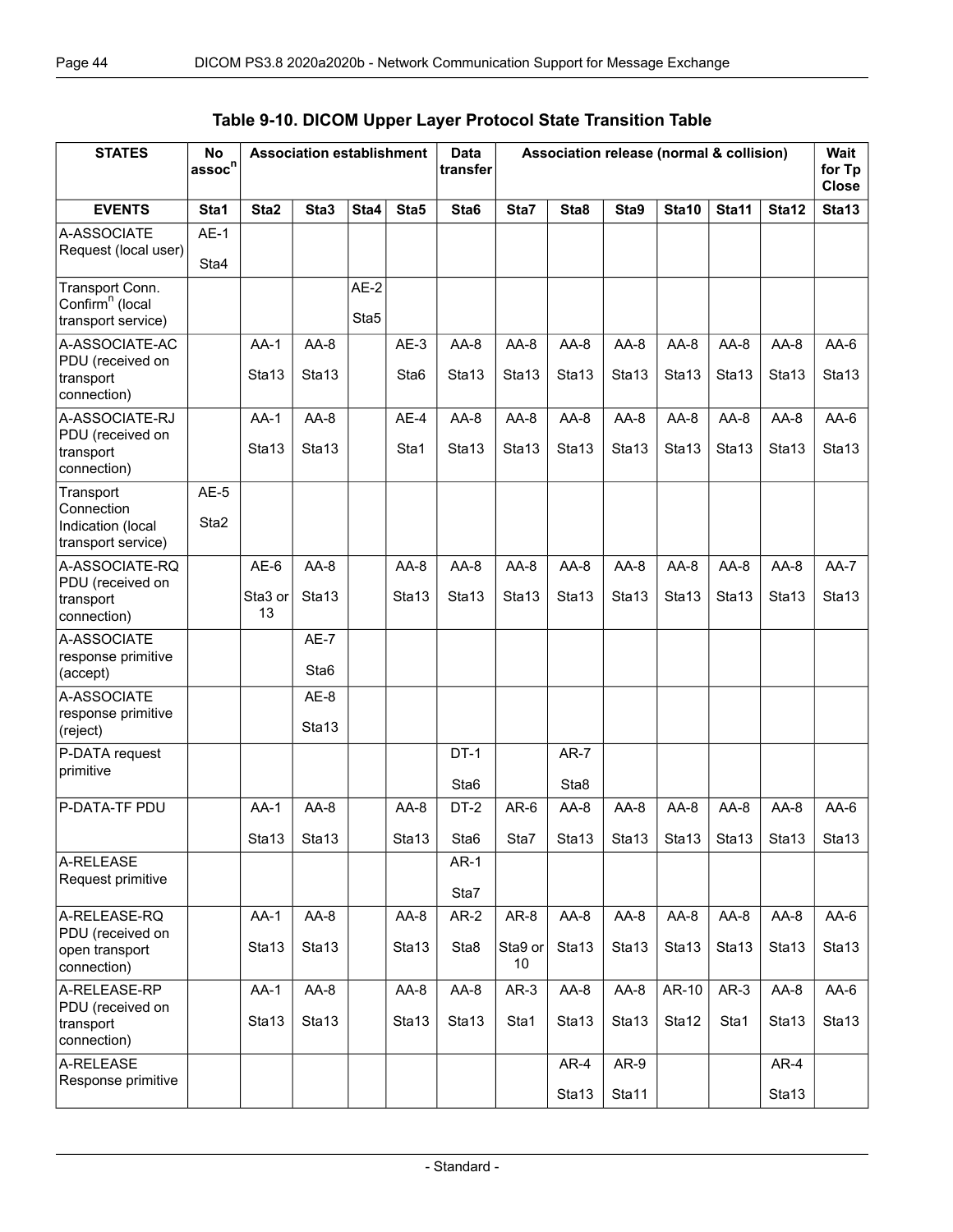| <b>STATES</b>                           | <b>No</b><br>$^{\shortmid}$ assoc $^{\mathsf{n}}$ i |                   | <b>Association establishment</b> |        |                   | Data<br>transfer  |        | Association release (normal & collision) |                   |                   |                   |                   | <b>Wait</b><br>for Tp<br><b>Close</b> |
|-----------------------------------------|-----------------------------------------------------|-------------------|----------------------------------|--------|-------------------|-------------------|--------|------------------------------------------|-------------------|-------------------|-------------------|-------------------|---------------------------------------|
| <b>EVENTS</b>                           | Sta1                                                | Sta <sub>2</sub>  | Sta <sub>3</sub>                 | Sta4   | Sta5              | Sta <sub>6</sub>  | Sta7   | Sta8                                     | Sta9              | Sta10             | Sta11             | Sta12             | Sta <sub>13</sub>                     |
| A-ABORT Request<br>primitive            |                                                     |                   | $AA-1$                           | $AA-2$ | $AA-1$            | $AA-1$            | $AA-1$ | $AA-1$                                   | $AA-1$            | $AA-1$            | $AA-1$            | $AA-1$            |                                       |
|                                         |                                                     |                   | Sta <sub>13</sub>                | Sta1   | Sta <sub>13</sub> | Sta <sub>13</sub> | Sta13  | Sta <sub>13</sub>                        | Sta <sub>13</sub> | Sta <sub>13</sub> | Sta <sub>13</sub> | Sta <sub>13</sub> |                                       |
| A-ABORT PDU<br>(received on open)       |                                                     | $AA-2$            | $AA-3$                           |        | $AA-3$            | $AA-3$            | $AA-3$ | $AA-3$                                   | $AA-3$            | $AA-3$            | $AA-3$            | $AA-3$            | $AA-2$                                |
| transport<br>connection)                |                                                     | Sta1              | Sta1                             |        | Sta1              | Sta1              | Sta1   | Sta1                                     | Sta1              | Sta1              | Sta1              | Sta1              | Sta1                                  |
| Transport<br>connection closed          |                                                     | $AA-5$            | $AA-4$                           | $AA-4$ | $AA-4$            | $AA-4$            | $AA-4$ | $AA-4$                                   | $AA-4$            | $AA-4$            | $AA-4$            | $AA-4$            | $AR-5$                                |
| indication (local<br>transport service) |                                                     | Sta1              | Sta1                             | Sta1   | Sta1              | Sta1              | Sta1   | Sta1                                     | Sta1              | Sta1              | Sta1              | Sta1              | Sta1                                  |
| ARTIM timer expired<br>(Association     |                                                     | $AA-2$            |                                  |        |                   |                   |        |                                          |                   |                   |                   |                   | $AA-2$                                |
| reject/release timer)                   |                                                     | Sta1              |                                  |        |                   |                   |        |                                          |                   |                   |                   |                   | Sta1                                  |
| Unrecognized or<br>invalid PDU received |                                                     | $AA-1$            | $AA-8$                           |        | $AA-8$            | $AA-8$            | $AA-8$ | $AA-8$                                   | $AA-8$            | $AA-8$            | $AA-8$            | $AA-8$            | $AA-7$                                |
|                                         |                                                     | Sta <sub>13</sub> | Sta <sub>13</sub>                |        | Sta <sub>13</sub> | Sta13             | Sta13  | Sta13                                    | Sta <sub>13</sub> | Sta <sub>13</sub> | Sta <sub>13</sub> | Sta <sub>13</sub> | Sta <sub>13</sub>                     |

# <span id="page-44-0"></span>**9.3 DICOM Upper Layer Protocol for TCP/IP Data Units Structure**

### **9.3.1 General**

The Protocol Data Units (PDUs) are the message formats exchanged between peer entities within a layer. A PDU shall consist of protocol control information and user data. PDUs are constructed by mandatory fixed fields followed by optional variable fields that contain one or more items and/or sub-items.

Items of unrecognized types shall be ignored and skipped. Items shall appear in an increasing order of their item types. Several instances of the same item shall be acceptable or shall not as specified by each item.

The DICOM UL protocol consists of seven Protocol Data Units:

- a. A-ASSOCIATE-RQ PDU
- b. A-ASSOCIATE-AC PDU
- c. A-ASSOCIATE-RJ PDU
- d. P-DATA-TF PDU
- e. A-RELEASE-RQ PDU
- f. A-RELEASE-RP PDU
- g. A-ABORT PDU

The encoding of the DICOM UL PDUs is defined as follows (Big Endian byte ordering) :

Note

The Big Endian byte ordering has been chosen for consistency with the OSI and TCP/IP environment. This pertains to the DICOM UL PDU headers only. The encoding of the PDV message fragments is defined by the Transfer Syntax negotiated at association establishment.

a. Each PDU type shall consist of one or more bytes that when represented, are numbered sequentially, with byte 1 being the lowest byte number.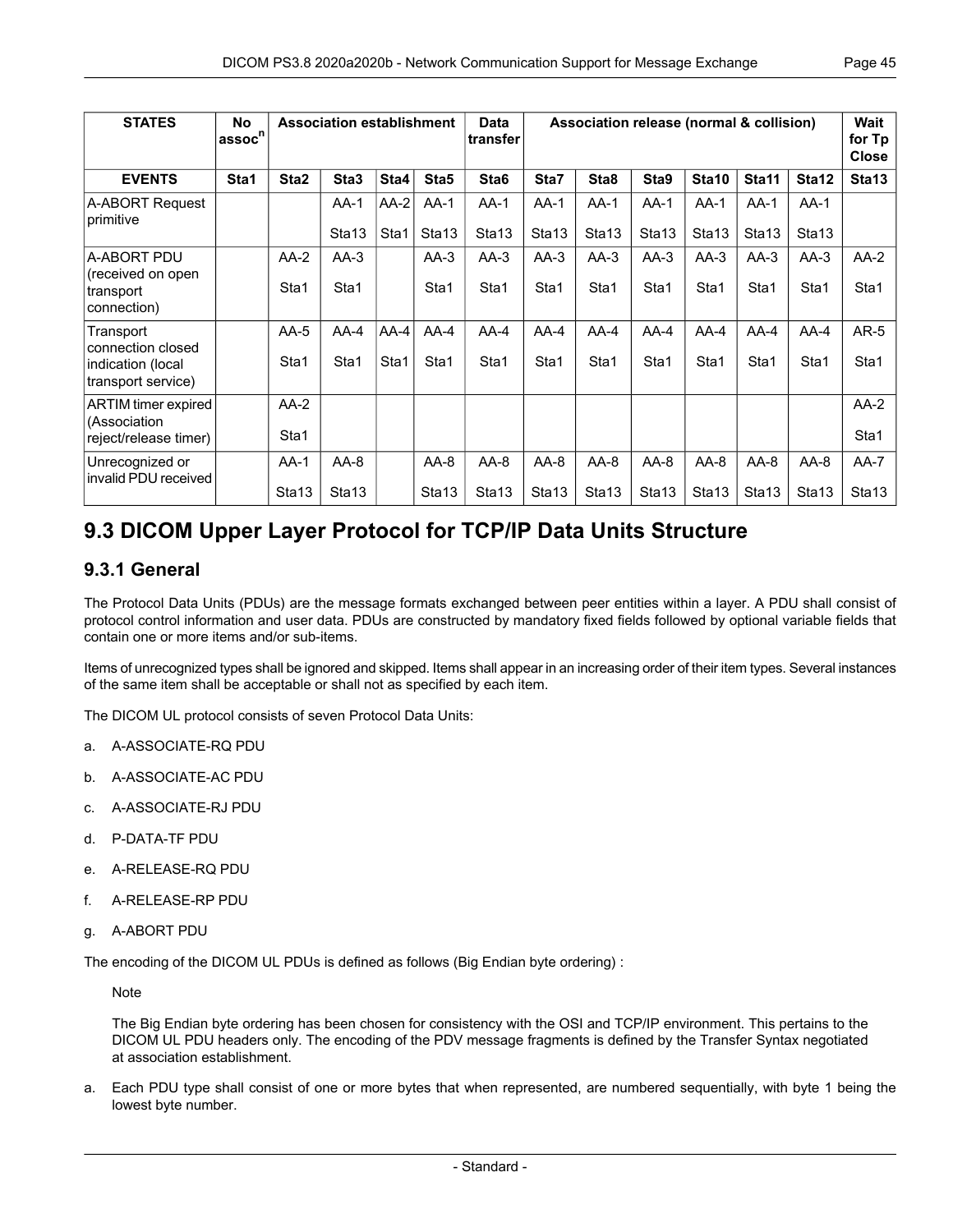- b. Each byte within the PDU shall consist of eight bits that, when represented, are numbered 7 to 0, where bit 0 is the low order bit.
- c. When consecutive bytes are used to represent a string of characters, the lowest byte numbers represent the first character.
- d. When consecutive bytes are used to represent a binary number, the lower byte number has the most significant value.
- e. The lowest byte number is placed first in the transport service data flow.
- f. An overview of the PDUs is shown in [Figure](#page-45-0) 9-1 and [Figure](#page-46-0) 9-2. The detailed structure of each PDU is specified in the following sections.

#### Note

<span id="page-45-0"></span>A number of parameters defined in the UL Service are not reflected in these PDUs (e.g., service parameters, fixed values, values not used by DICOM Application Entities.)

| PDU<br>Type<br>$\overline{1}$   | $\overline{1}$                 | PDU<br>Length<br>$\overline{4}$ | Protocol<br>Version<br>$\overline{2}$ | $\overline{2}$                        | Called<br>Calling<br>Entity<br>Entity<br>Title<br>Title<br>16<br>16           | 32                               |            | (Variable Field)<br>Contains one or more<br>Items shown below |                    |
|---------------------------------|--------------------------------|---------------------------------|---------------------------------------|---------------------------------------|-------------------------------------------------------------------------------|----------------------------------|------------|---------------------------------------------------------------|--------------------|
|                                 |                                |                                 |                                       |                                       |                                                                               | ◢                                |            |                                                               | ١<br>$\frac{1}{2}$ |
| Application<br>Context<br>Item  | Item<br>Type<br>$\overline{1}$ | $\overline{1}$                  | Item<br>Length<br>$\overline{2}$      |                                       | <b>Application Context Name</b><br>$= 64$                                     |                                  | (only one) |                                                               |                    |
| Presentation<br>Context<br>Item | Item<br>Type<br>$\overline{1}$ | $\mathbf{1}$                    | Item<br>Length<br>$\overline{2}$      | Pres.<br>Context ID<br>$\overline{1}$ | <b>Result/</b><br>Reason<br>(used for AC)<br>$\overline{1}$<br>$\overline{1}$ | $\mathbf{1}$                     |            | (Variable Field)<br>Contains one or more<br>Items shown below | (one or more)      |
|                                 | Abstract<br>Syntax<br>litem    | Item<br>Type<br>$\overline{1}$  | $\overline{1}$                        | Item<br>Length<br>$\overline{2}$      |                                                                               | <b>Abstract Syntax</b><br>$= 64$ |            | (only one in RQ)<br>(not present in AC)                       |                    |
|                                 | Transfer<br>Syntx<br>Item      | Item<br>Type<br>$\overline{1}$  | $\overline{1}$                        | Item<br>Length<br>$\overline{2}$      |                                                                               | <b>Transfer Syntax</b><br>$= 64$ |            | (one or more in RQ)<br>(only one in AC)                       |                    |
| User                            | Item                           |                                 | Item                                  |                                       | (Variable Field)                                                              |                                  |            |                                                               |                    |
| Info<br>Item                    | Type<br>$\overline{1}$         | $\overline{1}$                  | Length<br>$\overline{2}$              |                                       | Contains one or more<br>Items shown below                                     |                                  | (only one) |                                                               |                    |
|                                 | Maximum<br>Length<br>Item      | Item<br>Type                    |                                       | Item<br>Length                        |                                                                               | Max. Length<br>Received          |            | (only one)                                                    |                    |
|                                 |                                | $\overline{1}$                  | $\overline{1}$                        | $\overline{2}$                        |                                                                               | $\overline{4}$                   |            |                                                               |                    |

**Figure 9-1. Protocol Data Units Structure and Encoding**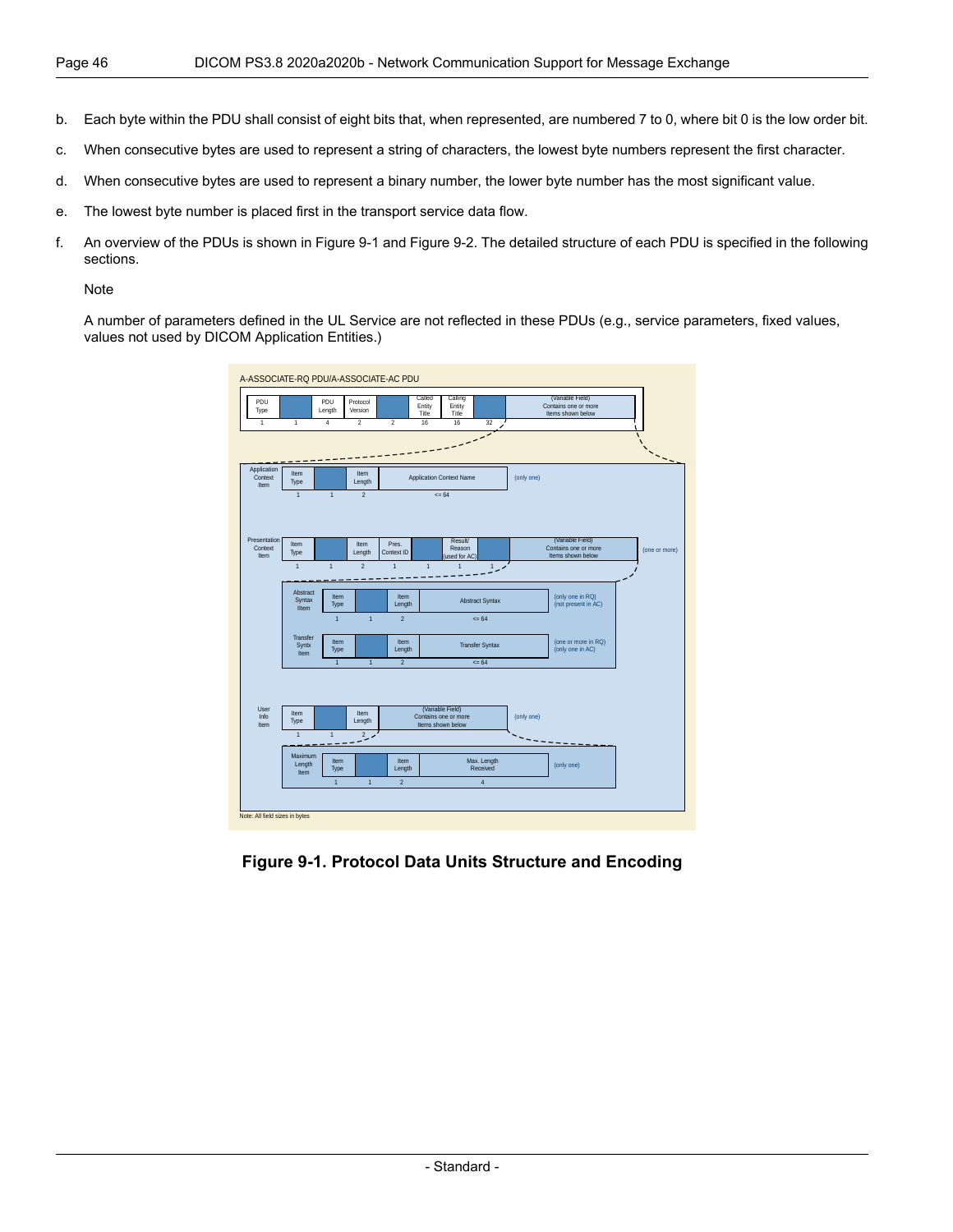<span id="page-46-0"></span>

| PDU<br>Type   |   | PDU<br>Length                                                             |            | Result*                                   | Source *                                         | Reason/<br>Diag <sup>*</sup> |  |  |
|---------------|---|---------------------------------------------------------------------------|------------|-------------------------------------------|--------------------------------------------------|------------------------------|--|--|
|               | 1 | 4                                                                         | 1          | 1                                         | 1                                                |                              |  |  |
|               |   | * Note: Depending on the specific PDU this field may be used or reserved. |            |                                           |                                                  |                              |  |  |
|               |   |                                                                           |            |                                           |                                                  |                              |  |  |
|               |   |                                                                           |            |                                           |                                                  |                              |  |  |
|               |   |                                                                           |            |                                           |                                                  |                              |  |  |
|               |   |                                                                           |            |                                           |                                                  |                              |  |  |
|               |   |                                                                           |            |                                           |                                                  |                              |  |  |
| P-DATA-TF PDU |   |                                                                           |            |                                           |                                                  |                              |  |  |
|               |   |                                                                           |            |                                           |                                                  |                              |  |  |
| PDU           |   | PDU                                                                       |            | (Variable Field)                          |                                                  |                              |  |  |
| Type          |   | Length                                                                    |            | Contains one or more                      |                                                  |                              |  |  |
| 1             | 1 | 4                                                                         |            | Presentation Data Value Items shown below |                                                  |                              |  |  |
|               |   |                                                                           |            |                                           |                                                  |                              |  |  |
|               |   |                                                                           |            |                                           |                                                  |                              |  |  |
|               |   |                                                                           |            |                                           |                                                  |                              |  |  |
|               |   | Item                                                                      | Pres.      |                                           | Presentation-data-Values (PDV)                   |                              |  |  |
|               |   | Length                                                                    | Context ID |                                           | DICOM message<br>Command or Data Set Information |                              |  |  |

#### **Figure 9-2. Protocol Data Units Structure and Encoding**

### **9.3.2 A-ASSOCIATE-RQ PDU Structure**

An A-ASSOCIATE-RQ PDU shall be made of a sequence of mandatory fields followed by a variable length field. [Table](#page-46-1) 9-11 shows the sequence of the mandatory fields.

<span id="page-46-1"></span>The variable field shall consist of one Application Context Item, one or more Presentation Context Items, and one User Information Item. Sub-Items shall exist for the Presentation Context and User Information Items.

| <b>PDU bytes</b> | <b>Field name</b> | <b>Description of field</b>                                                                                                                                                                                                                                                                                                                                           |
|------------------|-------------------|-----------------------------------------------------------------------------------------------------------------------------------------------------------------------------------------------------------------------------------------------------------------------------------------------------------------------------------------------------------------------|
|                  | PDU-type          | 01H                                                                                                                                                                                                                                                                                                                                                                   |
| $\overline{2}$   | Reserved          | This reserved field shall be sent with a value 00H but not tested to this value when received.                                                                                                                                                                                                                                                                        |
| $3-6$            | PDU-length        | This PDU-length shall be the number of bytes from the first byte of the following field to<br>the last byte of the variable field. It shall be encoded as an unsigned binary number                                                                                                                                                                                   |
| $7-8$            | Protocol-version  | This two byte field shall use one bit to identify each version of the DICOM UL protocol<br>supported by the calling end-system. This is Version 1 and shall be identified with bit 0<br>set. A receiver of this PDU implementing only this version of the DICOM UL protocol shall<br>only test that bit 0 is set.                                                     |
| $9 - 10$         | Reserved          | This reserved field shall be sent with a value 0000H but not tested to this value when<br>received.                                                                                                                                                                                                                                                                   |
| $11 - 26$        | Called-AE-title   | Destination DICOM Application Name. It shall be encoded as 16 characters as defined<br>by the ISO 646:1990-Basic G0 Set with leading and trailing spaces (20H) being<br>non-significant. The value made of 16 spaces (20H) meaning "no Application Name<br>specified" shall not be used. For a complete description of the use of this field, see<br>Section 7.1.1.4. |
| 27-42            | Calling-AE-title  | Source DICOM Application Name. It shall be encoded as 16 characters as defined by the<br>ISO 646:1990-Basic G0 Set with leading and trailing spaces (20H) being non-significant.<br>The value made of 16 spaces (20H) meaning "no Application Name specified" shall not<br>be used. For a complete description of the use of this field, see Section 7.1.1.3.         |
| 43-74            | Reserved          | This reserved field shall be sent with a value 00H for all bytes but not tested to this value<br>when received                                                                                                                                                                                                                                                        |
| $75  xxx$        | Variable items    | This variable field shall contain the following items: one Application Context Item, one or<br>more Presentation Context Items and one User Information Item. For a complete description<br>of the use of these items see Section 7.1.1.2, Section 7.1.1.13, and Section 7.1.1.6.                                                                                     |

#### **Table 9-11. ASSOCIATE-RQ PDU Fields**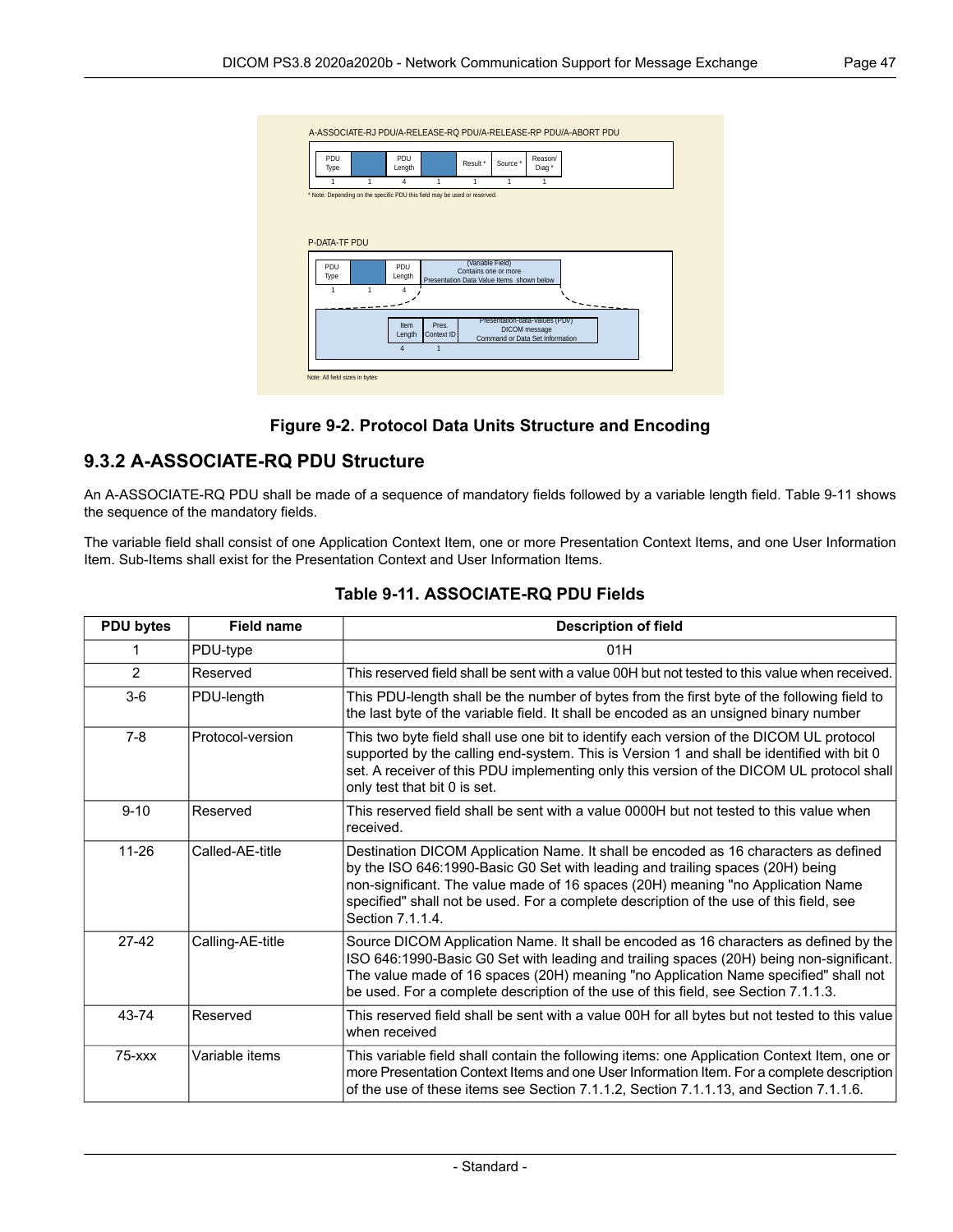# **9.3.2.1 Application Context Item Structure**

<span id="page-47-0"></span>An Application Context Item shall be made of a sequence of mandatory fields followed by a variable length field. [Table](#page-47-0) 9-12 shows the sequence of the mandatory fields.

| Item bytes | <b>Field name</b>        | <b>Description of field</b>                                                                                                                                                                                                                                                                                                    |
|------------|--------------------------|--------------------------------------------------------------------------------------------------------------------------------------------------------------------------------------------------------------------------------------------------------------------------------------------------------------------------------|
|            | Item-type                | 10H                                                                                                                                                                                                                                                                                                                            |
| 2          | ∣Reserved                | This reserved field shall be sent with a value 00H but not tested to this value when<br>received.                                                                                                                                                                                                                              |
| $3-4$      | Item-length              | This Item-length shall be the number of bytes from the first byte of the following field<br>to the last byte of the Application-context-name field. It shall be encoded as an<br>unsigned binary number.                                                                                                                       |
| $5  xxx$   | Application-context-name | A valid Application-context-name shall be encoded as defined in Annex F. For a<br>description of the use of this field see Section 7.1.1.2. Application-context-names<br>are structured as UIDs as defined in PS3.5 (see Annex A for an overview of this<br>concept). DICOM Application-context-names are registered in PS3.7. |

#### **Table 9-12. Application Context Item Fields**

# **9.3.2.2 Presentation Context Item Structure**

<span id="page-47-1"></span>The Presentation Context Item shall be made of a sequence of mandatory fixed length fields followed by a variable field. [Table](#page-47-1) 9-13 shows the sequence of the mandatory fields.

The variable field shall consist of one Abstract Syntax Sub-Item followed by one or more Transfer Syntax Sub-Items.

| Item bytes  | <b>Field name</b>                     | <b>Description of field</b>                                                                                                                                                                                                                  |
|-------------|---------------------------------------|----------------------------------------------------------------------------------------------------------------------------------------------------------------------------------------------------------------------------------------------|
|             | Item-type                             | 20H                                                                                                                                                                                                                                          |
| 2           | Reserved                              | This reserved field shall be sent with a value 00H but not tested to this value when $\mathbin $<br>received.                                                                                                                                |
| $3 - 4$     | Item-length                           | This Item-length shall be the number of bytes from the first byte of the following field<br>to the last byte of the last Transfer Syntax Item. It shall be encoded as an unsigned<br>binary number.                                          |
| 5           | Presentation-context-ID               | Presentation-context-ID values shall be odd integers between 1 and 255, encoded<br>as an unsigned binary number. For a complete description of the use of this field<br>see Section 7.1.1.13.                                                |
| 6           | Reserved                              | This reserved field shall be sent with a value 00H but not tested to this value when<br>received.                                                                                                                                            |
|             | Reserved                              | This reserved field shall be sent with a value 00H but not tested to this value when<br>received.                                                                                                                                            |
| 8           | Reserved                              | This reserved field shall be sent with a value 00H but not tested to this value when<br>received.                                                                                                                                            |
| $9 - x x x$ | Abstract/Transfer Syntax<br>Sub-Items | This variable field shall contain the following sub-items: one Abstract Syntax and<br>one or more Transfer Syntax(es). For a complete description of the use and encoding<br>of these sub-items see Section 9.3.2.2.1 and Section 9.3.2.2.2. |

#### **Table 9-13. Presentation Context Item Fields**

#### <span id="page-47-2"></span>**9.3.2.2.1 Abstract Syntax Sub-Item Structure**

The Abstract Syntax Sub-Item shall be made of a sequence of mandatory fixed length fields followed by a variable field. [Table](#page-48-1) 9-14 shows the sequence of the mandatory fields.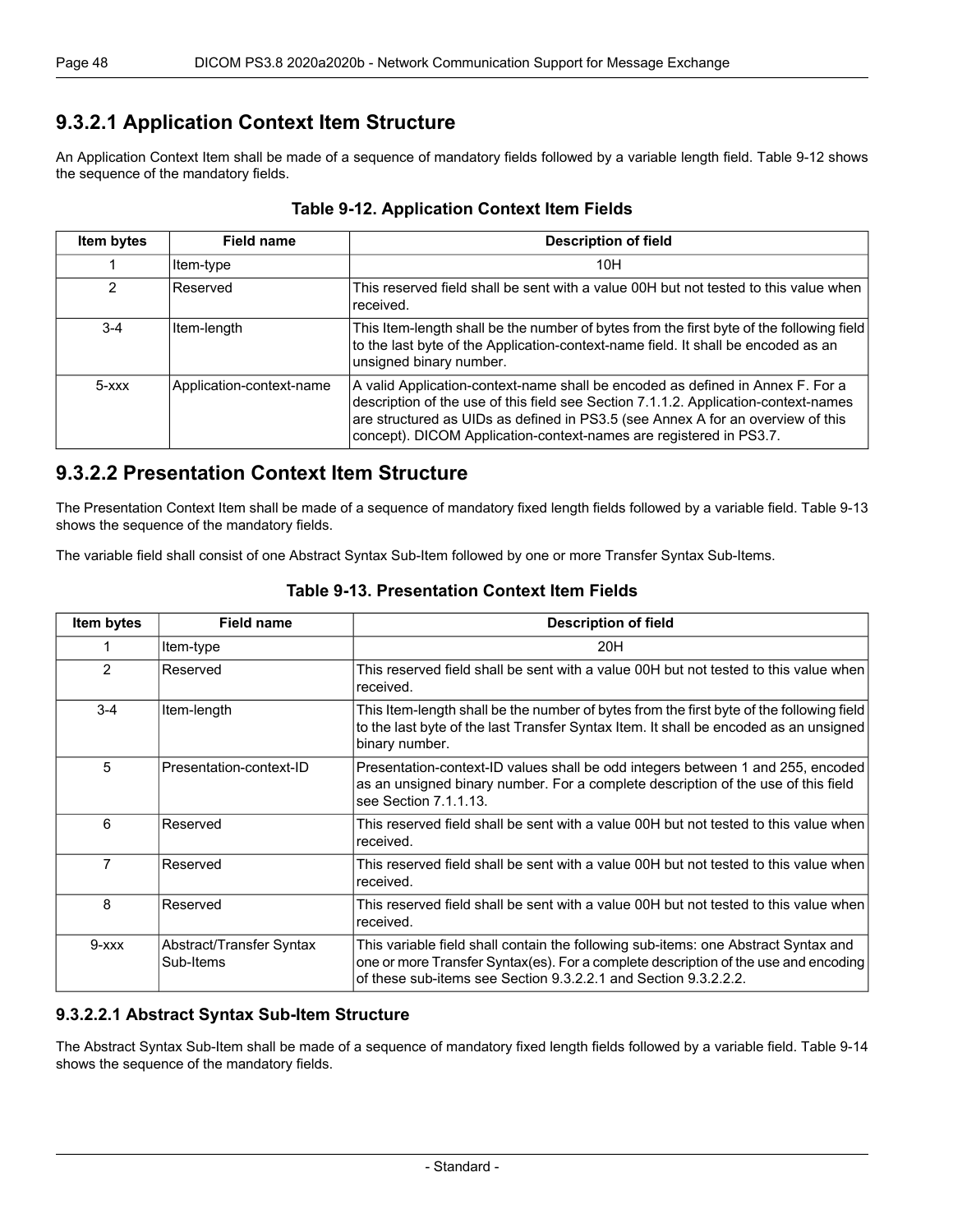<span id="page-48-1"></span>

| Item bytes    | Field name           | <b>Description of field</b>                                                                                                                                                                                                                                                                                                                                                                                                     |
|---------------|----------------------|---------------------------------------------------------------------------------------------------------------------------------------------------------------------------------------------------------------------------------------------------------------------------------------------------------------------------------------------------------------------------------------------------------------------------------|
|               | Item-type            | 30H                                                                                                                                                                                                                                                                                                                                                                                                                             |
| $\mathcal{P}$ | Reserved             | This reserved field shall be sent with a value 00H but not tested to this value when<br>received.                                                                                                                                                                                                                                                                                                                               |
| $3-4$         | Item-length          | This Item-length shall be the number of bytes from the first byte of the following field<br>to the last byte of the Abstract-syntax-name field. It shall be encoded as an unsigned<br>binary number.                                                                                                                                                                                                                            |
| $5 - XXX$     | Abstract-syntax-name | This variable field shall contain the Abstract-syntax-name related to the proposed<br>presentation context. A valid Abstract-syntax-name shall be encoded as defined in<br>Annex F. For a description of the use of this field see Section 7.1.1.13.<br>Abstract-syntax-names are structured as UIDs as defined in PS3.5 (see Annex B for<br>an overview of this concept). DICOM Abstract-syntax-names are registered in PS3.4. |

#### **Table 9-14. Abstract Syntax Sub-Item Fields**

#### <span id="page-48-0"></span>**9.3.2.2.2 Transfer Syntax Sub-Item Structure**

<span id="page-48-2"></span>The Transfer Syntax Sub-Item shall be made of a sequence of mandatory fixed length fields followed by a variable field. [Table](#page-48-2) 9-15 shows the sequence of the mandatory fields.

| Item bytes | <b>Field name</b>       | <b>Description of field</b>                                                                                                                                                                                                                                                                                                                                                                                               |
|------------|-------------------------|---------------------------------------------------------------------------------------------------------------------------------------------------------------------------------------------------------------------------------------------------------------------------------------------------------------------------------------------------------------------------------------------------------------------------|
|            | Item-type               | 40H                                                                                                                                                                                                                                                                                                                                                                                                                       |
| 2          | <b>Reserved</b>         | This reserved field shall be sent with a value 00H but not tested to this value when<br>received.                                                                                                                                                                                                                                                                                                                         |
| $3 - 4$    | Item-length             | This Item-length shall be the number of bytes from the first byte of the following field<br>to the last byte of the Transfer-syntax-name field(s). It shall be encoded as an unsigned<br>binary numbers                                                                                                                                                                                                                   |
| $5 - XXX$  | Transfer-syntax-name(s) | This variable field shall contain the Transfer-syntax-name proposed for this presentation<br>context. A valid Transfer-syntax-name shall be encoded as defined in Annex F. For a<br>description of the use of this field see Section 7.1.1.13. Transfer-syntax-names are<br>structured as UIDs as defined in PS3.5 (see Annex B for an overview of this concept).<br>DICOM Transfer-syntax-names are registered in PS3.5. |

#### **Table 9-15. Transfer Syntax Sub-Item Fields**

# **9.3.2.3 User Information Item Structure**

The User Information Item shall be made of a sequence of mandatory fixed length fields followed by a variable field. [Table](#page-48-3) 9-16 shows the sequence of the mandatory fields.

<span id="page-48-3"></span>The variable field shall consist of one or more User-Data Sub-Items.

Note

The User-Data Sub-Items may be present in any order within the User-Information Item. No significance should be placed on the order of User-Data Sub-Items within the User Information Item. Sending applications should be aware that some older applications might expect Sub-Items to be encoded in ascending order of Item-type within the enclosing Item.

| Item bytes | <b>Field name</b> | <b>Description of field</b>                                                                       |
|------------|-------------------|---------------------------------------------------------------------------------------------------|
|            | ∣ltem-t∨pe        | 50H                                                                                               |
|            | Reserved          | This reserved field shall be sent with a value 00H but not tested to this value when<br>received. |

#### **Table 9-16. User Information Item Fields**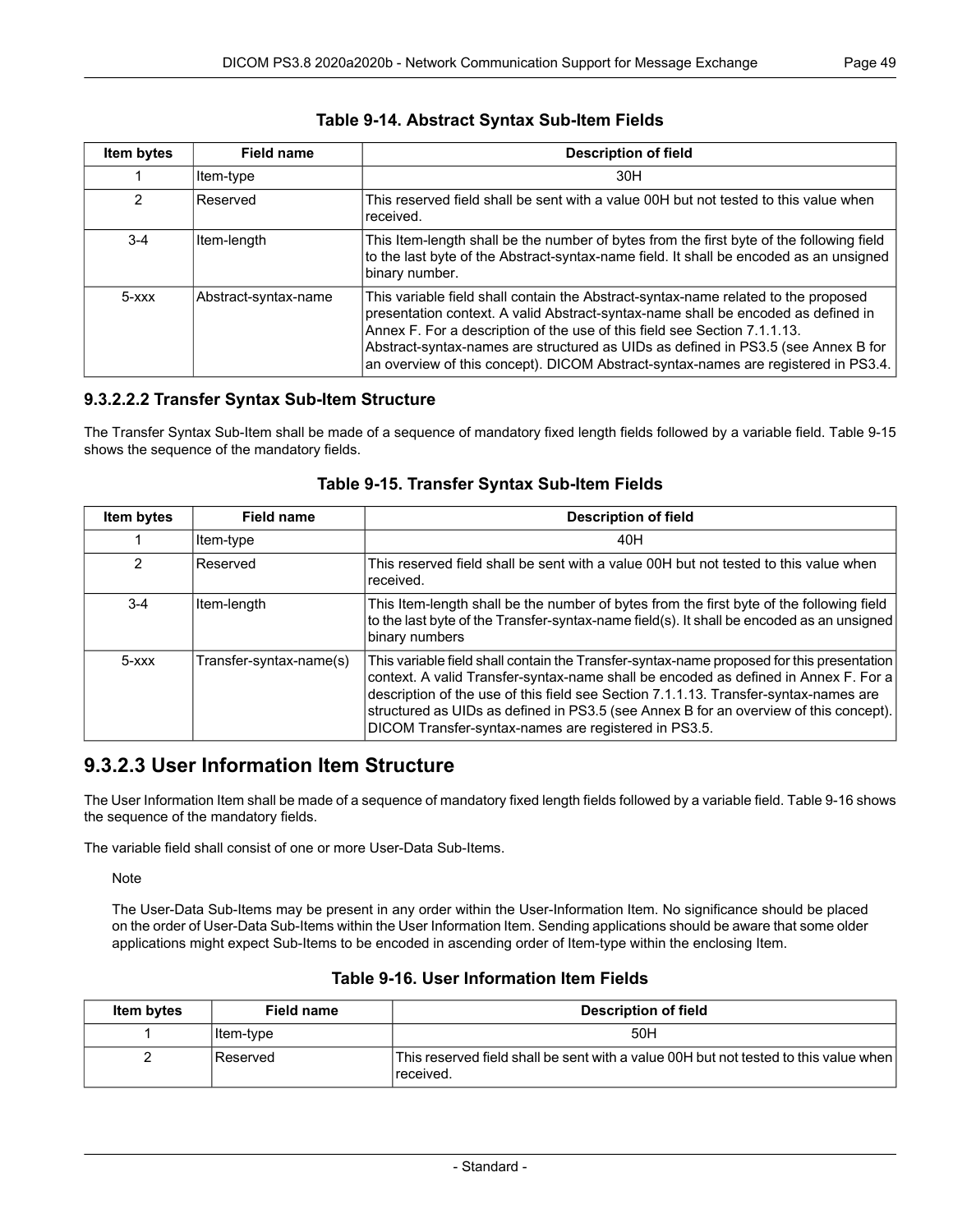| Item bytes      | Field name  | <b>Description of field</b>                                                                                                                                                                  |
|-----------------|-------------|----------------------------------------------------------------------------------------------------------------------------------------------------------------------------------------------|
| $3 - 4$         | Item-length | This Item-length shall be the number of bytes from the first byte of the following<br>field to the last byte of the User-data field(s). It shall be encoded as an unsigned<br>binary number. |
| $5 - x$ $x$ $x$ | User-data   | This variable field shall contain User-data sub-items as defined by the DICOM<br>Application Entity. The structure and content of these sub-items is defined in Annex<br>D.                  |

## **9.3.3 A-ASSOCIATE-AC PDU Structure**

An A-ASSOCIATE-AC PDU shall be made of a sequence of mandatory fields followed by a variable length field. [Table](#page-49-0) 9-17 shows the sequence of the mandatory fields.

<span id="page-49-0"></span>The variable field consist of one Application Context Item, one or more Presentation Context Items, and one User Information Item. Sub-Items shall exist for the Presentation Context and User Information Items.

| <b>PDU bytes</b> | <b>Field name</b> | <b>Description of field</b>                                                                                                                                                                                                                                                                                       |
|------------------|-------------------|-------------------------------------------------------------------------------------------------------------------------------------------------------------------------------------------------------------------------------------------------------------------------------------------------------------------|
|                  | PDU-type          | 02H                                                                                                                                                                                                                                                                                                               |
| $\mathcal{P}$    | Reserved          | This reserved field shall be sent with a value 00H but not tested to this value when<br>received.                                                                                                                                                                                                                 |
| $3-6$            | PDU-length        | This PDU-length shall be the number of bytes from the first byte of the following field to<br>the last byte of the variable field. It shall be encoded as an unsigned binary number.                                                                                                                              |
| $7-8$            | Protocol-version  | This two byte field shall use one bit to identify each version of the DICOM UL protocol<br>supported by the calling end-system. This is Version 1 and shall be identified with bit 0<br>set. A receiver of this PDU implementing only this version of the DICOM UL protocol<br>shall only test that bit 0 is set. |
| $9 - 10$         | Reserved          | This reserved field shall be sent with a value 0000H but not tested to this value when<br>received.                                                                                                                                                                                                               |
| $11 - 26$        | Reserved          | This reserved field shall be sent with a value identical to the value received in the same<br>field of the A-ASSOCIATE-RQ PDU, but its value shall not be tested when received.                                                                                                                                   |
| $27-42$          | Reserved          | This reserved field shall be sent with a value identical to the value received in the same<br>field of the A-ASSOCIATE-RQ PDU, but its value shall not be tested when received.                                                                                                                                   |
| 43-74            | Reserved          | This reserved field shall be sent with a value identical to the value received in the same<br>field of the A-ASSOCIATE-RQ PDU, but its value shall not be tested when received.                                                                                                                                   |
| $75  xxx$        | Variable items    | This variable field shall contain the following items: one Application Context Item, one<br>or more Presentation Context Item(s) and one User Information Item. For a complete<br>description of these items see Section 7.1.1.2, Section 7.1.1.14, and Section 7.1.1.6.                                          |

#### **Table 9-17. ASSOCIATE-AC PDU Fields**

# **9.3.3.1 Application Context Item Structure**

An Application Context Item shall be made of a sequence of mandatory fields followed by a variable length field. [Table](#page-47-0) 9-12 shows the sequence of mandatory fields.

# **9.3.3.2 Presentation Context Item Structure**

The Presentation Context Item shall be made of a sequence of mandatory fixed length fields followed by a variable field. [Table](#page-50-0) 9-18 shows the sequence of the mandatory fields.

The variable field shall consist of one Transfer Syntax Sub-Item.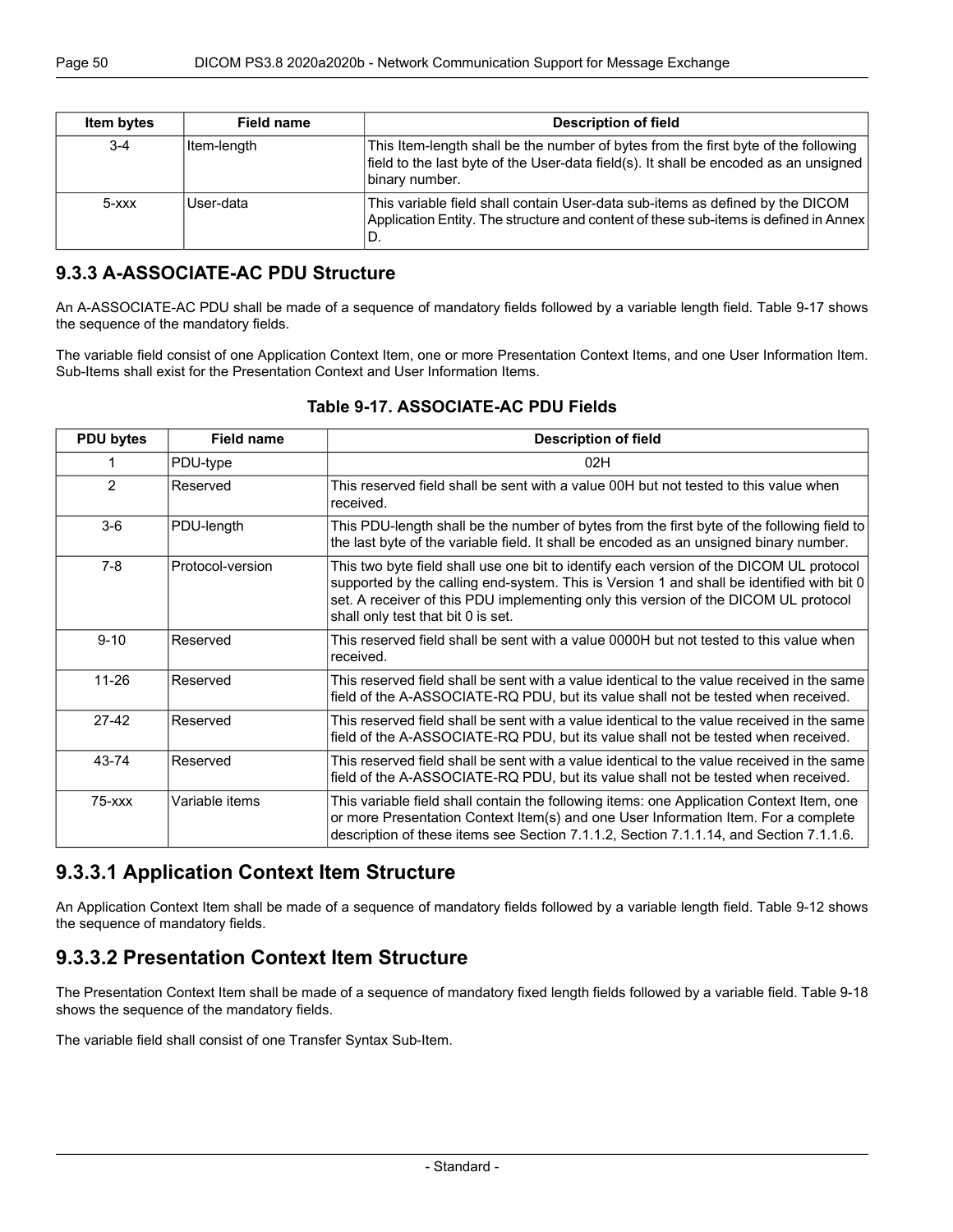<span id="page-50-0"></span>

| Item bytes     | <b>Field name</b>        | <b>Description of field</b>                                                                                                                                                                                                                                                                                                                     |
|----------------|--------------------------|-------------------------------------------------------------------------------------------------------------------------------------------------------------------------------------------------------------------------------------------------------------------------------------------------------------------------------------------------|
| 1              | Item-type                | 21H                                                                                                                                                                                                                                                                                                                                             |
| 2              | Reserved                 | This reserved field shall be sent with a value 00H but not tested to this value when<br>received.                                                                                                                                                                                                                                               |
| $3 - 4$        | Item-length              | This Item-length shall be the number of bytes from the first byte of the following field to<br>the last byte of the Transfer Syntax Sub-Item. It shall be encoded as an unsigned binary<br>number.                                                                                                                                              |
| 5              | Presentation-context-ID  | Presentation-context-ID values shall be odd integers between 1 and 255, encoded as<br>an unsigned binary number. For a complete description of the use of this field see<br>Section 7.1.1.13.                                                                                                                                                   |
| 6              | Reserved                 | This reserved field shall be sent with a value 00H but not tested to this value when<br>received.                                                                                                                                                                                                                                               |
| $\overline{7}$ | Result/Reason            | This Result/Reason field shall contain an integer value encoded as an unsigned binary<br>number. One of the following values shall be used:<br>0 - acceptance<br>1 - user-rejection<br>2 - no-reason (provider rejection)<br>3 - abstract-syntax-not-supported (provider rejection)<br>4 - transfer-syntaxes-not-supported (provider rejection) |
| 8              | Reserved                 | This reserved field shall be sent with a value 00H but not tested to this value when<br>received.                                                                                                                                                                                                                                               |
| $9 - xxx$      | Transfer syntax sub-item | This variable field shall contain one Transfer Syntax Sub-Item. When the Result/Reason<br>field has a value other than acceptance (0), this field shall not be significant and its value<br>shall not be tested when received. For a complete description of the use and encoding<br>of this item see Section 9.3.3.2.1.                        |

#### **Table 9-18. Presentation Context Item Fields**

## <span id="page-50-2"></span><span id="page-50-1"></span>**9.3.3.2.1 Transfer Syntax Sub-Item Structure**

The Transfer Syntax Sub-Item shall be made of a sequence of mandatory fixed length fields followed by a variable field. [Table](#page-50-2) 9-19 shows the sequence of the mandatory fields.

| Item bytes | <b>Field name</b>    | <b>Description of field</b>                                                                                                                                                                                                                                                                                                                                                                                               |
|------------|----------------------|---------------------------------------------------------------------------------------------------------------------------------------------------------------------------------------------------------------------------------------------------------------------------------------------------------------------------------------------------------------------------------------------------------------------------|
|            | Item-type            | 40H                                                                                                                                                                                                                                                                                                                                                                                                                       |
| 2          | Reserved             | This reserved field shall be sent with a value 00H but not tested to this value when<br>received.                                                                                                                                                                                                                                                                                                                         |
| $3 - 4$    | Item-length          | This Item-length shall be the number of bytes from the first byte of the following field<br>to the last byte of the Transfer-syntax-name field. It shall be encoded as an unsigned<br>binary number.                                                                                                                                                                                                                      |
| $5 - XXX$  | Transfer-syntax-name | This variable field shall contain the Transfer-syntax-name proposed for this presentation<br>context. A valid Transfer-syntax-name shall be encoded as defined in Annex F. For a<br>description of the use of this field see Section 7.1.1.14. Transfer-syntax-names are<br>structured as UIDs as defined in PS3.5 (see Annex B for an overview of this concept).<br>DICOM Transfer-syntax-names are registered in PS3.5. |

## **Table 9-19. Transfer Syntax Sub-Item Fields**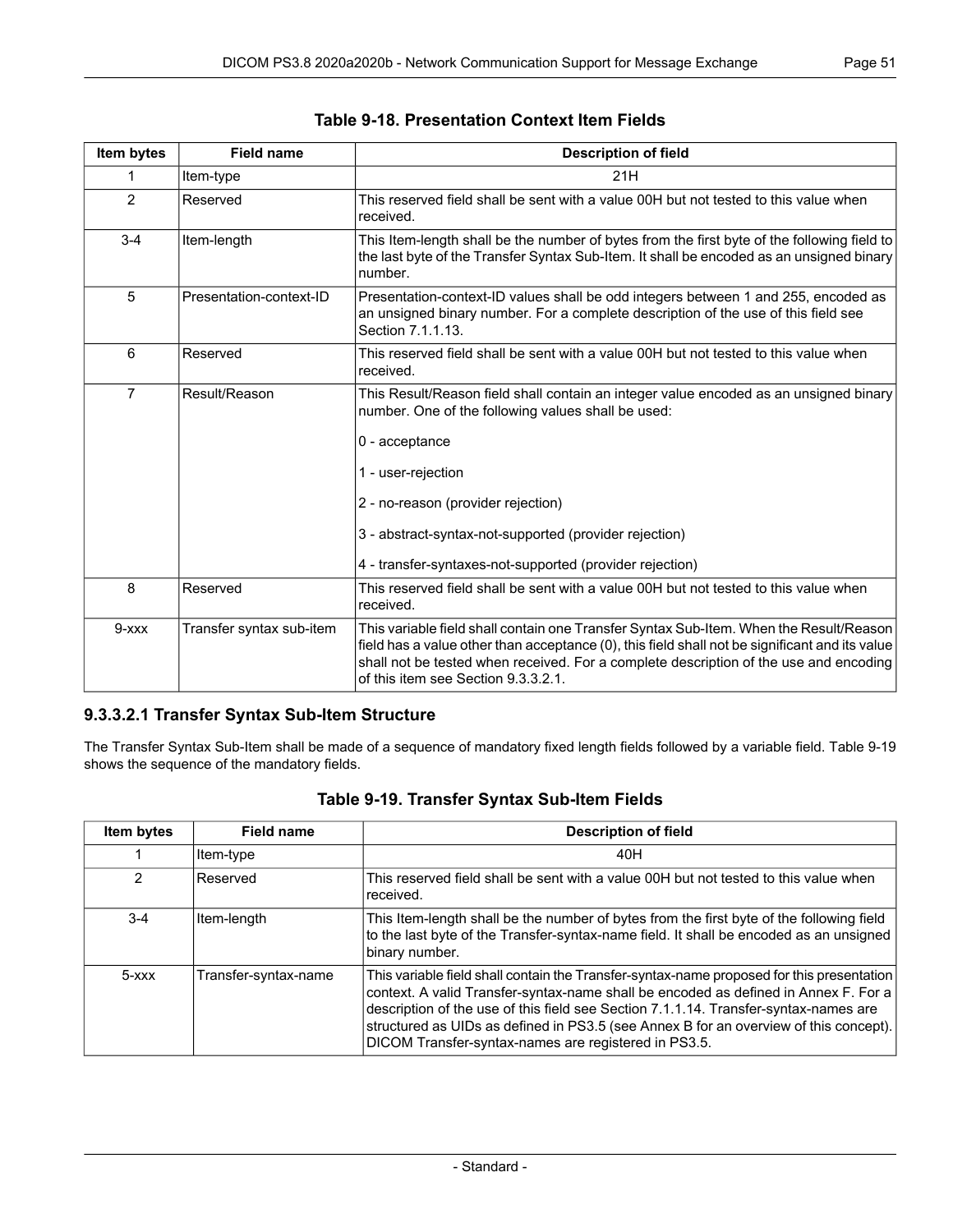## **9.3.3.3 User Information Item Structure**

The User Information Item shall be made of a sequence of mandatory length fields followed by a variable field. [Table](#page-51-0) 9-20 shows the sequence of the mandatory fields.

The variable field shall consist of one or more User-Data Sub-Items.

**Note** 

<span id="page-51-0"></span>The User-Data Sub-Items may be present in any order within the User-Information Item. No significance should be placed on the order of User-Data Sub-Items within the User Information Item. Sending applications should be aware that some older applications might expect Sub-Items to be encoded in ascending order of Item-type within the enclosing Item.

#### **Table 9-20. User Information Item Fields**

| Item bytes      | <b>Field name</b> | <b>Description of field</b>                                                                                                                                                                              |
|-----------------|-------------------|----------------------------------------------------------------------------------------------------------------------------------------------------------------------------------------------------------|
|                 | Item-type         | 50H                                                                                                                                                                                                      |
| 2               | Reserved          | This reserved field shall be sent with a value 00H but not tested to this value when<br>received.                                                                                                        |
| $3 - 4$         | Item-length       | This Item-length shall be the number of bytes from the first byte of the following<br>field to the last byte of the User-data-information field(s). It shall be encoded as<br>an unsigned binary number. |
| $5 - x$ $x$ $x$ | User-data         | This variable field shall contain User-data sub-items as defined by the DICOM<br>Application Entity. The structure and content of these sub-items is defined in Annex<br>ID.                             |

## **9.3.4 A-ASSOCIATE-RJ PDU Structure**

<span id="page-51-1"></span>An A-ASSOCIATE-RJ PDU shall be made of a sequence of mandatory fields. [Table](#page-51-1) 9-21 shows the sequence of the mandatory fields.

| <b>PDU bytes</b> | <b>Field name</b> | <b>Description of field</b>                                                                                                                                                                                                                                                                 |
|------------------|-------------------|---------------------------------------------------------------------------------------------------------------------------------------------------------------------------------------------------------------------------------------------------------------------------------------------|
|                  | PDU-type          | 03H                                                                                                                                                                                                                                                                                         |
| 2                | Reserved          | This reserved field shall be sent with a value 00H but not tested to this value when received.                                                                                                                                                                                              |
| $3-6$            | PDU-length        | This PDU-length shall be the number of bytes from the first byte of the following field to the last<br>byte of the Reason/Diag. field. In the case of this PDU, it shall have the fixed value of 00000004H<br>encoded as an unsigned binary number.                                         |
| $\overline{7}$   | Reserved          | This reserved field shall be sent with a value 00H but not tested to this value when received.                                                                                                                                                                                              |
| 8                | Result            | This Result field shall contain an integer value encoded as an unsigned binary number. One of<br>the following values shall be used:<br>1 - rejected-permanent<br>2 - rejected-transient                                                                                                    |
| 9                | Source            | This Source field shall contain an integer value encoded as an unsigned binary number. One of<br>the following values shall be used:<br>1 - DICOM UL service-user<br>2 - DICOM UL service-provider (ACSE related function)<br>3 - DICOM UL service-provider (Presentation related function) |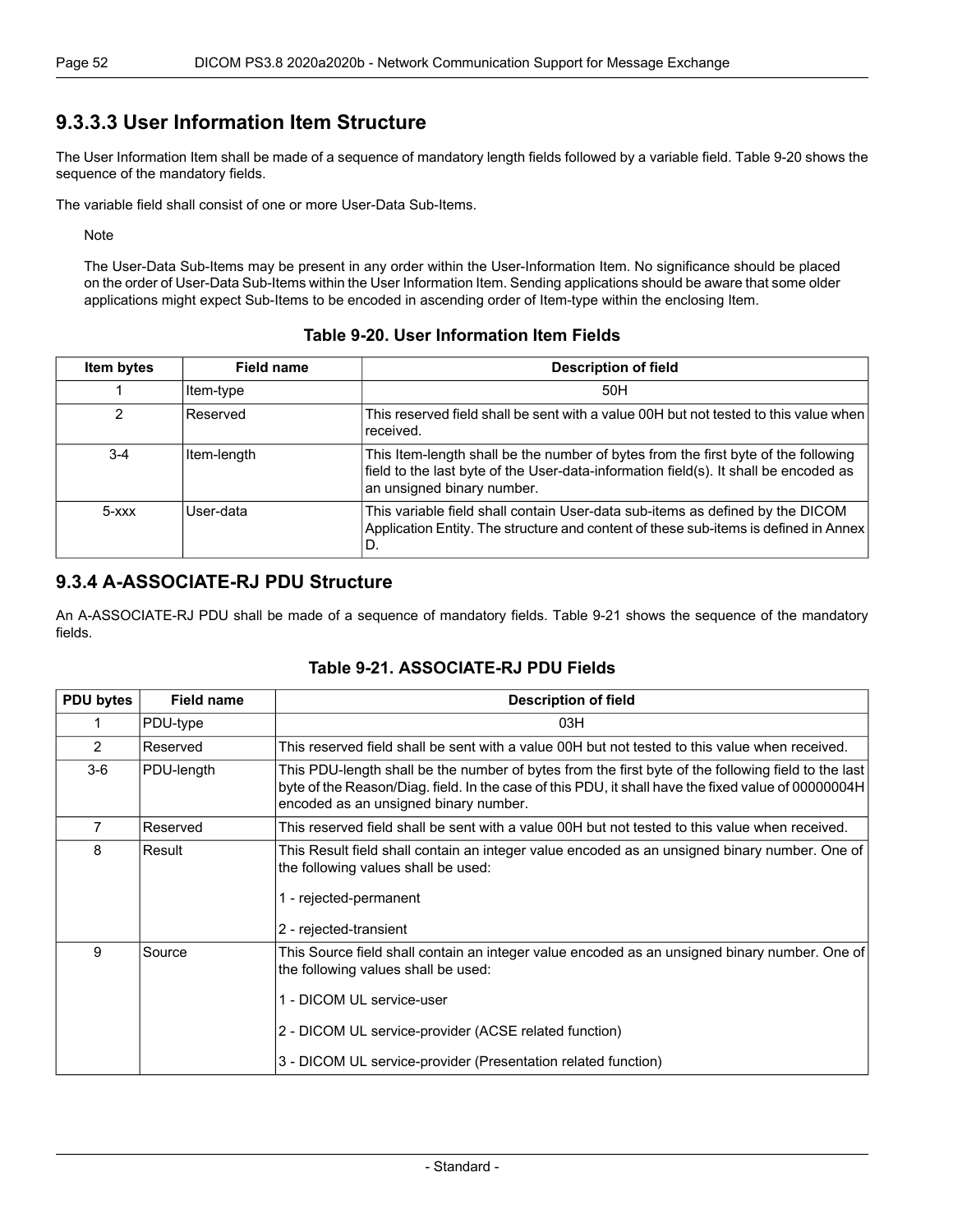| <b>PDU bytes</b> | <b>Field name</b> | <b>Description of field</b>                                                                                                                                                           |
|------------------|-------------------|---------------------------------------------------------------------------------------------------------------------------------------------------------------------------------------|
| 10               | Reason/Diag.      | This field shall contain an integer value encoded as an unsigned binary number. If the Source<br>field has the value (1) "DICOM UL service-user", it shall take one of the following: |
|                  |                   | 1 - no-reason-given                                                                                                                                                                   |
|                  |                   | 2 - application-context-name-not-supported                                                                                                                                            |
|                  |                   | 3 - calling-AE-title-not-recognized                                                                                                                                                   |
|                  |                   | 4-6 - reserved                                                                                                                                                                        |
|                  |                   | 7 - called-AE-title-not-recognized                                                                                                                                                    |
|                  |                   | 8-10 - reserved                                                                                                                                                                       |
|                  |                   | If the Source field has the value (2) "DICOM UL service provided (ACSE related function)", it<br>shall take one of the following:                                                     |
|                  |                   | 1 - no-reason-given                                                                                                                                                                   |
|                  |                   | 2 - protocol-version-not-supported                                                                                                                                                    |
|                  |                   | If the Source field has the value (3) "DICOM UL service provided (Presentation related function)",<br>it shall take one of the following:                                             |
|                  |                   | 0 - reserved                                                                                                                                                                          |
|                  |                   | 1 - temporary-congestio                                                                                                                                                               |
|                  |                   | 2 - local-limit-exceeded                                                                                                                                                              |
|                  |                   | 3-7 - reserved                                                                                                                                                                        |
|                  |                   | Note                                                                                                                                                                                  |
|                  |                   | The reserved fields are used to preserve symmetry with OSI ACSE/Presentation Services<br>and Protocols.                                                                               |

## **9.3.5 P-DATA-TF PDU Structure**

<span id="page-52-0"></span>A P-DATA-TF PDU shall be made of a sequence of mandatory fixed length fields followed by a variable length field. [Table](#page-52-0) 9-22 shows the sequence of the mandatory fields.

The variable data field shall contain one or more Presentation-Data-Value Items.

#### **Table 9-22. P-DATA-TF PDU Fields**

| <b>PDU bytes</b> | <b>Field name</b> | <b>Description of field</b>                                                                                                                                                                     |
|------------------|-------------------|-------------------------------------------------------------------------------------------------------------------------------------------------------------------------------------------------|
|                  | PDU-type          | 04H                                                                                                                                                                                             |
|                  | Reserved          | This reserved field shall be sent with a value 00H but not tested to this value<br>when received.                                                                                               |
| $3-6$            | PDU-length        | This PDU-length shall be the number of bytes from the first byte of the following<br>field to the last byte of the variable field. It shall be encoded as an unsigned<br>binary number.         |
| 7-xxx            |                   | Presentation-data-value Item(s) This variable data field shall contain one or more Presentation-data-value<br>Items(s). For a complete description of the use of this field see Section 9.3.5.1 |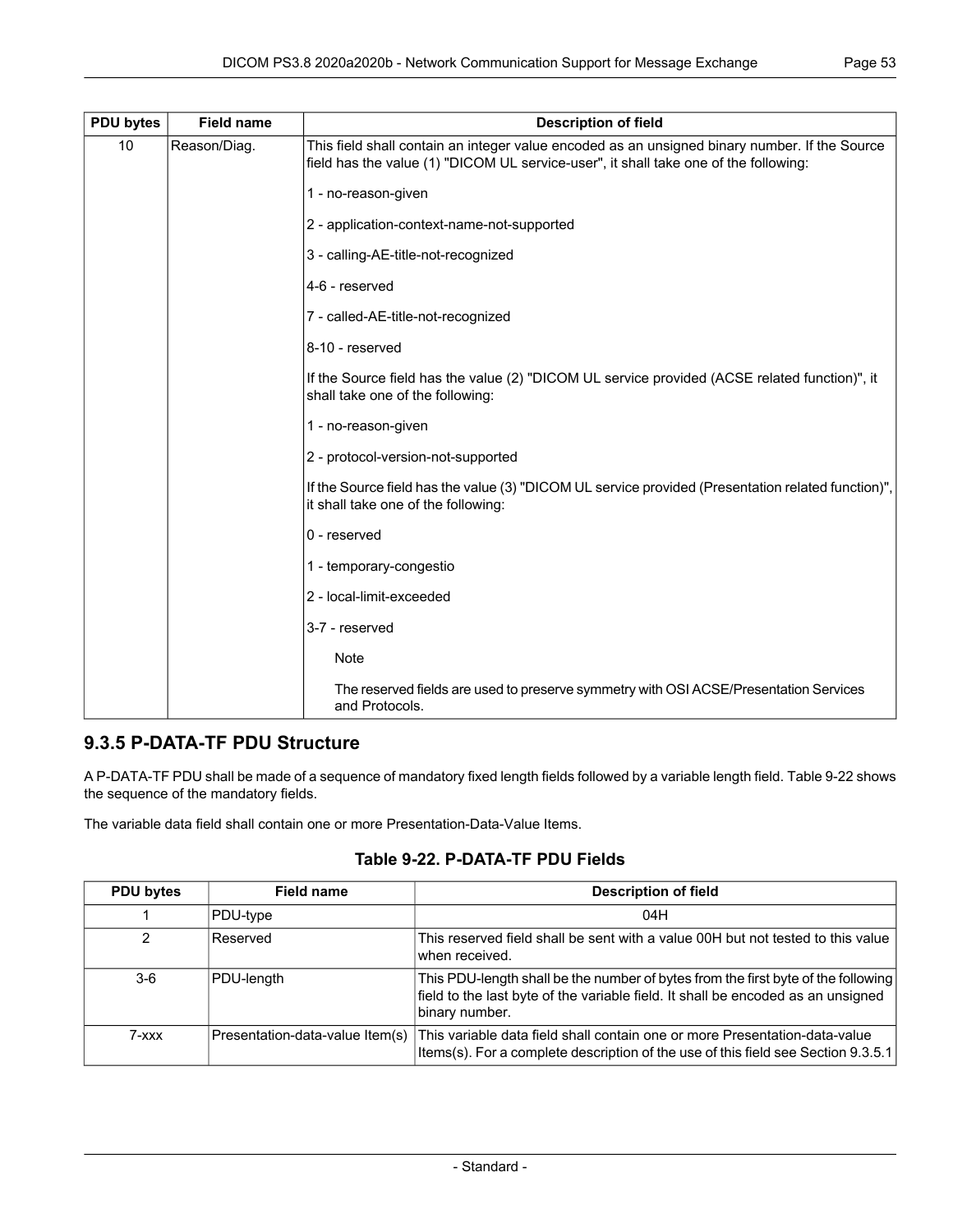# <span id="page-53-0"></span>**9.3.5.1 Presentation Data Value Item Structure**

The Presentation Data Value Item shall be made of a sequence of mandatory fixed length fields followed by one variable length field. [Table](#page-53-1) 9-23 shows the sequence of the fields.

<span id="page-53-1"></span>The variable field shall consist of one Presentation-Data-Value.

| Table 9-23. Presentation-Data-Value Item Fields |  |
|-------------------------------------------------|--|
|-------------------------------------------------|--|

| Item bytes      | Field name              | <b>Description of field</b>                                                                                                                                                                                |
|-----------------|-------------------------|------------------------------------------------------------------------------------------------------------------------------------------------------------------------------------------------------------|
| $1 - 4$         | Item-length             | This Item-length shall be the number of bytes from the first byte of the following field<br>to the last byte of the Presentation-data-value field. It shall be encoded as an<br>unsigned binary number.    |
| 5               | Presentation-context-ID | Presentation-context-ID values shall be odd integers between 1 and 255, encoded<br>as an unsigned binary number. For a complete description of the use of this field<br>see Section 7.1.1.13.              |
| $6 - x$ $x$ $x$ | Presentation-data-value | This Presentation-data-value field shall contain DICOM message information<br>(command and/or Data Set) with a message control header. For a complete<br>description of the use of this field see Annex E. |

### <span id="page-53-2"></span>**9.3.6 A-RELEASE-RQ PDU Structure**

An A-RELEASE-RQ PDU shall be made of a sequence of mandatory fields. [Table](#page-53-2) 9-24 shows the sequence of the fields.

| <b>PDU bytes</b> | Field name | <b>Description of field</b>                                                                                                                                                                                                                     |
|------------------|------------|-------------------------------------------------------------------------------------------------------------------------------------------------------------------------------------------------------------------------------------------------|
|                  | PDU-type   | 05H                                                                                                                                                                                                                                             |
| 2                | Reserved   | This reserved field shall be sent with a value 00H but not tested to this value when<br>received.                                                                                                                                               |
| 3-6              | PDU-length | This PDU-length shall be the number of bytes from the first byte of the following<br>field to the last byte of the Reserved field. In the case of this PDU, it shall have<br>the fixed value of 00000004H encoded as an unsigned binary number. |
| $7 - 10$         | Reserved   | This reserved field shall be sent with a value 00000000H but not tested to this<br>value when received.                                                                                                                                         |

#### **Table 9-24. A-RELEASE-RQ PDU Fields**

## <span id="page-53-3"></span>**9.3.7 A-RELEASE-RP PDU Structure**

An A-RELEASE-RP PDU shall be made of a sequence of mandatory fields. [Table](#page-53-3) 9-25 shows the sequence of the fields.

#### **Table 9-25. A-RELEASE-RP PDU Fields**

| <b>PDU bytes</b> | Field name | <b>Description of field</b>                                                                                                                                                                                                                     |
|------------------|------------|-------------------------------------------------------------------------------------------------------------------------------------------------------------------------------------------------------------------------------------------------|
|                  | PDU-type   | 06H                                                                                                                                                                                                                                             |
| 2                | Reserved   | This reserved field shall be sent with a value 00H but not tested to this value when<br>received.                                                                                                                                               |
| 3-6              | PDU-length | This PDU-length shall be the number of bytes from the first byte of the following<br>field to the last byte of the Reserved field. In the case of this PDU, it shall have<br>the fixed value of 00000004H encoded as an unsigned binary number. |
| $7 - 10$         | Reserved   | This reserved field shall be sent with a value 00000000H but not tested to this<br>value when received.                                                                                                                                         |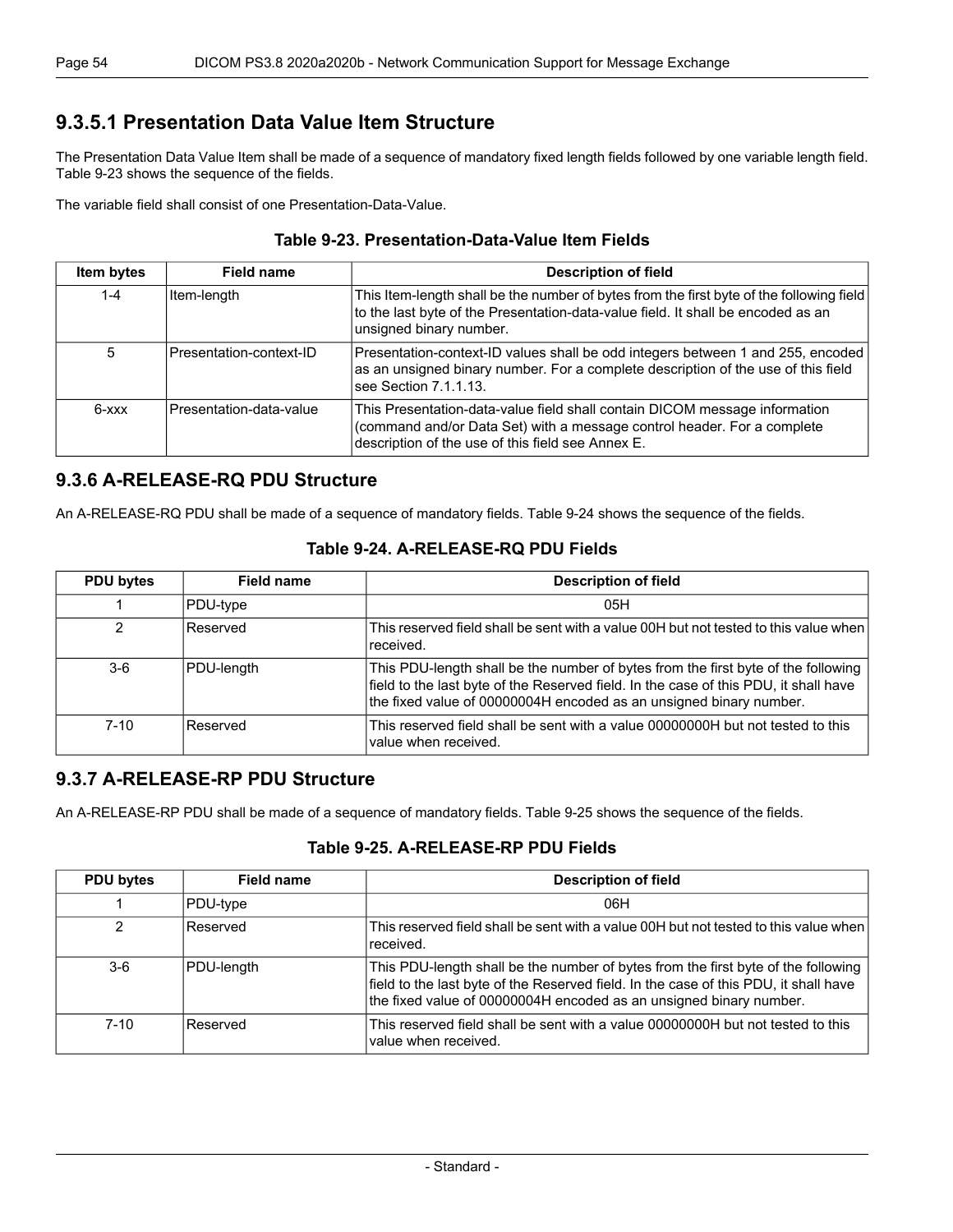## **9.3.8 A-ABORT PDU Structure**

An A-ABORT PDU shall be made of a sequence of mandatory fields. [Table](#page-54-0) 9-26 shows the sequence of the fields.

<span id="page-54-0"></span>The A-ABORT PDU shall support both the A-ABORT Service (user initiated) and the A-P-ABORT Service (provider initiated).

| <b>PDU bytes</b> | <b>Field name</b> | <b>Description of field</b>                                                                                                                                                                                                                     |  |
|------------------|-------------------|-------------------------------------------------------------------------------------------------------------------------------------------------------------------------------------------------------------------------------------------------|--|
| 1                | PDU-type          | 07H                                                                                                                                                                                                                                             |  |
| $\overline{2}$   | Reserved          | This reserved field shall be sent with a value 00H but not tested to this value when received.                                                                                                                                                  |  |
| $3-6$            | PDU-length        | This PDU-length shall be the number of bytes from the first byte of the following field to the<br>last byte of the Reserved field. In the case of this PDU, it shall have the fixed value of<br>00000004H encoded as an unsigned binary number. |  |
| $\overline{7}$   | Reserved          | This reserved field shall be sent with a value 00H but not tested to this value when received.                                                                                                                                                  |  |
| 8                | Reserved          | This reserved field shall be sent with a value 00H but not tested to this value when received.                                                                                                                                                  |  |
| 9                | Source            | This Source field shall contain an integer value encoded as an unsigned binary number. One<br>of the following values shall be used:                                                                                                            |  |
|                  |                   | 0 - DICOM UL service-user (initiated abort)                                                                                                                                                                                                     |  |
|                  |                   | 1 - reserved                                                                                                                                                                                                                                    |  |
|                  |                   | 2 - DICOM UL service-provider (initiated abort)                                                                                                                                                                                                 |  |
| 10               | Reason/Diag.,     | This field shall contain an integer value encoded as an unsigned binary number. If the Source<br>field has the value (2) "DICOM UL service-provider", it shall take one of the following:                                                       |  |
|                  |                   | 0 - reason-not-specified1 - unrecognized-PDU                                                                                                                                                                                                    |  |
|                  |                   | 2 - unexpected-PDU                                                                                                                                                                                                                              |  |
|                  |                   | 3 - reserved                                                                                                                                                                                                                                    |  |
|                  |                   | 4 - unrecognized-PDU parameter                                                                                                                                                                                                                  |  |
|                  |                   | 5 - unexpected-PDU parameter                                                                                                                                                                                                                    |  |
|                  |                   | 6 - invalid-PDU-parameter value                                                                                                                                                                                                                 |  |
|                  |                   | If the Source field has the value (0) "DICOM UL service-user", this reason field shall not be<br>significant. It shall be sent with a value 00H but not tested to this value when received.                                                     |  |
|                  |                   | <b>Note</b>                                                                                                                                                                                                                                     |  |
|                  |                   | The reserved fields are used to preserve symmetry with OSI ACSE/Presentation<br>Services and Protocol.                                                                                                                                          |  |

#### **Table 9-26. A-ABORT PDU Fields**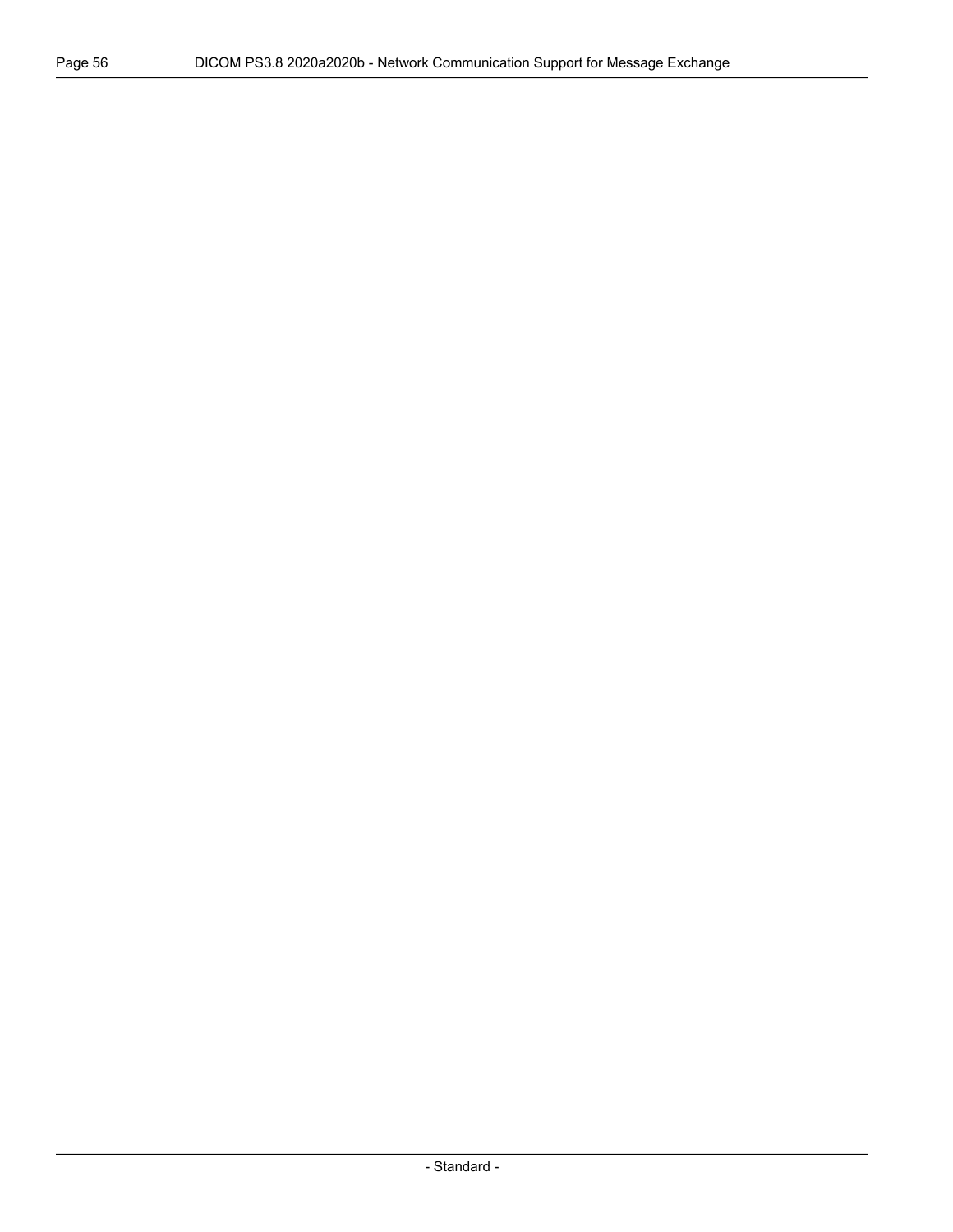# **10 Conformance**

# **10.1 Conformance Requirements**

# <span id="page-56-0"></span>**10.1.1 Retired**

## **10.1.2 TCP/IP Network Communication Support**

An implementation claiming conformance to *DICOM TCP/IP Network Communication Support*shall:

- a. Meet the DICOM Upper Layers Protocol requirements as defined in Section 9.
- b. Use registered Application Context Names, Abstract Syntax Names and Transfer Syntax Names as defined for OSI Object Identifiers (ISO 8824 and ISO 9834-1).

Note

[Annex](#page-68-0) F defines the DICOM Upper Layer Protocol encoding for the Application Context Names, Abstract Syntax Names, and Transfer Syntax Names. ISO 8825 defined encoding is not used.

c. Use one of the published and approved RFCs defining the operation of TCP/IP over specific physical networks.

# **10.2 Conformance Statement**

An implementation claiming conformance to DICOM for communication support in a networked environment shall state DICOM V3.0 TCP/IP Network Communication Support with the list of physical networks and corresponding relevant implementation information. This implies that the conformance requirements defined in [Section](#page-56-0) 10.1.2 are met.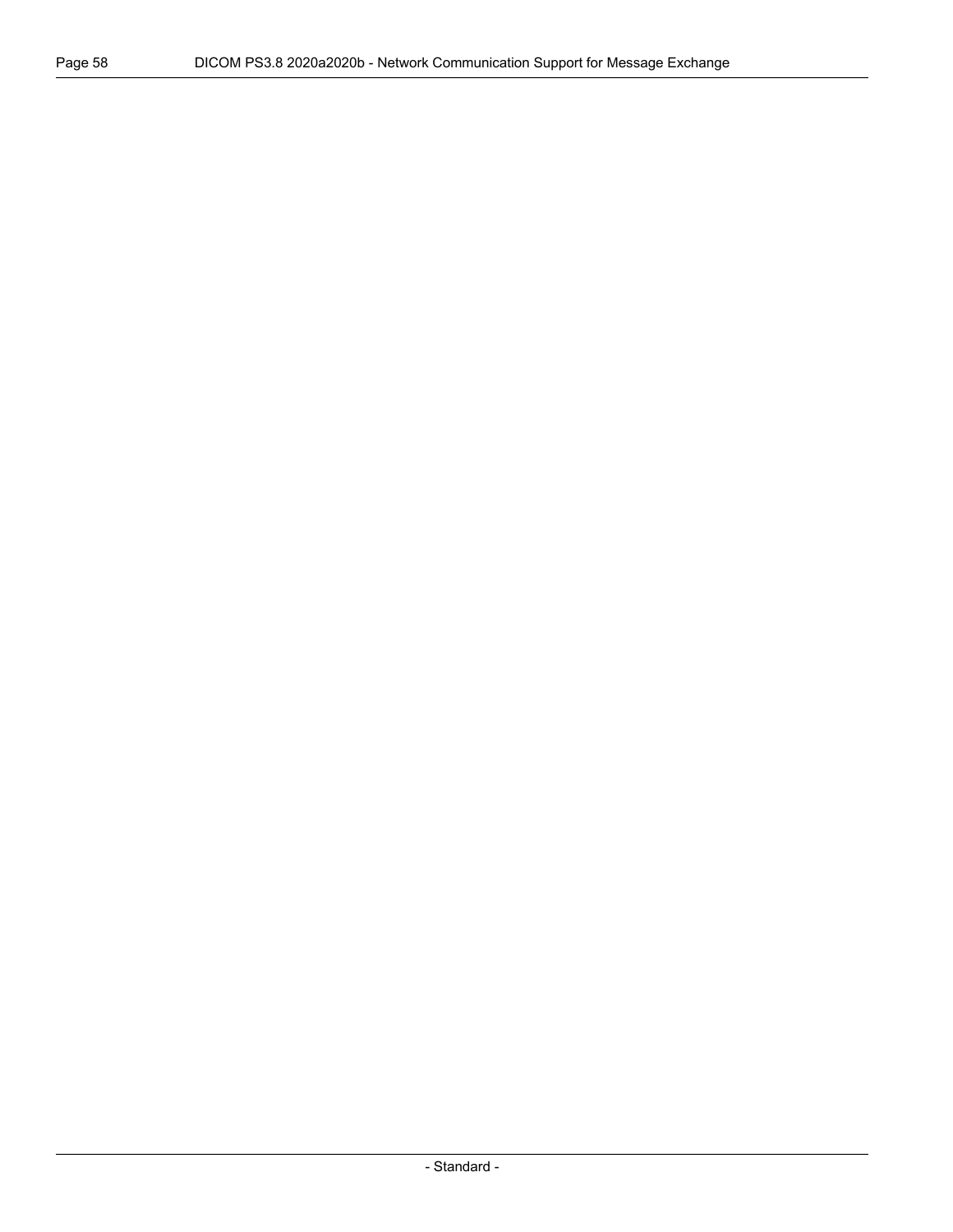# <span id="page-58-0"></span>**A Application Context Names (Informative)**

# **A.1 Application Context Definition**

An application context explicitly defines the set of application service elements, related options and any other information necessary for the interworking of Application Entities on an association. The usage of the application context is defined in [PS3.7](part07.pdf#PS3.7).

Two Application Entities when establishing an association agree on an application context. The requestor of an association proposes an Application Context Name and the acceptor returns either the same or a different Application Context Name. The returned name specifies the application context to be used for this association. The offer of an alternate application context by the acceptor provides a mechanism for limited negotiation. If the requestor cannot operate in the acceptor's application context, it will issue an A-Abort request primitive. Such a negotiation will facilitate the introduction of future versions of the DICOM Application Entity.

# **A.2 DICOM Application Context Name Encoding and Registration**

The Application Context Name structure is based on the OSI Object Identification (numeric form) as defined by ISO 8824. Application Context Names are registered values as defined by ISO 9834-1 to ensure global uniqueness. They are encoded as defined in [Annex](#page-68-0) [F](#page-68-0) when the TCP/IP network communication support is used as defined in Section 9.

# **A.2.1 DICOM Registered Application Context Names**

The organization responsible for the definition and registration of DICOM Application Context Names is NEMA. NEMA guarantees uniqueness for all DICOM Application Context Names. A choice of DICOM registered Application Context Names related to the DICOM Application Entities, as well as the associated negotiation rules, are defined in [PS3.7.](part07.pdf#PS3.7)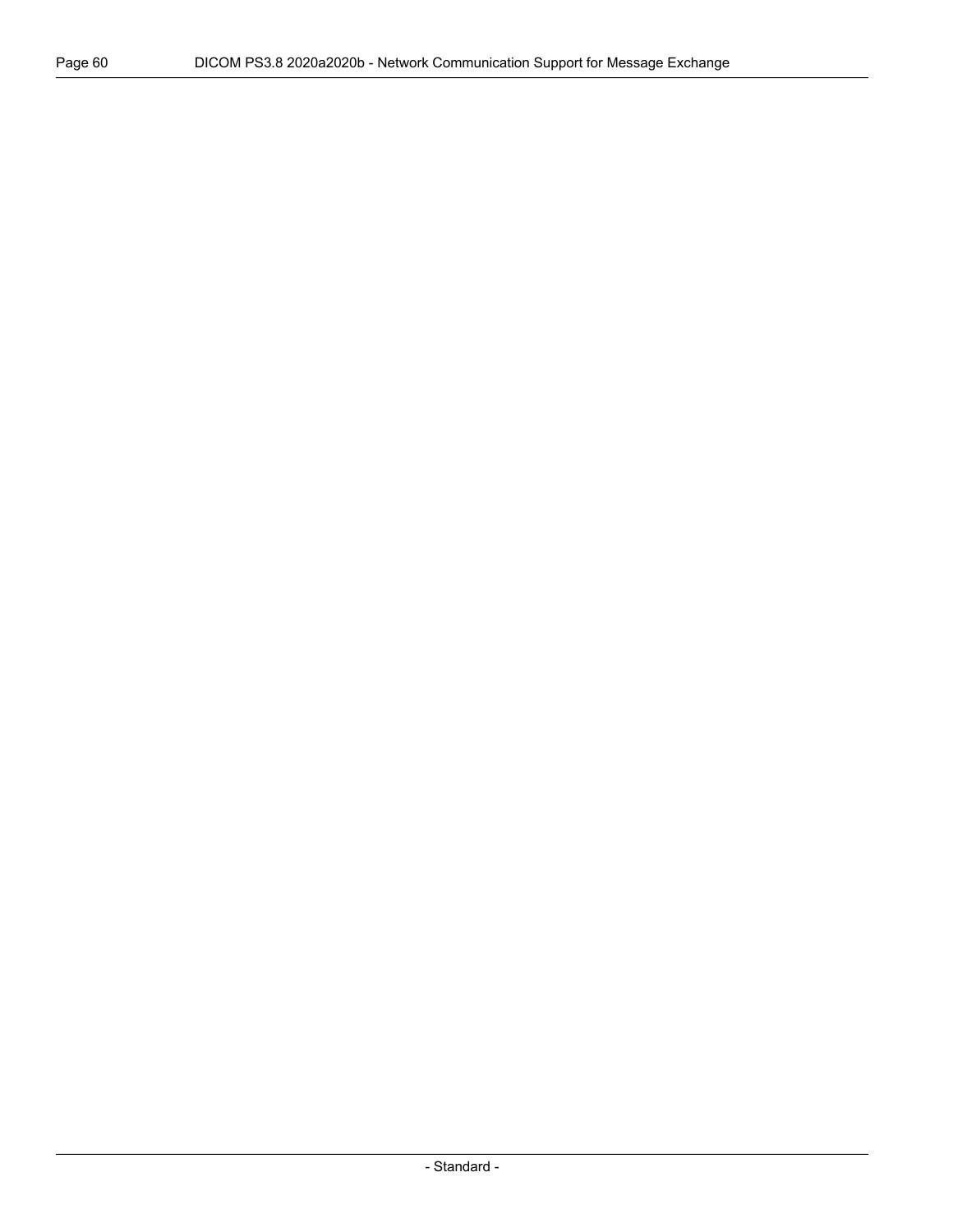# <span id="page-60-0"></span>**B Abstract and Transfer Syntaxes (Informative)**

# **B.1 Abstract Syntax Definition**

An Abstract Syntax is the specification of Application Layer data elements with associated semantics or Application Layer protocol control information by using notation rules that are independent of the encoding technique used to represent them.

#### **Note**

In particular, it allows the communicating Application Entities to negotiate an agreed set of DICOM Data Elements (e.g., from a specific version of the Data Dictionary) and/or Information Object Class definitions.

# **B.2 Transfer Syntax Definition**

A Transfer Syntax is a set of encoding rules able to unambiguously represent the data elements defined by one or more Abstract Syntaxes. In particular, negotiation of Transfer Syntaxes allows the communicating Application Entities to agree on the encoding techniques they are able to support (e.g., byte ordering, compression, etc.).

# **B.3 DICOM Abstract and Transfer Syntax Names Encoding and Registration**

The Abstract and Transfer Syntax Name structure is based on the OSI Object Identification (numeric form) as defined by ISO 8824. Abstract and Transfer Syntax Names are registered values as defined by ISO 9834-1 to ensure global uniqueness. Abstract and Transfer Syntax Names are encoded as defined in ISO 8825 (Object Identifiers of numeric form) when the OSI network communication support is used as defined in Section 8. They are encoded as defined in [Annex](#page-68-0) F when the TCP/IP network communication support is used as defined in Section 9.

## **B.3.1 DICOM Registered Abstract and Transfer Syntax Names**

The organization responsible for the definition and registration of DICOM Abstract and Transfer Syntax Names is NEMA. NEMA guarantees uniqueness for all DICOM Abstract and Transfer Syntax Names. A choice of DICOM registered Abstract and Transfer Syntax Names related to a specific version of the DICOM Application Entities, as well as the associated negotiation rules, are defined in [PS3.4](part04.pdf#PS3.4) for Abstract Syntaxes and [PS3.5](part05.pdf#PS3.5) for Transfer Syntaxes.

## **B.3.2 Privately Defined Abstract and Transfer Syntax Names**

Privately defined Abstract and Transfer Syntax Names may also be used, however, they will not be registered by NEMA. Organizations that define private Abstract and Transfer Syntax Names are responsible to obtain their proper registration defined for OSI Object Identifiers. National Standards Organizations representing a number of countries (e.g., UK, France, Germany, Japan, USA, etc.) to the International Standards Organization act as a registration authority as defined by ISO 9834-1.

#### **Note**

For example, in the USA, ANSI assigns (for a fee) Organization Identifiers to any requesting organization. This identifier is made of a series of four numeric components; 1 (identifies ISO), 2 (identifies the ISO member bodies branch), 840 (identifies ANSI as the ISO member body representing the USA), and xxxxxx (identifies a specific organization and is issued by ANSI). Such an identifier may be used by the identified organization as a root to which it may add a suffix made of one or more numeric components. The identified organization accepts the responsibility to properly register these suffixes to ensure uniqueness.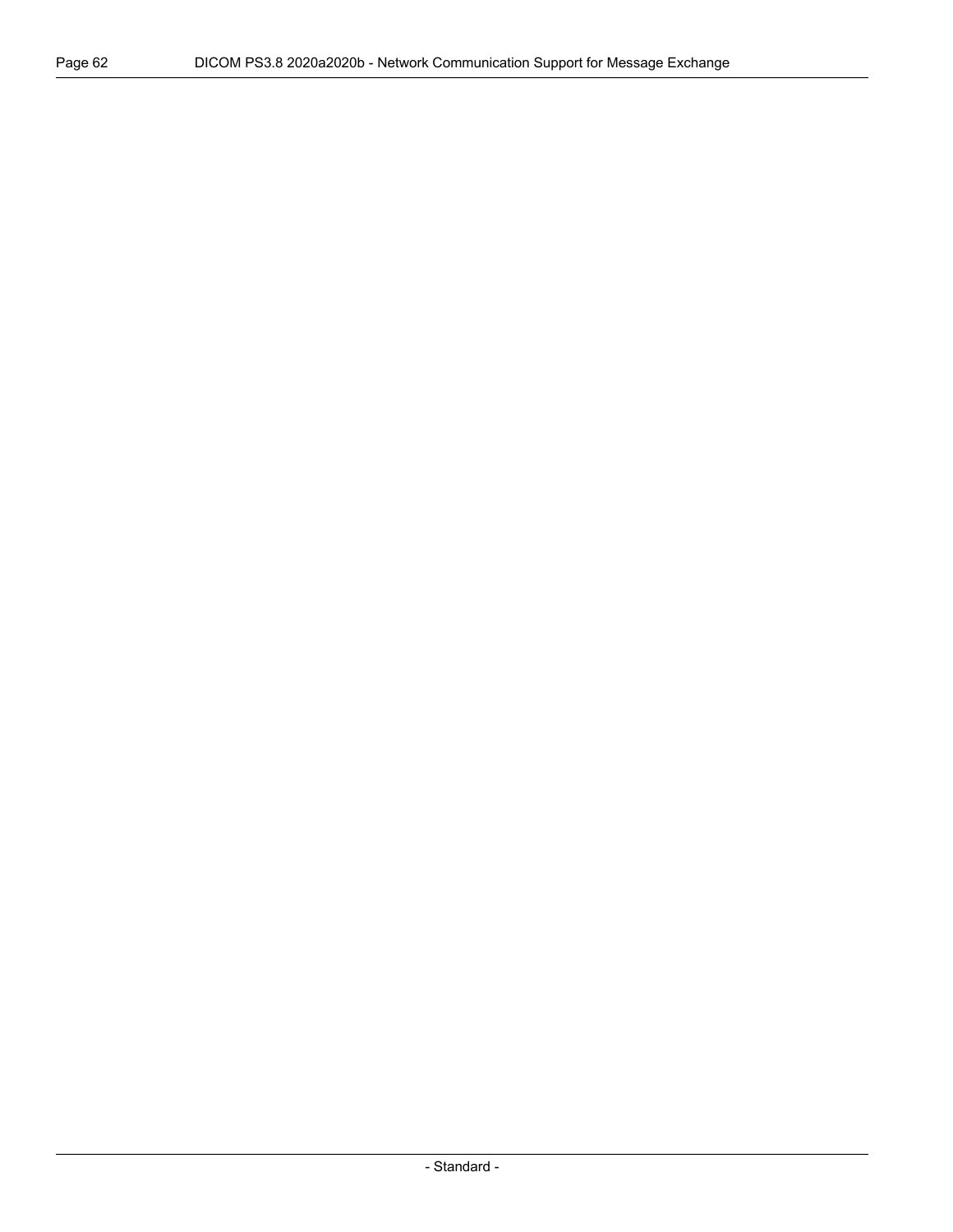# **C DICOM Addressing (Normative)**

# **C.1 DICOM Application Entity Titles**

A DICOM Application Entity Title uniquely identifies a service or application on a specific system in the network. Application Entity Titles are independent of network topology so a device may be physically moved while its corresponding Application Entity Title may remain the same. See [PS3.5](part05.pdf#PS3.5) for the encoding of DICOM Application Entity Titles.

Note

DICOM Application Entity Title was called Logical Address in the ACR-NEMA Standard.

DICOM Application Entity Titles are used in three instances of communication:

- a. to identify the Called/Calling Application Entities. They are used to establish an association and to ensure that the association is established with the expected application.
- b. to identify the originator and intended destination of DICOM Retrieve Services (see [PS3.4](part04.pdf#PS3.4)). They are conveyed in DICOM Commands with messages of the DIMSE C-MOVE and C-STORE Services exchanged over an established association.
- c. to identify the location of a Retrieve Service SCP for one or more SOP Instances. They are conveyed in DICOM DataSets of various services.

# **C.2 Naming and Addressing Usage Rules**

DICOM Application Entity Titles are used in the Called/Calling Application Entity Title fields of the Upper Layer Service, in the Move Destination and Move Originator Application Entity Title data elements in the DICOM Message Command Set, and in various Attributes of the DICOM Message Data Set.

**Note** 

- 1. A single Application Entity Title can be associated with multiple network addresses assigned to a single system (e.g., multi-homed host).
- 2. A single Application Entity Title can be associated with multiple TCP Ports using the same or different IP Addresses.
- 3. A single network access point (IP Address and TCP Port) can support multiple Application Entity Titles.

A DICOM system on a network may support several application processes identified by different DICOM Application Entity Titles.

Upon receiving an association request, the Called Application Entity Title shall be validated so an association can be rejected when the corresponding local application does not exist.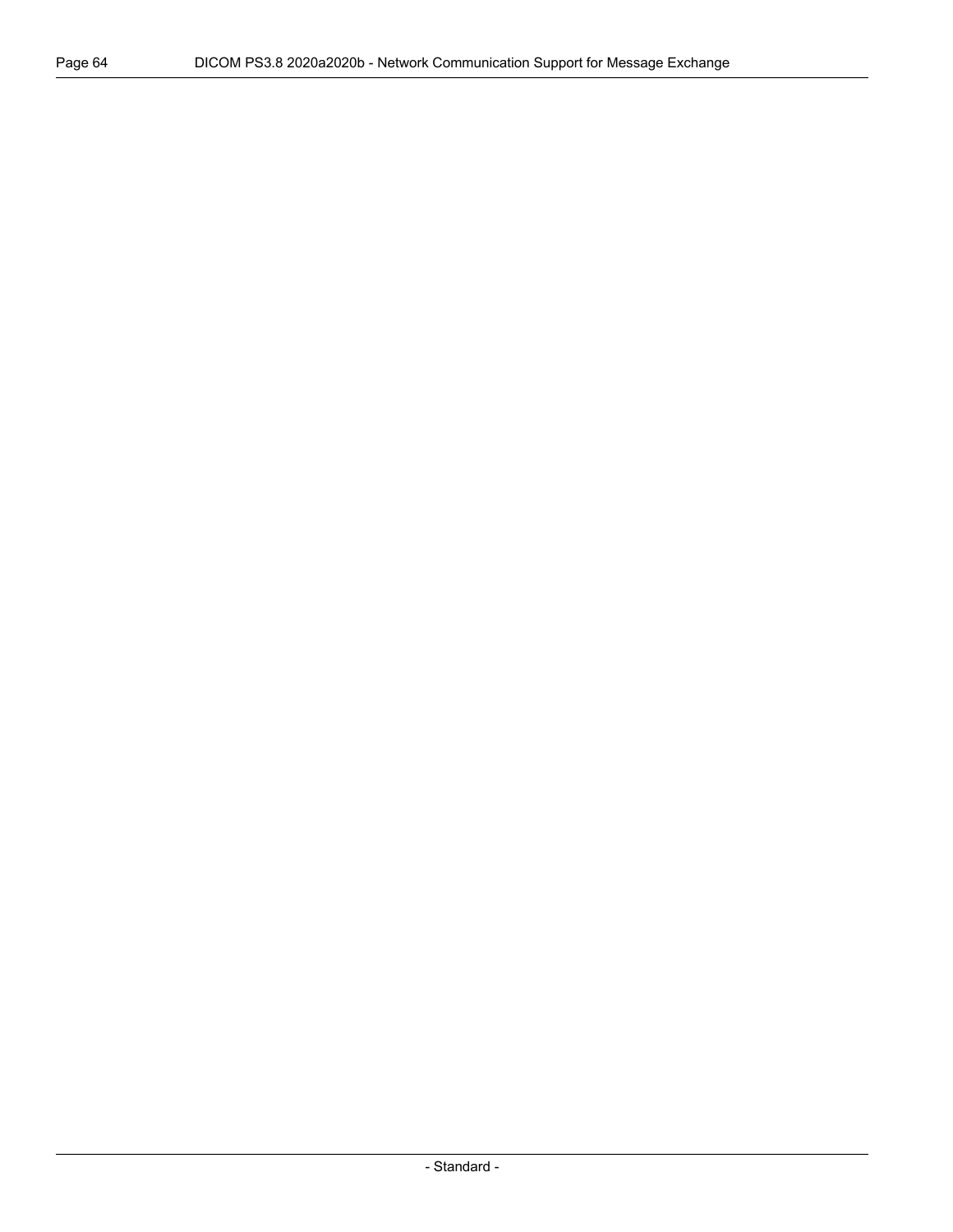# <span id="page-64-0"></span>**D Use and Format of the A-ASSOCIATE User Information Parameter (Normative)**

This parameter allows for the negotiation of a number of features related to the communication of DICOM Application Entities at as sociation establishment.

# **D.1 Maximum Length Negotiation**

This negotiation allows the receivers to limit the size of the Presentation Data Values List parameters of each P-DATA Indication. The association-requestor shall specify in the user information parameter of the A-ASSOCIATE request primitive the maximum length in bytes for the PDV list parameter it is ready to receive in each P-DATA indication. The association-acceptor shall ensure in its fragmentation of the DICOM Messages that the list of PDVs included in each P-DATA request does not exceed this maximum length. Likewise, the association-acceptor can specify in the user information parameter of A-ASSOCIATE response primitive the maximum length in bytes for the PDV list parameter it is ready to receive in each P-DATA indication. The association-requestor shall ensure in its fragmentation of the DICOM Messages that the list of PDVs included in each P-DATA request does not exceed this maximum length. Different maximum lengths can be specified for each direction of data flow on the association.

The Maximum Length Item support is required for all DICOM V3.0 conforming implementations.

# **D.1.1 Maximum Length Sub-Item Structure (A-ASSOCIATE-RQ)**

<span id="page-64-1"></span>The Maximum Length Sub-Item shall be made of a sequence of mandatory fixed length fields. Only one Maximum Length Sub-Item shall be present in the User Data information in the A-ASSOCIATE-RQ. [Table](#page-64-1) D.1-1 shows the sequence of the mandatory fields.

| Item bytes | <b>Field name</b> | <b>Description of field</b>                                                                                                                                                                                                                                                                                                                                                                                                                                                                                                                                                                            |
|------------|-------------------|--------------------------------------------------------------------------------------------------------------------------------------------------------------------------------------------------------------------------------------------------------------------------------------------------------------------------------------------------------------------------------------------------------------------------------------------------------------------------------------------------------------------------------------------------------------------------------------------------------|
|            | Item-type         | 51H                                                                                                                                                                                                                                                                                                                                                                                                                                                                                                                                                                                                    |
| 2          | Reserved          | This reserved field shall be sent with a value 00H but not tested to this value when received.                                                                                                                                                                                                                                                                                                                                                                                                                                                                                                         |
| $3 - 4$    | Item-length       | This Item-length shall be the number of bytes from the first byte of the following field to<br>the last byte of the Maximum-length-received field. In the case of this Item, it shall have<br>the fixed value of 00000004H encoded as an unsigned binary number.                                                                                                                                                                                                                                                                                                                                       |
| $5 - 8$    |                   | Maximum-length-received This parameter allows the association-requestor to restrict the maximum length of the<br>variable field of the P-DATA-TF PDUs sent by the acceptor on the association once<br>established. This length value is indicated as a number of bytes encoded as an unsigned<br>binary number. The value of (0) indicates that no maximum length is specified. This<br>maximum length value shall never be exceeded by the PDU length values used in the<br>PDU-length field of the P-DATA-TF PDUs received by the association-requestor. Otherwise,<br>it shall be a protocol error. |

## **Table D.1-1. Maximum Length Sub-Item Fields (A-ASSOCIATE-RQ)**

## <span id="page-64-2"></span>**D.1.2 Maximum Length Sub-Item Structure (A-ASSOCIATE-AC)**

The Maximum Length Sub-Item shall be made of a sequence of mandatory fixed length fields. Only one Maximum Length Sub-Item shall be present in the User Data information in the A-ASSOCIATE-AC. [Table](#page-64-2) D.1-2 shows the sequence of the mandatory fields.

| <b>Item bytes</b> | Field name  | <b>Description of field</b>                                                                                                                                                                                                                                      |
|-------------------|-------------|------------------------------------------------------------------------------------------------------------------------------------------------------------------------------------------------------------------------------------------------------------------|
|                   | ltem-type   | 51H                                                                                                                                                                                                                                                              |
| 2                 | l Reserved  | This reserved field shall be sent with a value 00H but not tested to this value when received.                                                                                                                                                                   |
| $3 - 4$           | Item-length | This Item-length shall be the number of bytes from the first byte of the following field to<br>the last byte of the Maximum-length-received field. In the case of this Item, it shall have<br>the fixed value of 00000004H encoded as an unsigned binary number. |

#### **Table D.1-2. Maximum Length Sub-Item Fields (A-ASSOCIATE-AC)**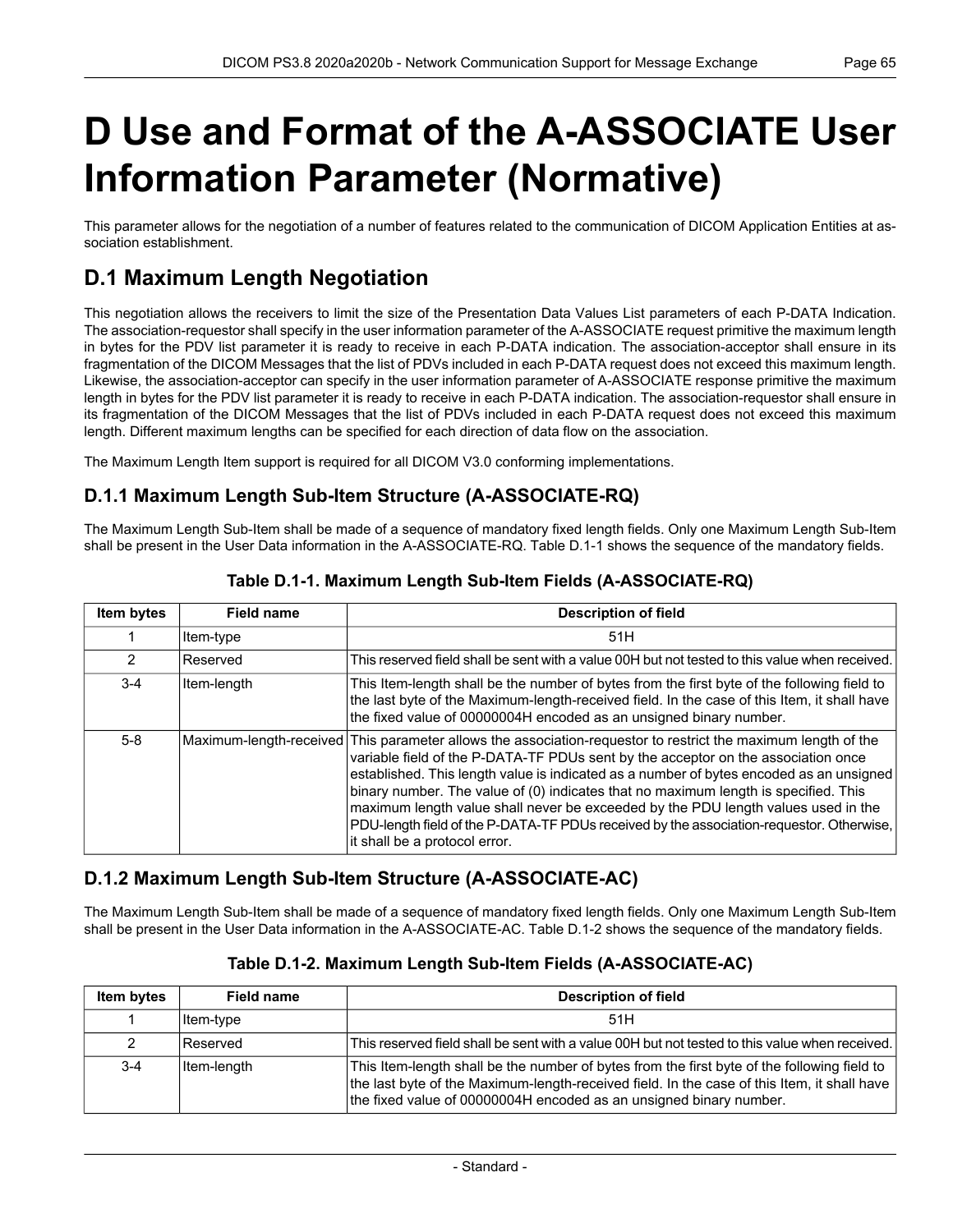| <b>Item bytes</b> | Field name | <b>Description of field</b>                                                                                                                                                                                                                                                                                                                                                                                                                                                                                                                                                                           |
|-------------------|------------|-------------------------------------------------------------------------------------------------------------------------------------------------------------------------------------------------------------------------------------------------------------------------------------------------------------------------------------------------------------------------------------------------------------------------------------------------------------------------------------------------------------------------------------------------------------------------------------------------------|
| $5 - 8$           |            | Maximum-length-received This parameter allows the association-acceptor to restrict the maximum length of the<br>variable field of the P-DATA-TF PDUs sent by the requestor on the association once<br>established. This length value is indicated as a number of bytes encoded as an unsigned<br>binary number. The value of (0) indicates that no maximum length is specified. This<br>maximum length value shall never be exceeded by the PDU length values used in the<br>PDU-length field of the P-DATA-TF PDUs received by the association-acceptor. Otherwise,<br>it shall be a protocol error. |

# **D.2 Extended User Information Negotiation**

The user information parameter, of the A-ASSOCIATE primitive, can be extended to support the negotiation needs of DICOM Applic ation Entities using the UL Service. This will result in the definition of specific user information sub-items. These sub-items shall be assigned unique item-type values registered in [PS3.7](part07.pdf#PS3.7).

Note

- 1. The values of the Sub-Items types in the User Information Field are assigned by this Standard in the range of 51H through FFH. Sub-Item values are defined by [PS3.7](part07.pdf#PS3.7) and [PS3.8](#page-0-0).
- 2. Succeeding editions of the Standard may define additional user information Sub-Items in a manner that does not affect the semantics of previously defined Sub-Items. Association acceptors compliant to an earlier edition of the Standard are required to ignore such unrecognized user information Sub-Items and not reject an Association because of their presence.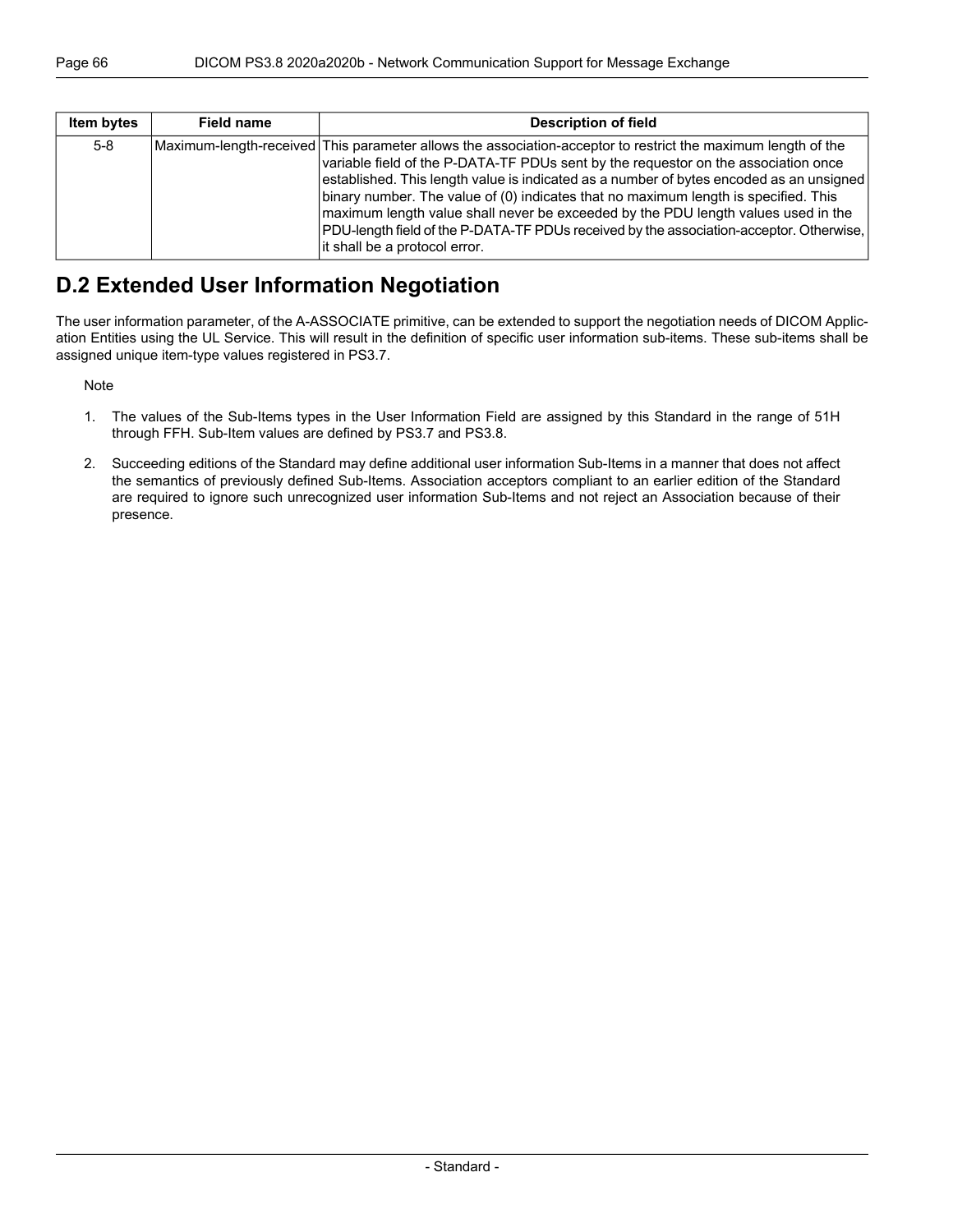# <span id="page-66-0"></span>**E Usage of the P-DATA Service By the DICOM Application Entity (Normative)**

This Annex specifies how DICOM messages are encapsulated into the P-DATA Service by the DICOM Application Entity.

# **E.1 Encapsulation Rules**

DICOM Messages are encapsulated in P-DATA request primitives as the user data of Presentation Data Values (PDV). A DICOM Message is fragmented in Command Fragments and Data Fragments, each placed in a PDV. The same presentation context shall be used for every fragment of the same message (i.e., same Presentation Context ID for the user data of the PDVs containing the fragments of a same message). A PDV User Data parameter shall contain one and only one fragment (either Command or Data) preceded by a Message Control Header. This header will indicate:

- a. whether the fragment is of the Command or Data type
- b. whether the fragment is or is not the last fragment of a Command/Data Stream of a DICOM Message

A P-DATA request PDV List parameter shall contain one or more such PDV(s) (Message Control Header and a complete message fragment). Each PDV is wholly contained in a given P-DATA request primitive and does not span across several P-DATA request primitives. The PDVs contained in a P-DATA request primitive shall be related to the same DICOM message. Each fragment of a message shall consist of an even number of bytes.

Note

- 1. No padding is necessary as [PS3.5](part05.pdf#PS3.5) defines messages on an even byte boundary.
- 2. The above rules state that each fragment contained in a PDV shall consist of an even number of bytes (only). Therefore, encoding such as Group Number, Element Number, Value Length, etc. (as defined by the DICOM Application Entity, see [PS3.5](part05.pdf#PS3.5)) is not guaranteed to be within the same PDV.

The fragmentation of any message results in a series of PDVs that shall be sent, on a given association, by a corresponding series of P-DATA requests preserving the ordering of the fragments of any message. Furthermore, no fragments of any other message shall be sent until all fragments of the current message have been sent (i.e., interleaving of fragments from different messages is not per mitted).

It is strongly recommended that two consecutive PDVs in the same P-DATA Request primitive (therefore containing fragments of the same message using the same Presentation Context ID) do not contain two message Control Headers with the same type (Command or Data). These should have been combined in a single PDV by the sender. However, receivers must be able to receive and process such PDVs.

#### **Note**

The above rules allow the sending in the same P-DATA request/indication of a Command fragment in the first PDV (with the last fragment flag set) followed by a Data Fragment in the second PDV (with the last fragment flag set or not). In partic ular, if the negotiated maximum length for the PDV List parameter of the P-DATA request is sufficient to hold a complete message, a single P-DATA request can be used to exchange an entire message.

Individual PDVs shall not be sent with Presentation-data-value fields consisting only of a single byte containing a Message Control Header, but without any other content in the fragment. These should have been combined with the preceding or succeeding PDVs by the sender.

Note

Even though the above rules prohibit the sending of an "empty" PDV (such as with the last fragment flag set), it is recommended that receivers be able to receive and process such PDVs.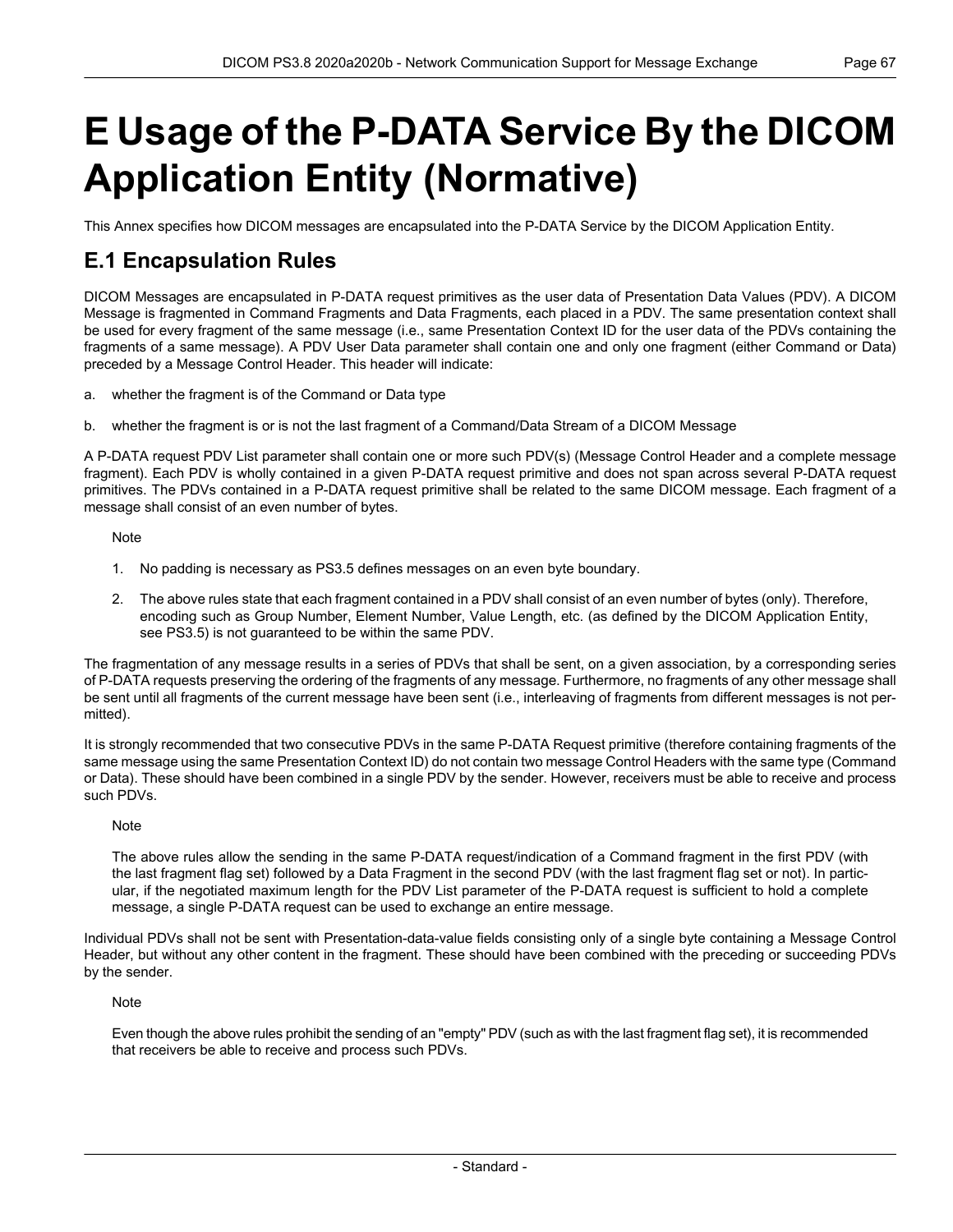# **E.2 Message Control Header Encoding**

The Message Control Header is located in front of each DICOM message fragment (see [Figure](#page-67-0) E.2-1). Its presence is mandatory for all DICOM Abstract Syntaxes (see [Annex](#page-60-0) B for further discussion on Abstract Syntaxes).

The Message Control Header shall be made of one byte with the least significant bit (bit 0) taking one of the following values:

- a. If bit 0 is set to 1, the following fragment shall contain Message Command information.
- b. If bit 0 is set to 0, the following fragment shall contain Message Data Set information.

The next least significant bit (bit 1) shall be defined by the following rules:

- a. If bit 1 is set to 1, the following fragment shall contain the last fragment of a Message Data Set or of a Message Command.
- b. If bit 1 is set to 0, the following fragment does not contain the last fragment of a Message Data Set or of a Message Command.

Bits 2 through 7 are always set to 0 by the sender and never checked by the receiver.

#### Note

<span id="page-67-0"></span>The Message Control Header, in the Transport data flow, is the 1st byte in each PDV. The Transfer Syntax, negotiated at association establishment, defines the encoding for the Command/Data fragment.



**Figure E.2-1. Presentation Data Value and the Message Control Header**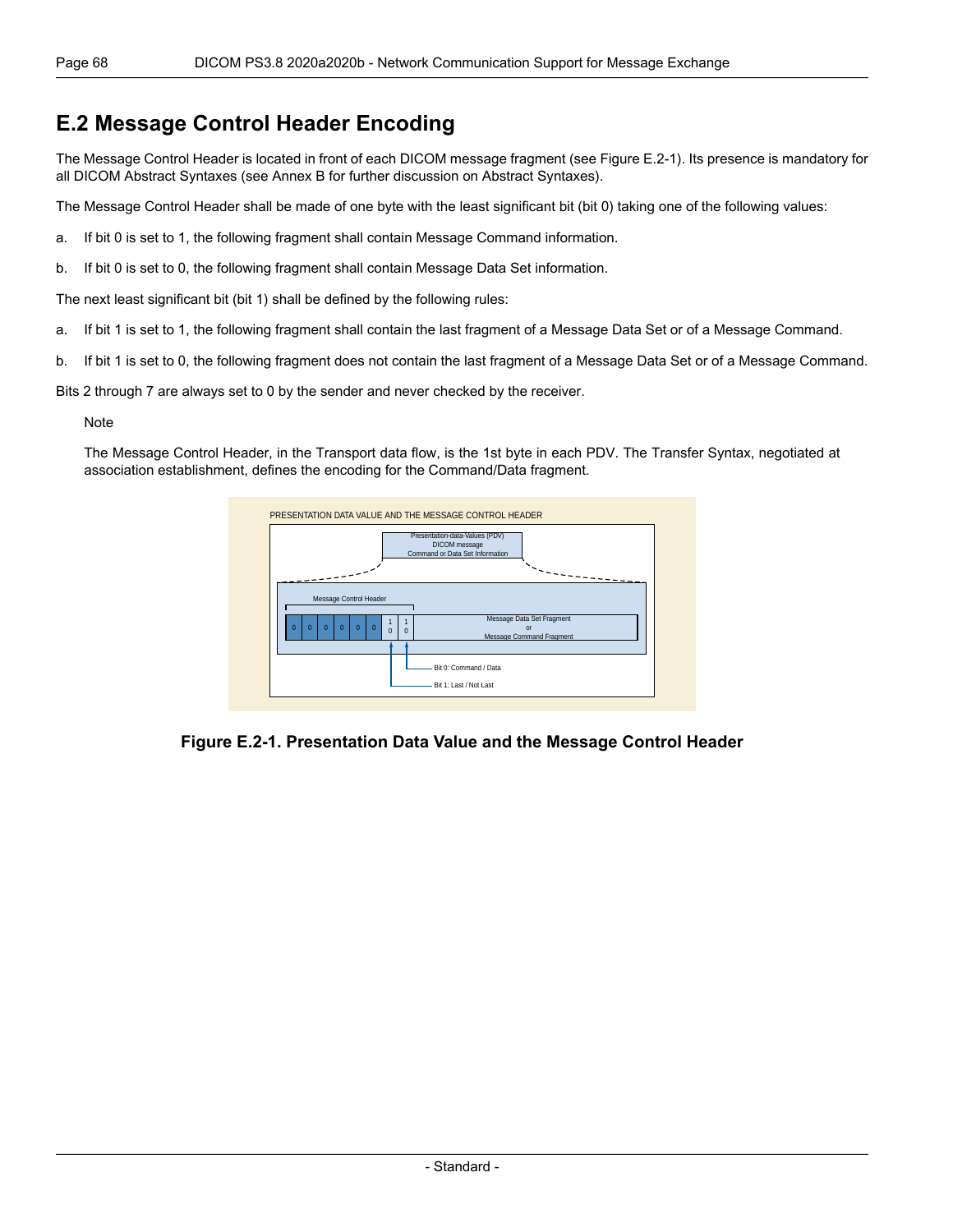# <span id="page-68-0"></span>**F DICOM UL Encoding Rules for Application Contexts, Abstract Syntaxes, Transfer Syntaxes (Normative)**

# **F.1 Encoding Rules**

Application Context Names, Abstract Syntax Names, Transfer Syntax Names, and Service Class UIDs are OSI Object Identifiers in a numeric form as defined by ISO 8824. The encoding of these names in the DICOM UL protocol is specified in this Annex.

Each component of a Name or UID is encoded as an ISO 646:1990-Basic G0 Set Numeric String of bytes (characters 0-9). Leading 0's of each component are not significant and shall not be sent. Components shall not be padded. Components shall be separated by the character "." (2EH). "Null" components (no numeric value between two separators) shall not exist. Components with the value zero (0) shall be encoded as (nnn.0.ppp). No separator nor padding shall be present before the first digit of the first component or after the last digit of the last component.

**Note** 

- 1. The string "1.2.840.123456.0.21.4" encoded as an ISO 646:1990-Basic G0 Set character string conveys the following UID or Name with the following sequence of Object Identifier components: { (1), (2), (840), (123456), (0), (21), (4) }.
- 2. The above rules have been made to simplify performing the comparison of UIDs.

DICOM Application Context Names (root plus suffix) shall not exceed 64 total characters (digits and separators between components).

DICOM Abstract and Transfer Syntax Names (root plus suffix) shall not exceed 64 total characters (digits and separators between components).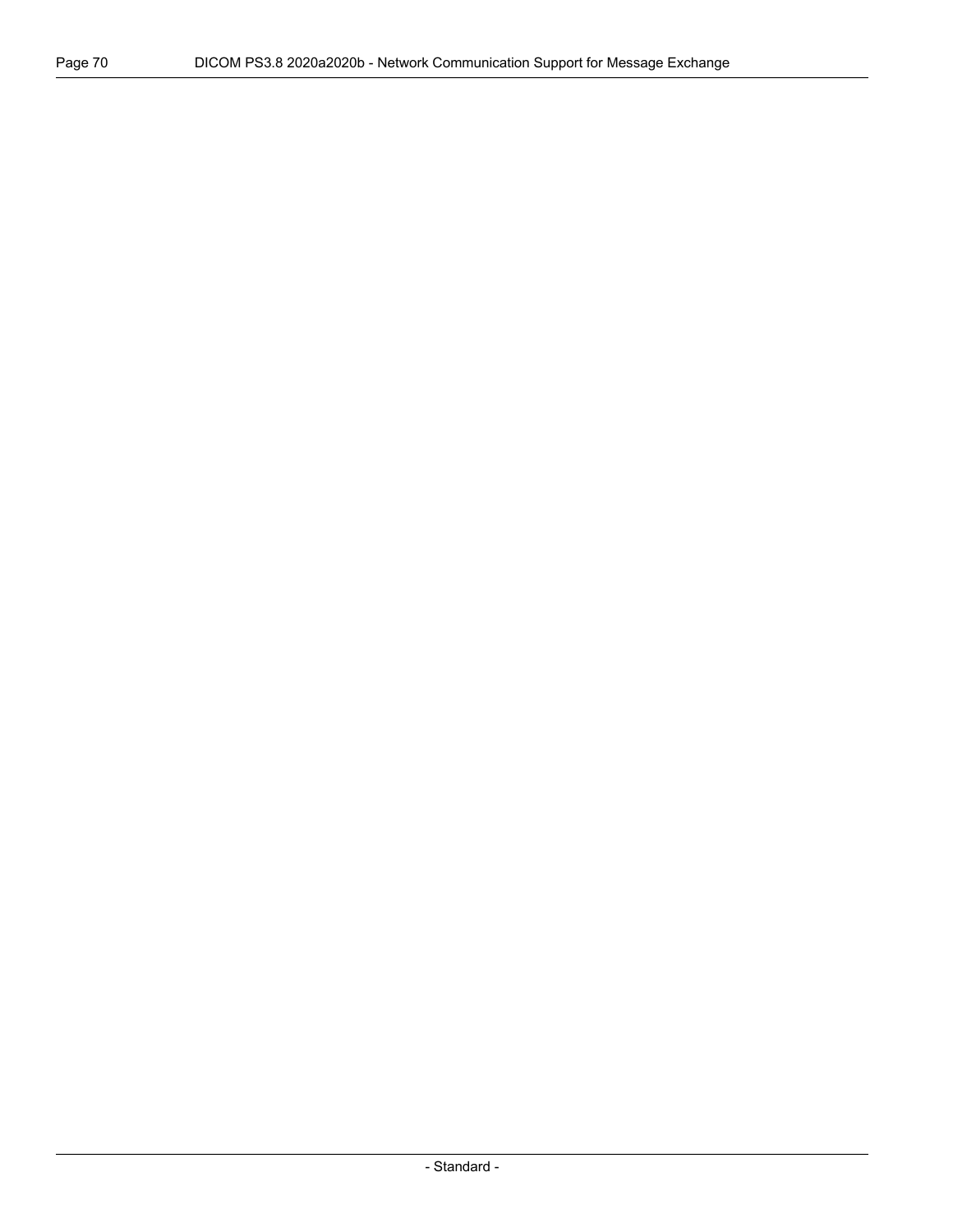# **G Overview of the OSI Layer and Services Concepts (Informative)**

In a layered communication model, such as the OSI 7 layer reference model, each layer uses the service provided by the layer imme diately below. The operation of a protocol layer on top of the lower layer service provides a new service to the layer above. The service is the "glue" between the layers of protocols.

<span id="page-70-0"></span>Services describe the resulting effects of the operation of a protocol without requiring knowledge of the detailed specifications of the protocol itself. A protocol specifies a horizontal dialogue between two computing systems across a network, while a service describes a vertical relationship within a system. See [Figure](#page-70-0) G-1.



## **Figure G-1. Relationship of Services to Protocol**

The OSI Upper Layer Service is described by a number of service primitives. They each model one of the functional interactions between the service-user in the layer above and the service-provider. In the context of this Standard, the service-user is called the DICOM Application Service Element. The service-provider is called the Upper Layer and performs the Upper Layer Protocol.

**Note** 

The OSI UL Services defined in this Standard are provided by the DICOM Upper Layer Protocol for TCP/IP (Section 9).

These service primitives cross the layer boundary at what is called a Service Access Point (SAP). In most cases a direct relationship exists between service primitives in two Application Entities (AEs). This is reflected in the names of these primitives:

- a. A request primitive in System A induces an indication primitive in System B.
- b. If an indication primitive in System B requires a reply, a response primitive may be issued at the Service Access Point (SAP) in System B. This response primitive will induce a confirmation primitive in System A.

The different types of service primitives and their relationship are shown in [Figure](#page-71-0) G-2. The dotted lines represent the exchange of Protocol Data Units that are triggered by request/response primitives or generated indication/confirmation primitives.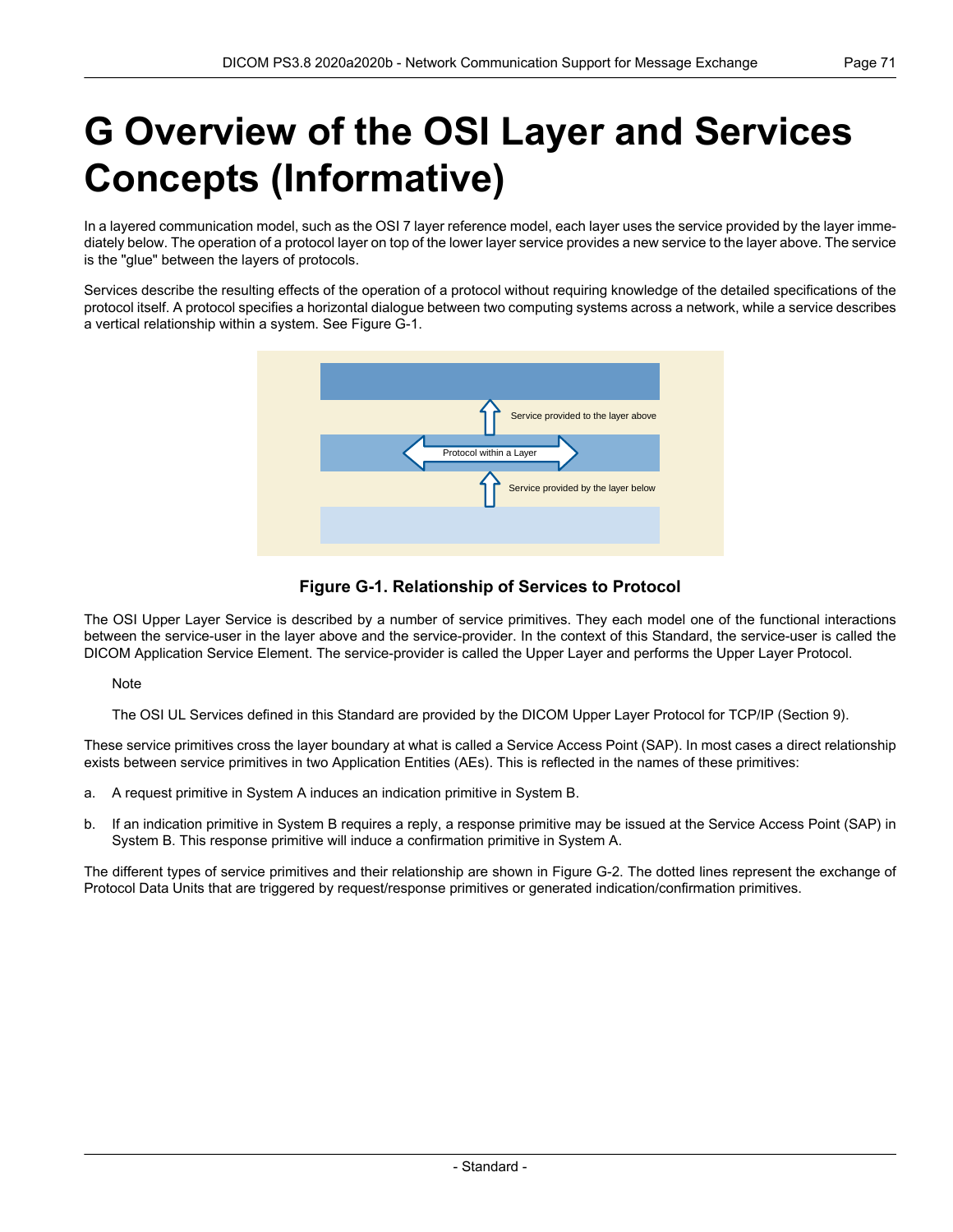<span id="page-71-0"></span>

**Figure G-2. Service Description Conventions**